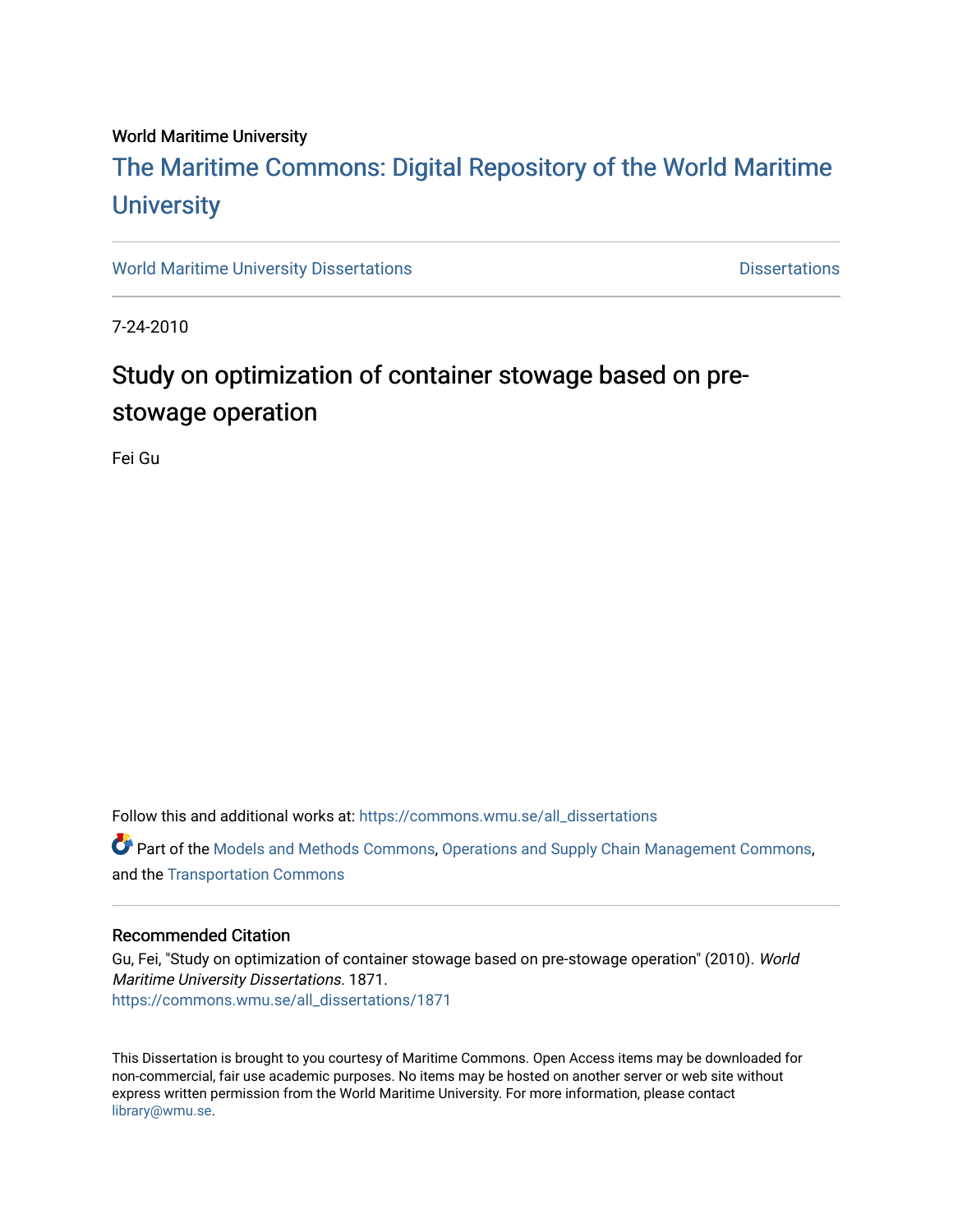# **World Maritime University**

**Shanghai, China** 

**Research Proposals** 

**"Study on Optimization of Container Stowage Based on** 

**Pre-Stowage Operation"**

**By Gu Fei** 

**Assessor: Professor Zhen Hong** 

**International Transportation and Logistics 2010**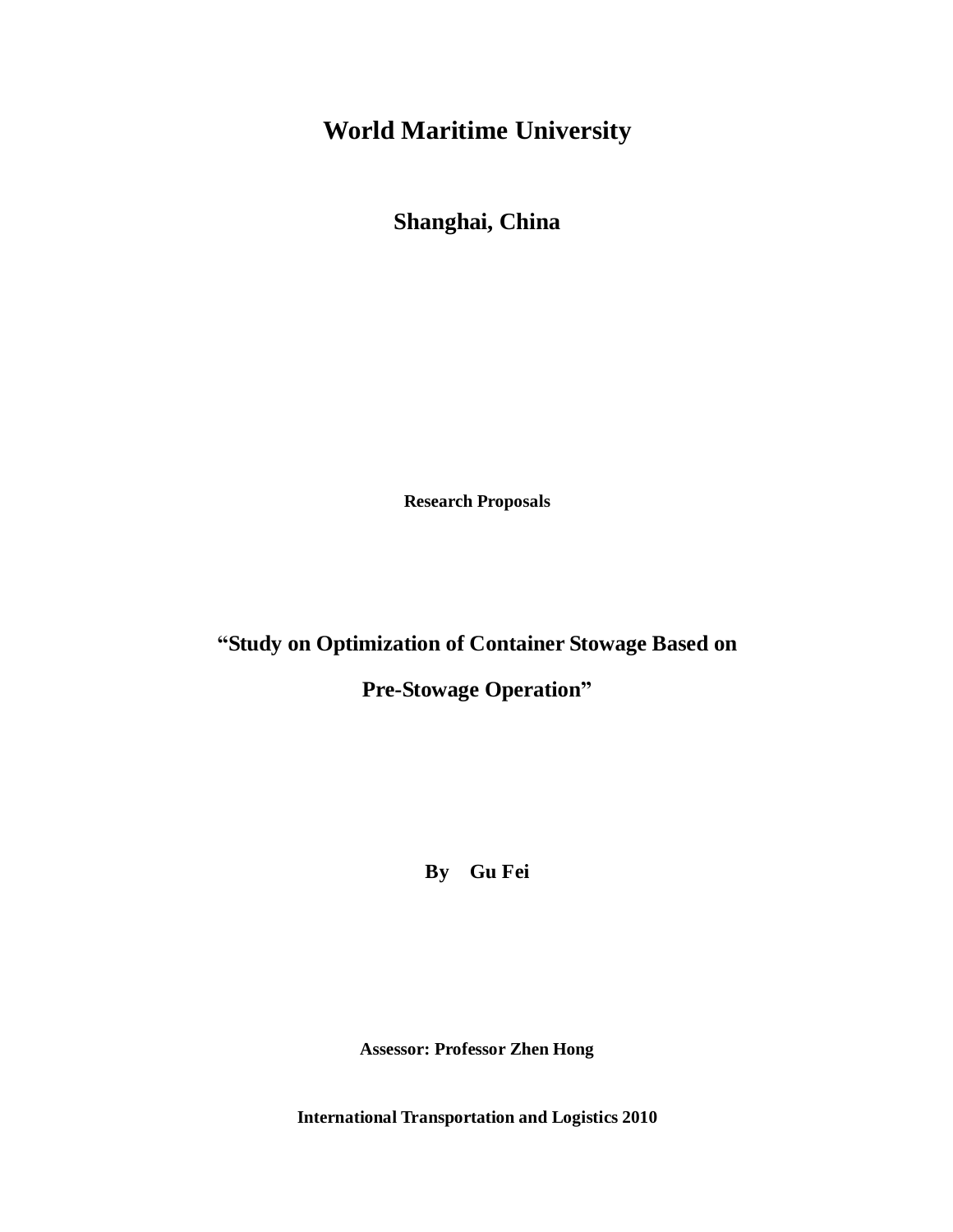# **DECLARATION**

I certify that all the material in this dissertation that is not my own work has been identified, and that no material is included for which a degree has previously been conferred on me.

The contents of this dissertation reflect my own personal views, and are not necessarily endorsed by the University.

……………………

(Gu Fei) ……………………

Supervised by

Professor Zhen Hong

Shanghai Maritime University

Assessor

World Maritime University

Co-Assessor Shanghai Maritime University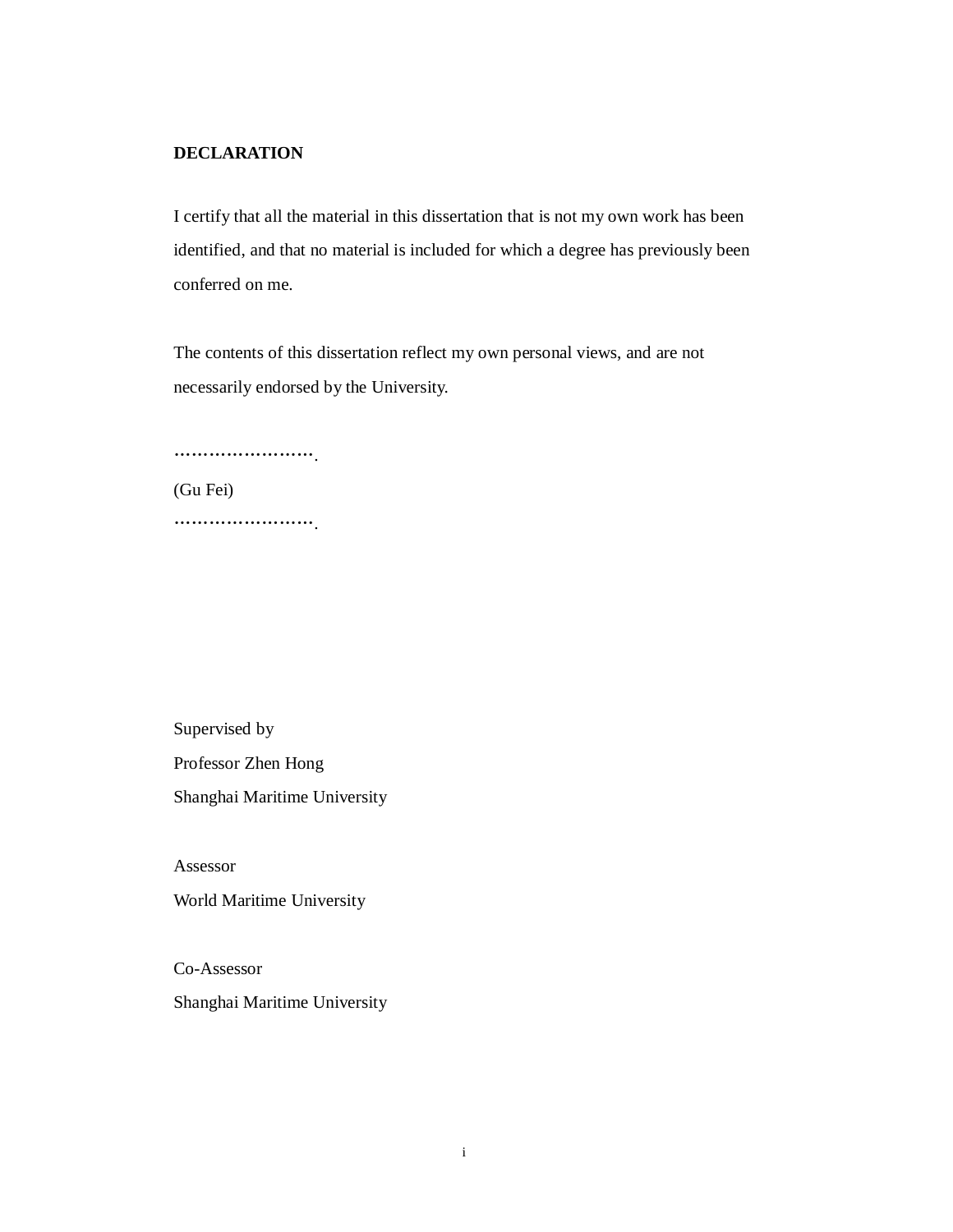# **ACKNOWLEDGEMENT**

I am grateful to the World Maritime University and Shanghai Maritime University for this opportunity to study. First of all, I am thankful to my supervisor Professor Zhen Hong for giving me some indications of the thesis and providing me with useful advice and opinion into this paper. Without his help, I can not reach today's performance.

I am also appreciate my parents' kindness, they gave me a lot support in providing a good environment for me to study and write my paper. My classmates did much favor in giving me some valuable ideas in my paper and my study.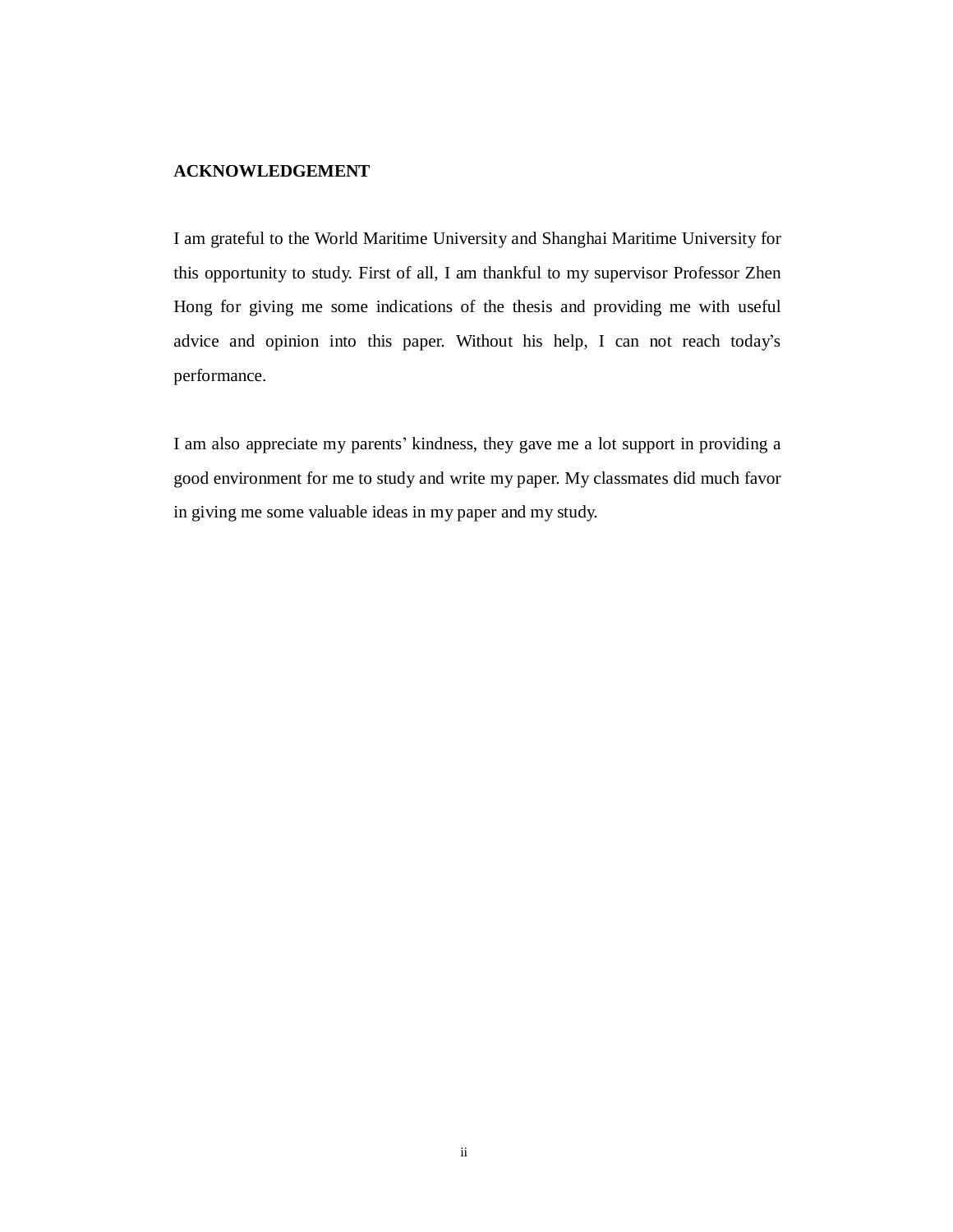# **Abstract**

# Title of Dissertation: **Study on Optimization of Container Stowage Based on Pre-Stowage Operation**

# Degree: **Master of Science in International Transport and Logistics**

Container stowage is a core part of container transportation. Container stowage is mainly to solve the problem of container loading in the port and make the plan of where to locate the containers in the vessel, based on the ensuring safety and economy of ship operation. This form the order of container loading and unloading. The quality of container stowage plan will directly affect the safety of ships and the efficiency of terminals operation. Research on container stowage optimization problem will have extensive application value of modern container terminal management and container shipping.

The problem is due to the constraints with complex multi-objective combinatorial optimization. With the increase of boxes ship loaded and loading of the ship and the diversity of port yard, the problem is becoming bigger and more complex. Many experts at home and abroad studied a lot in this area, but most are based on the perspective of multi-objective optimization, that is, so many factors should be considered but do not have a deep study on container stowage. The author work out an optimized model, starts on the decrease of container restow.

This paper is the study of the how to distribute container group on container yard to the cell blocks on ships, based on the restrictions of pre-stowage plan and combined with yard situation, let a group of container in the yard assigned to the ship cell block. That makes the most rational allocation of stowage, improves the utilization of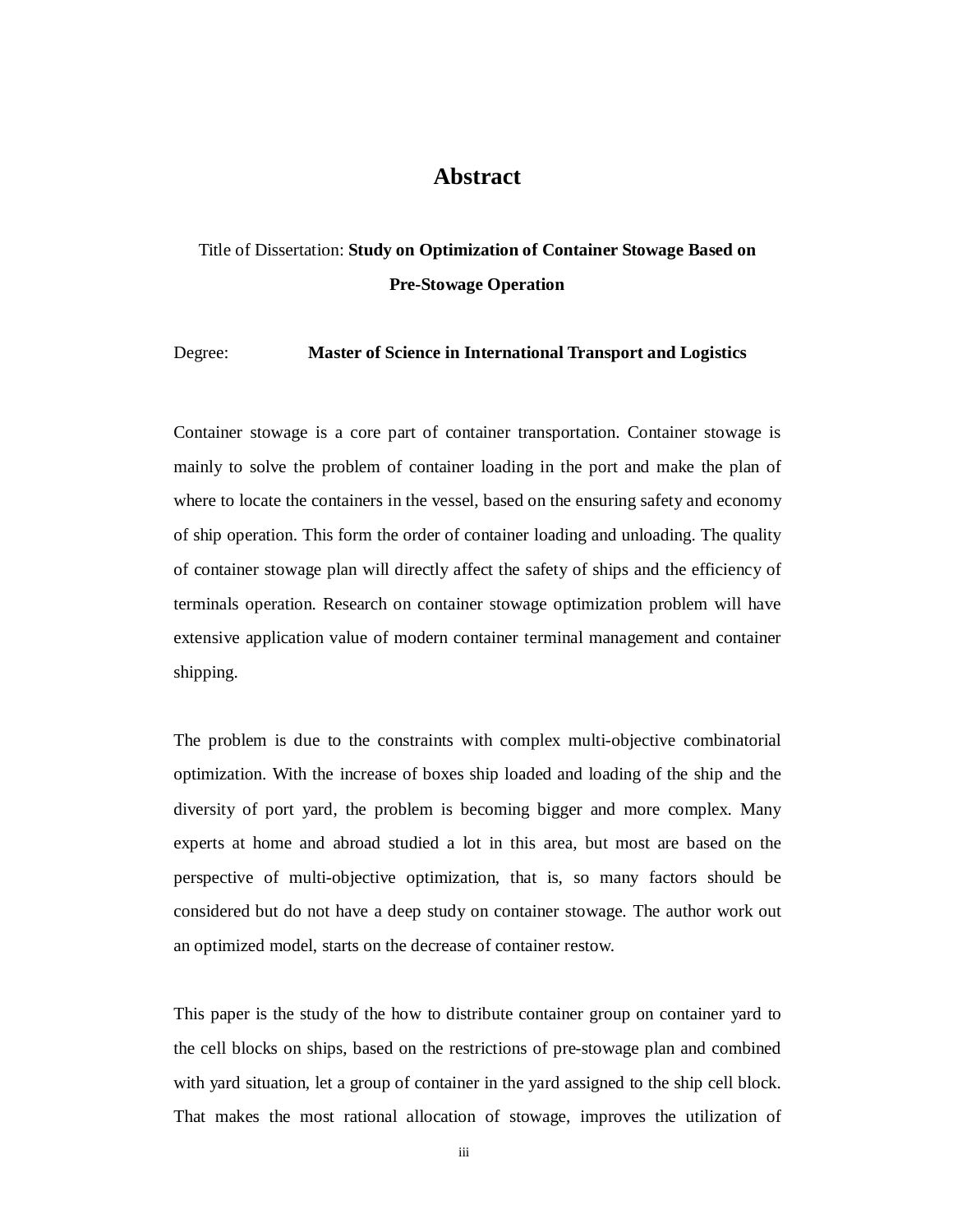equipment. In accordance with the characteristics of the problem and the actual loading rules, this article designs corresponding heuristic algorithm, then uses numerical results verify the feasibility of the model and algorithm.

The author studied a large number of loading problem. In order to achieve a breakthrough on the basis of previous studies, this paper tries to build a new optimization model and explores a new optimization ideas and methods. This is also the principal innovation of this article. According to the characteristics of the problem, a mathematical programming model is established, algorithms and numerical examples are given, so as to confirm the feasibility of this research methodology, which has made a useful attempt.

KEYWORDS: Container stowage, Optimized model, Stability, Ship trim, Ship strength, Heuristic algorithm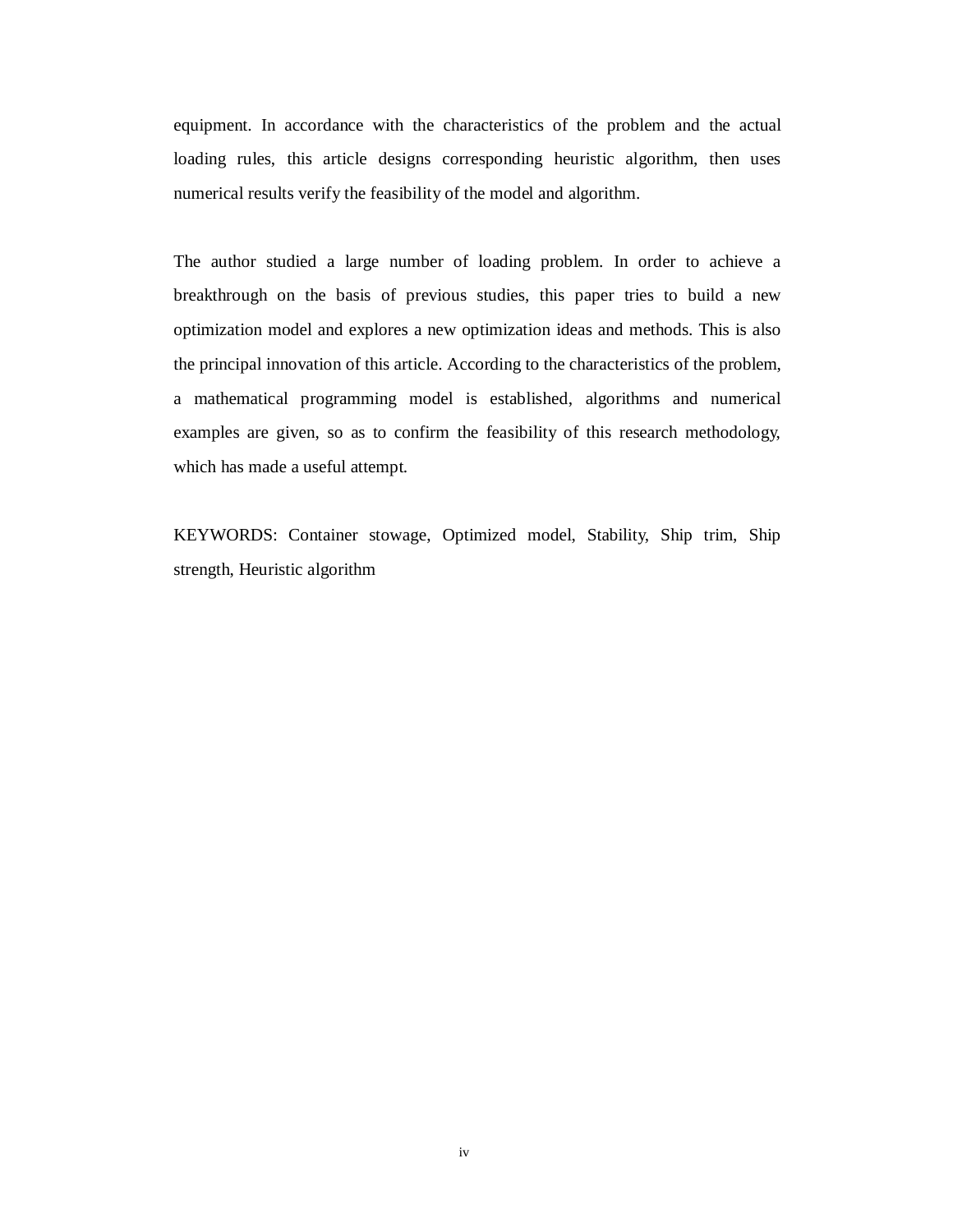# **TABLE OF CONTENTS**

| 2.3 Ship coordinate system and container location in the ship 8 |
|-----------------------------------------------------------------|
|                                                                 |
| Chapter 3 Principles and Calculation of Container Stowage 14    |
|                                                                 |
|                                                                 |
|                                                                 |
| 3.4 Ship trim<br>. 25                                           |
|                                                                 |
|                                                                 |
|                                                                 |
|                                                                 |
|                                                                 |
|                                                                 |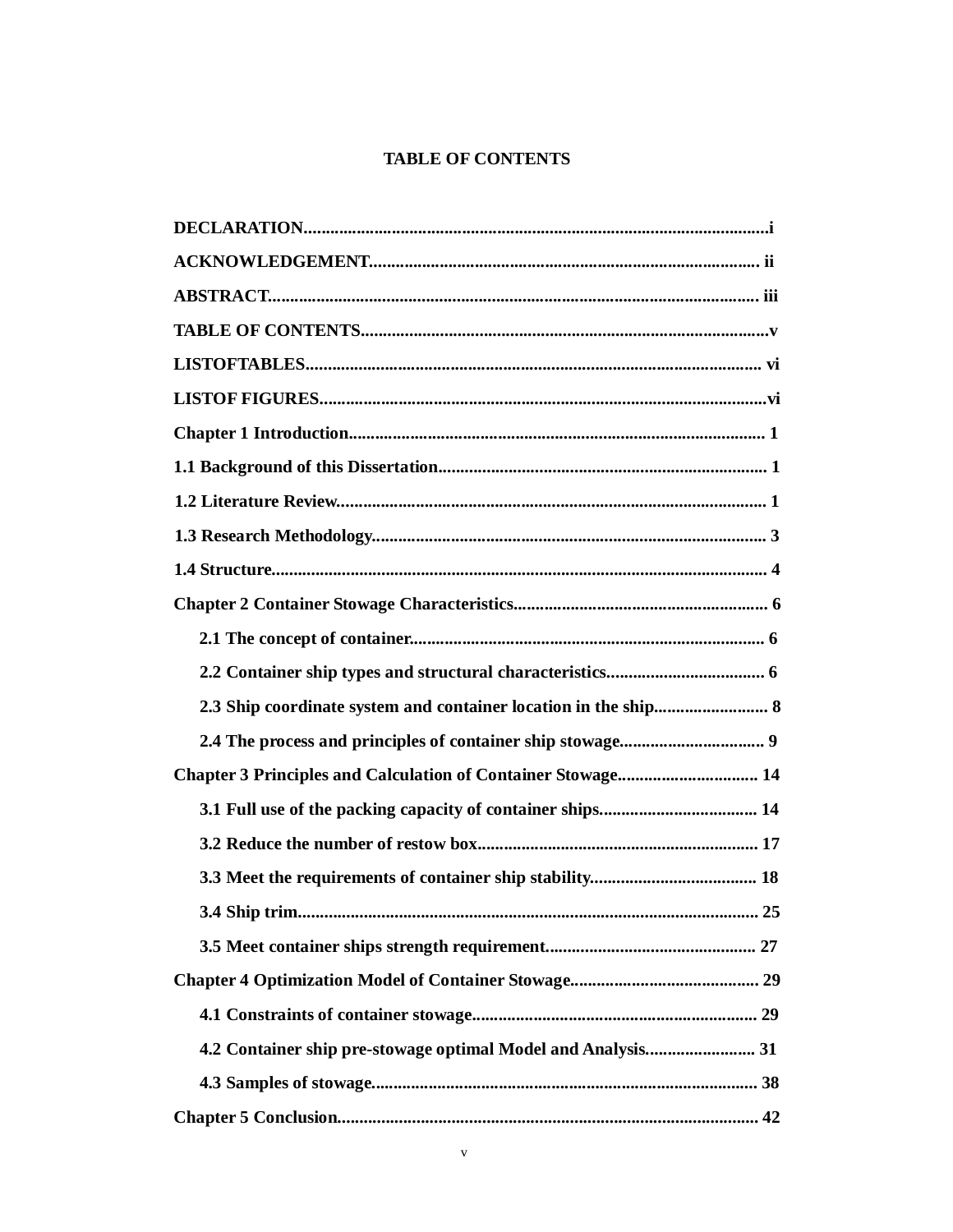|--|

# **LISTOFTABLES**

**Table 4-1 Major parameters of ship** 

**Table 4-2 Volumes of each Bay** 

**Table 4-3 Loading and unloading TEU** 

**Table 4-4 Optimized stowage results** 

**Char 4-1 Algorithm strategy process Char 4-2 The initial slot condition of ship Char 4-3 Slot condition after loading in port A Char 4-4 Slot condition after unloading in port B Char 4-5 Slot condition after loading in port B Char 4-6 Slot condition after unloading in port C Char 4-7 Slot condition after loading in port C**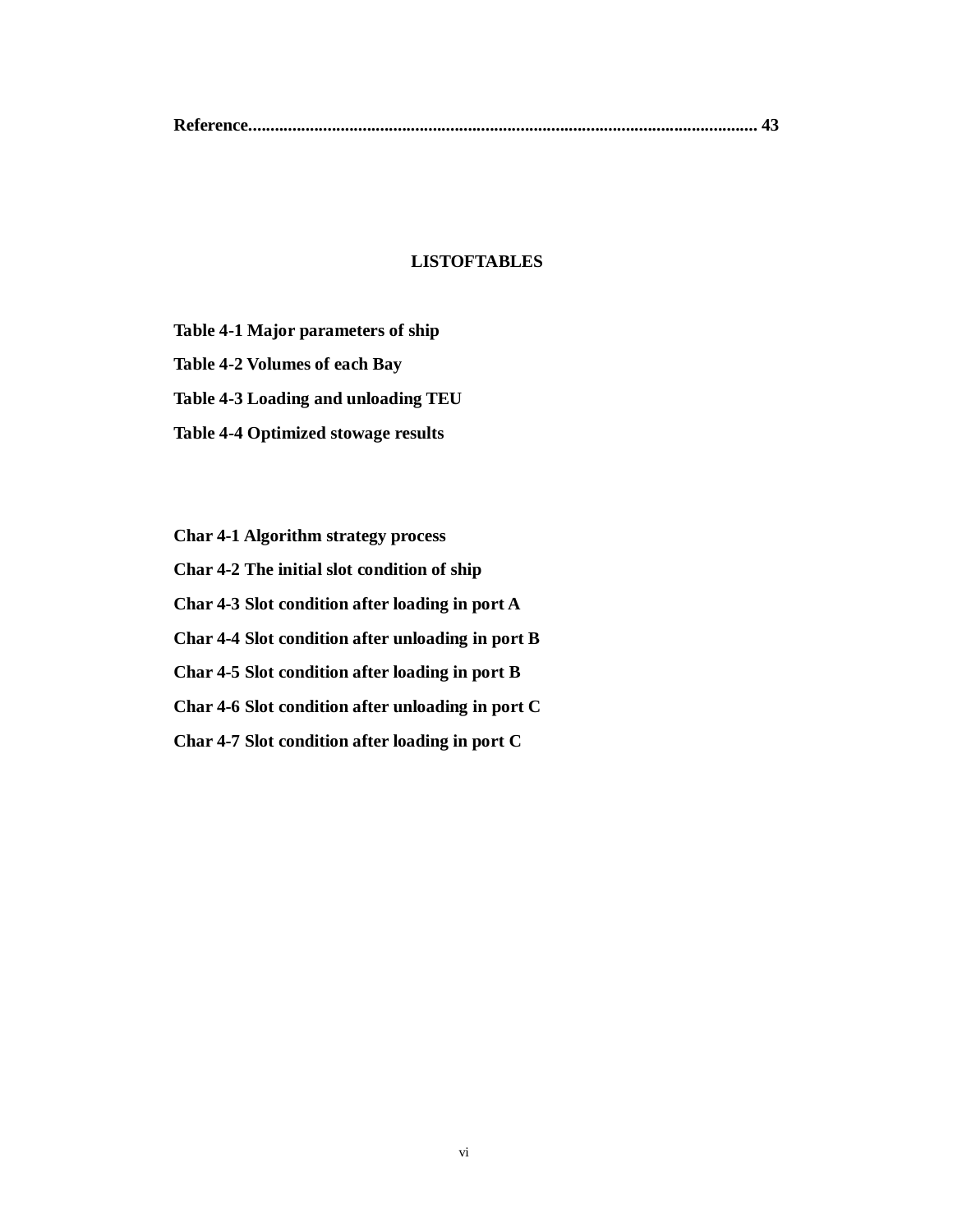# **Chapter One Introduction**

#### **1.1 Background**

Container transportation refers to the modes of transportation which stuff some single piece of cargo into a special standard cabinets as delivery unit transportation. Container transportation, which rose in the sixties, is gradually replacing the bulk modes of transport. It has some advantages as follows: simplified packaging, significant saving packaging costs, reducing freight cargo damage, improving the quality of freight transport, decreasing operating costs, lowering transportation costs and so on.

Container stowage is an important part of maritime transportation, it is mainly to solve the specific location of containers on board, during the process of container loading and unloading as well as on the basis of container stowage principles and guaranteeing the stability and strength of container vessels. That forms the order of container loading and unloading.

In traditional method, container stowage is manually completed by artificial experience, but with the increasing capacity of container ships, stowage issue has become increasingly complex, various research institutions and companies began to study the use of computer to solve the container loading problem with the hope that through the development of scientific and reasonable stowage plan for improving the efficiency of terminal operations and shipping.

## **1.2 Literature Review**

Container transport is the goods packed in containers, with a container as a cargo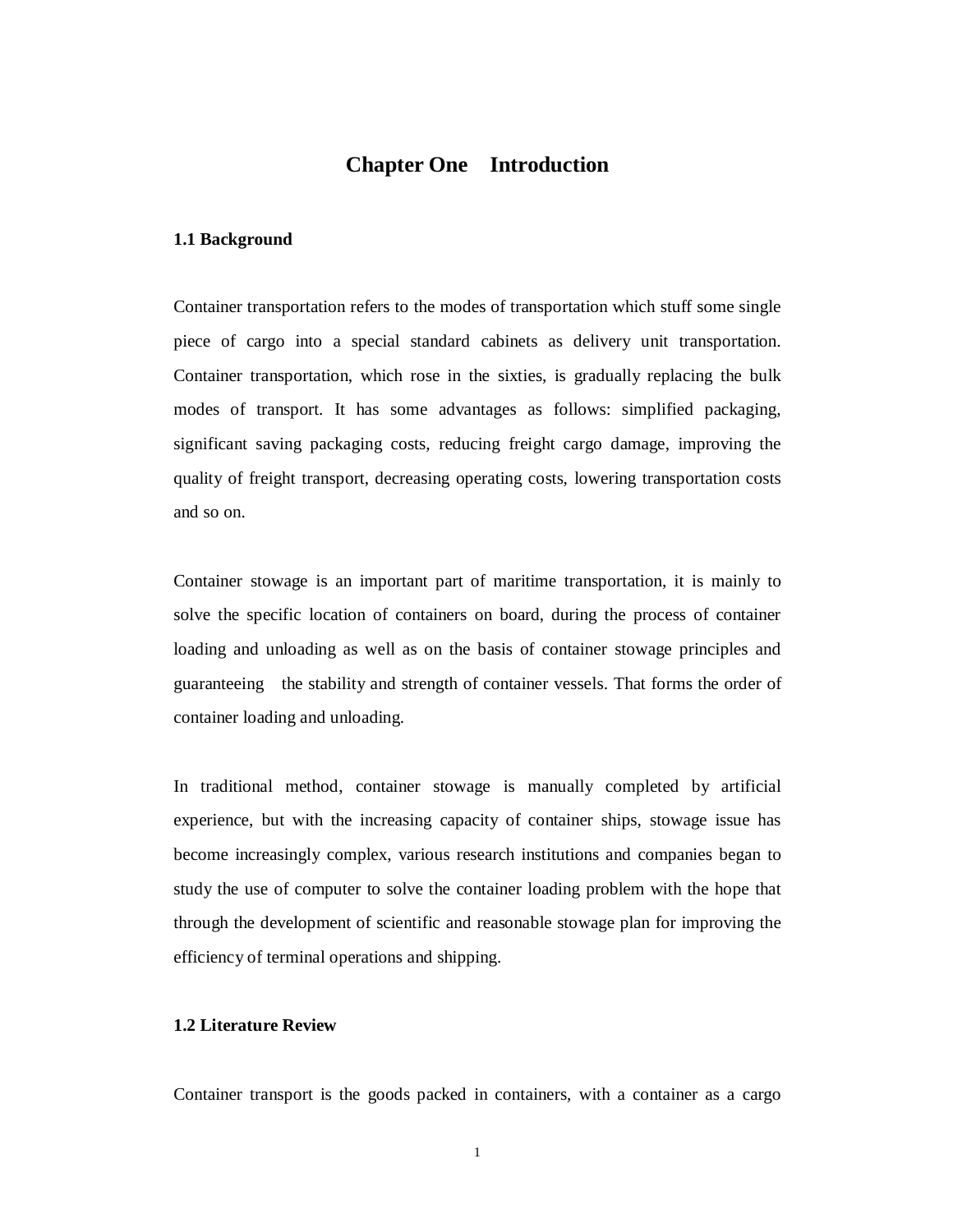collection. Container can be used as a module for handling the transport process and transport organization, with loading and unloading high efficiency, low labor intensity and ensuring cargo safety and quality, saving packaging costs, reducing transport costs of goods. In conclusion. It will help to organize a variety of modes of transport and integrated transport and other advantages. With the acceleration of economic globalization and regional economic integration process, there already have more than 60% of general cargo with container transport. This has become an important symbol of modernization and ensure the optimal mode of transport in international trade.

Container stowage is an important link in the sea transportation. It is mainly to determine the specific location of containers in the vessels in complying with the basic principles and guarantees contained in the ship stability and strength when loading and unloading container. It is a key link in container operation process with ensuring safety of the ship, cargo security. With the increasingly fierce market competition, how to determine the rational distribution of containers in the ships has always played an important role in shipping in order to reduce operating costs and improve the efficiency of container transport.

Since the development of large-scale vessels and increasing number of loading and unloading containers, container stowage problem has become more complex. Many scholars have done analysis and argument of this issues. Israel Institute of Technology Mordecai Avriel (2000) proved that container stowage problem is a NP-complete problem. University of Glamorgan United Kingdom Wison (1999) put forwarded portfolio planning optimization theory, heuristic algorithm research on container stowage problem. As the container loading is a complex multi-objective combinatorial optimization problems, involving statics ship, ship design principles, operational research, artificial intelligence, computational geometry and other fields of study. Therefore, studies on container stowage of modern optimization algorithms apply techniques such as Genetic Algorithms, Fuzzy, Nerual Networks, Tabu Search which can has important theoretical and practical significance in solving more difficult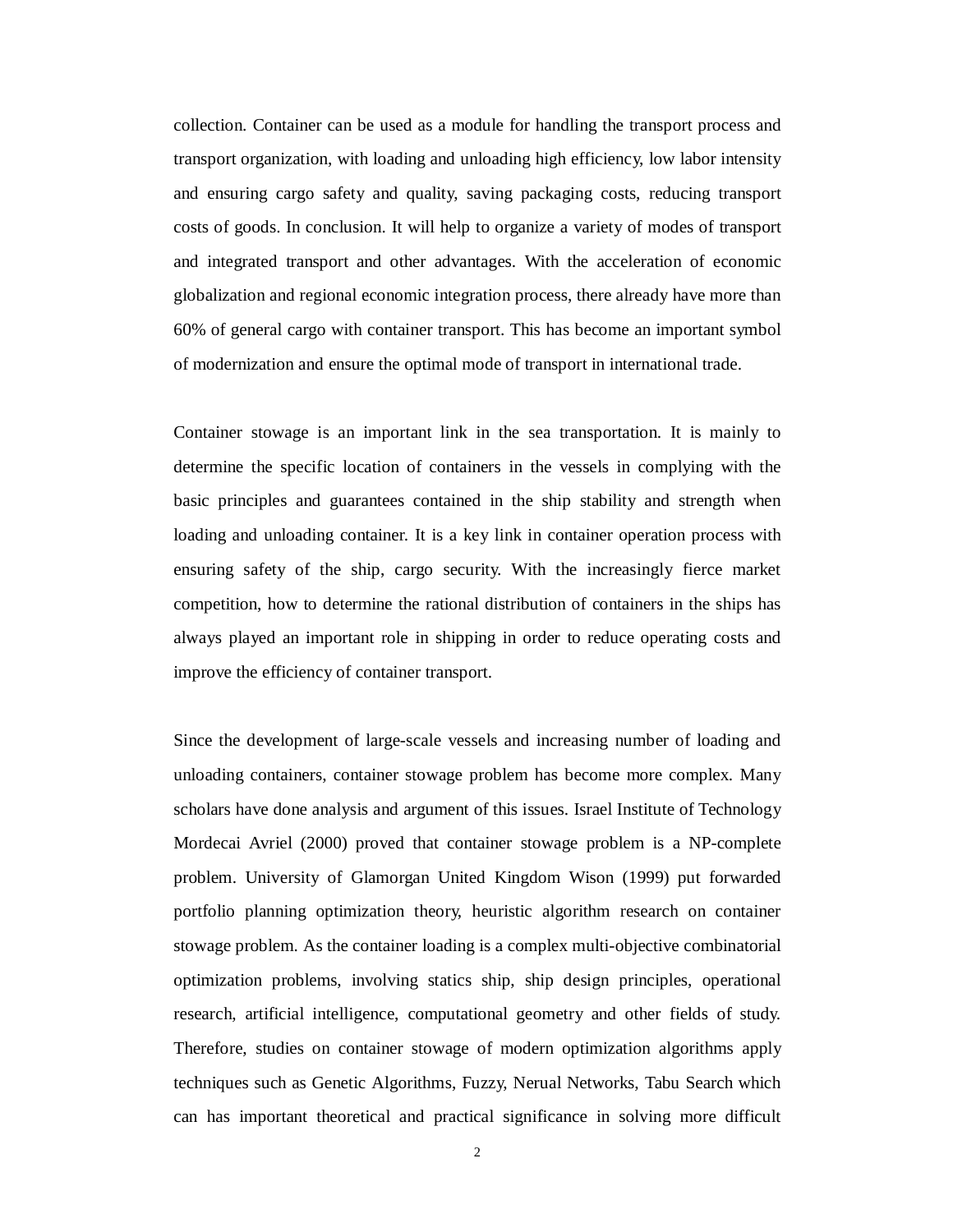issues.

#### **1.3 Research Methodology**

Heuristic algorithm is a frequently used method in the works for a large number of impossible or very difficult mathematical problem. Some complex problems abandon the search for the optimal solution which provides near-optimal solution using the method, based on experience or judgments. This is known as heuristics. It does not have a fixed description of the algorithm and constructing the strategy is decided by specific engineering problems. The solution is not generally seek the global optimal solution, but the practical application of engineering to meet the requirements of the application of engineering which can solve more complex optimization problem. In general it can be recognized engineering practice.

The actual container stowage in the application of heuristic algorithms mainly used manual experience as heuristic rules to encode, resulting in stowage plan. The main work was done by several people as follows.

Webster and Van Dyke (1969) for the first time applied computer to the container stowage problems, used manual stowage experience as a heuristic algorithm to interact with the computer to randomly generate stowage plans. Since the algorithm ignores a lot of constraints, ultimately it is not widely applied in the practical business. But this opens up the precedent use of computer stowage.

Martin (1988) proposed heuristic loading method considering container yard operations on the assumption of some conditions to observe, analyze and build models. The study found that the efficiency of loading effects and guidelines for determining the importance of loading sequence as follows: least number of inverted boxes taken by gantry crane operation; gantry crane moving distance at least; shore mobile crane at least.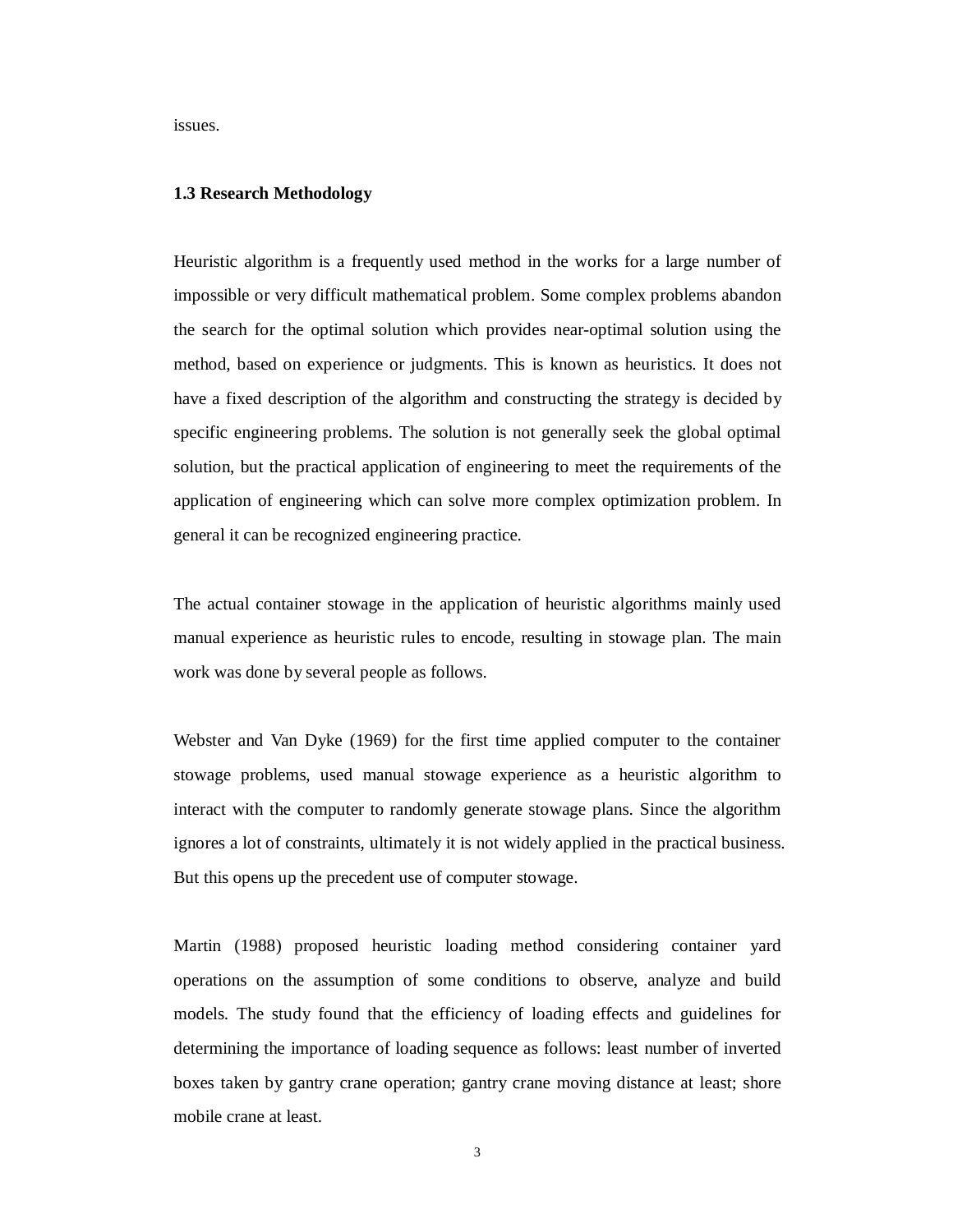Avriel (1993) took container stowage problem as a two-dimensional stacking problem. He designed a single bay anchored stowage model with target of the least number of inverted containers by each port and a suspension heuristic algorithm.

Qiu Wenchang, Wu Shangang (2000) in the Windows environment using C language compiled a set of container ship stowage system. The system was using manual with visual window boxes and computer-aided calculation to achieve the container load.

Wang Hongpeng (2002) used knowledge reasoning technique to design container ship stowage expert system for automatic distribution, but only developed part of the module; Yang Xing, Ji Yongqing (2002) studied the container ship stowage with the target of stability in the most appropriate and least pressure load,.

Chen Haiyan, Wang Xiao (2005) put forward reasonable container loading order algorithm. Fan Tiecheng, Ma Zi (2005) used Rareto genetic algorithm to solve the container loading optimal problem with the least amount of inverted boxes, maximum amount of goods.

# **1.4 Structure**

Chapter 1 is the introduction of container stowage and the method used in the analysis of container stowage utilization.

Chapter 2 gives the description of different types of containers and features of container vessels, sums up the principals and process of container stowage.

Chapter 3 describes the factors of container stowage and some kind of calculation of each container ship characteristic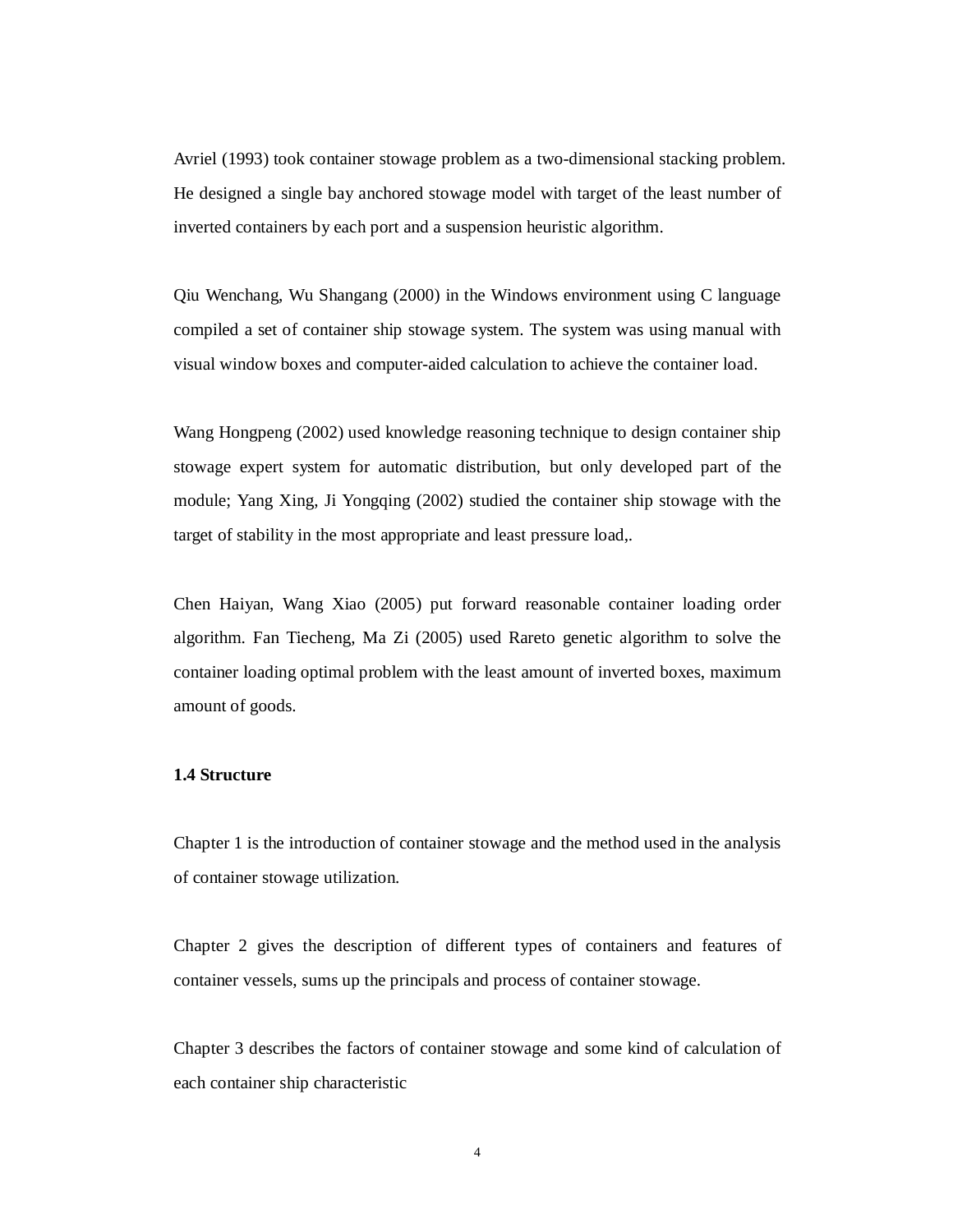Chapter 4 designs the model of container stowage optimization and the numeric method to calculate the model based on heuristic algorithm

Finally, chapter 5 gives the conclusions that have been derived from the research. Also, recommendations which the author wishes to recommend to container stowage optimization will be present.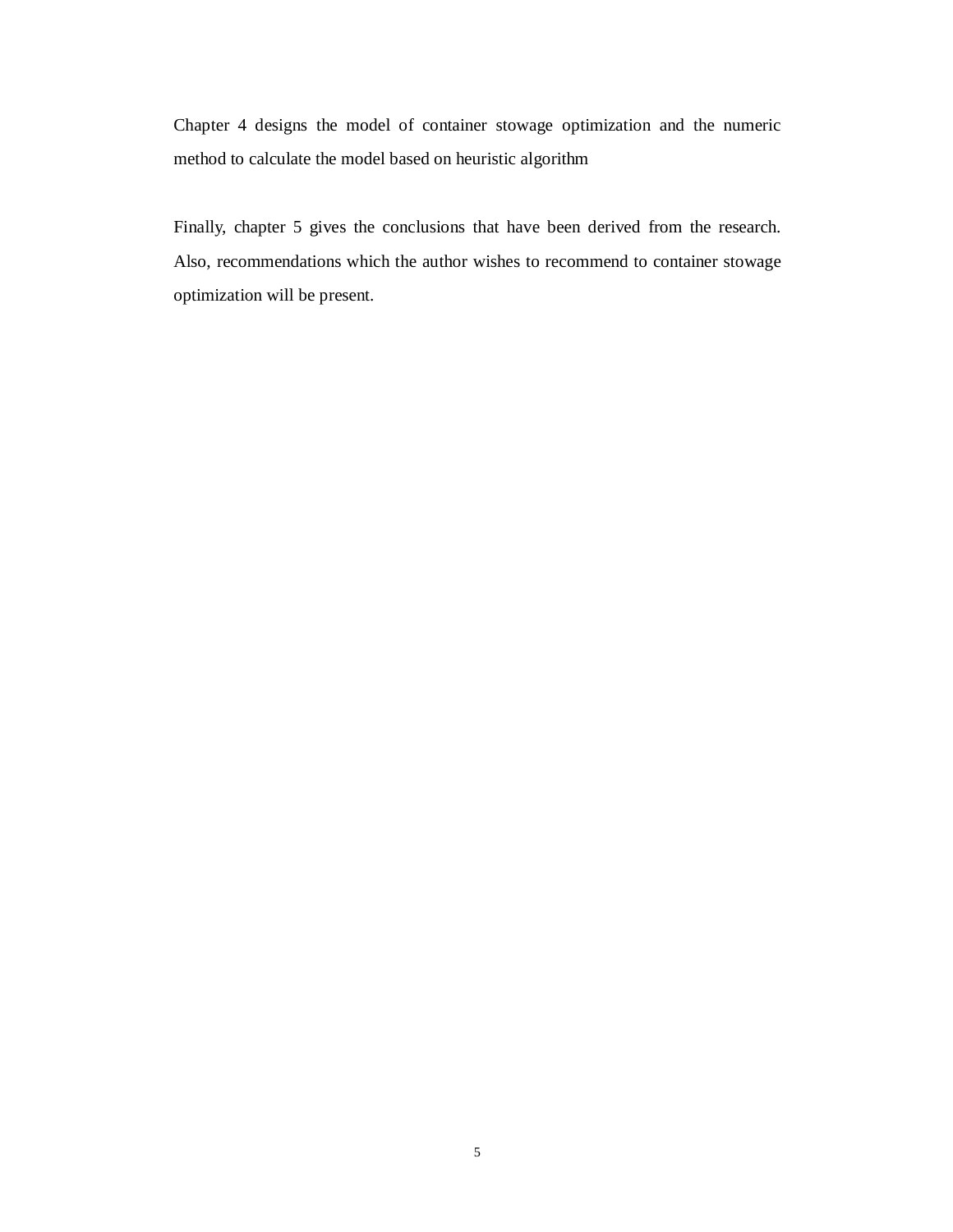# **Chapter Two Container Stowage Characteristics**

# **2.1 The concept of container**

Container is a box that has certain strength, stiffness and specifications exclusively for the use of large quantity cargo. Using container to transport cargo, shipper can directly stuff the cargo in the warehouse and unload the cargo in the consignee's warehouse. There is no need to take the goods from container during the process of shipping, trucking.

Container unit (twenty-feet equivalent units), also known as 20 feet conversion unit which to calculate the number of container units. Most of the current national container transport use 20 feet and two 40 feet container. In order to unify Container calculation, 20-foot container is defined as a unit and 40-foot container as two units. That can facilitate the reunification of container volume calculation.

There has many different types containers. Divided by the cargo loaded: grocery containers, bulk containers, liquid containers, reefer containers, etc.; by material, wooden containers, steel containers, aluminum containers, glass containers, stainless steel containers, etc.; by structural, foldable container, fixed containers, etc., fixed container can be separated into full container, open top containers, flat rack containers, etc.; by the total weight, 30 tons of containers, 20 tons of container, 10 tons of container, 5 tons of container, 2.5 tons of container, etc.

# **2.2 Container ship types and structural characteristics**

# **2.2.1 Classification**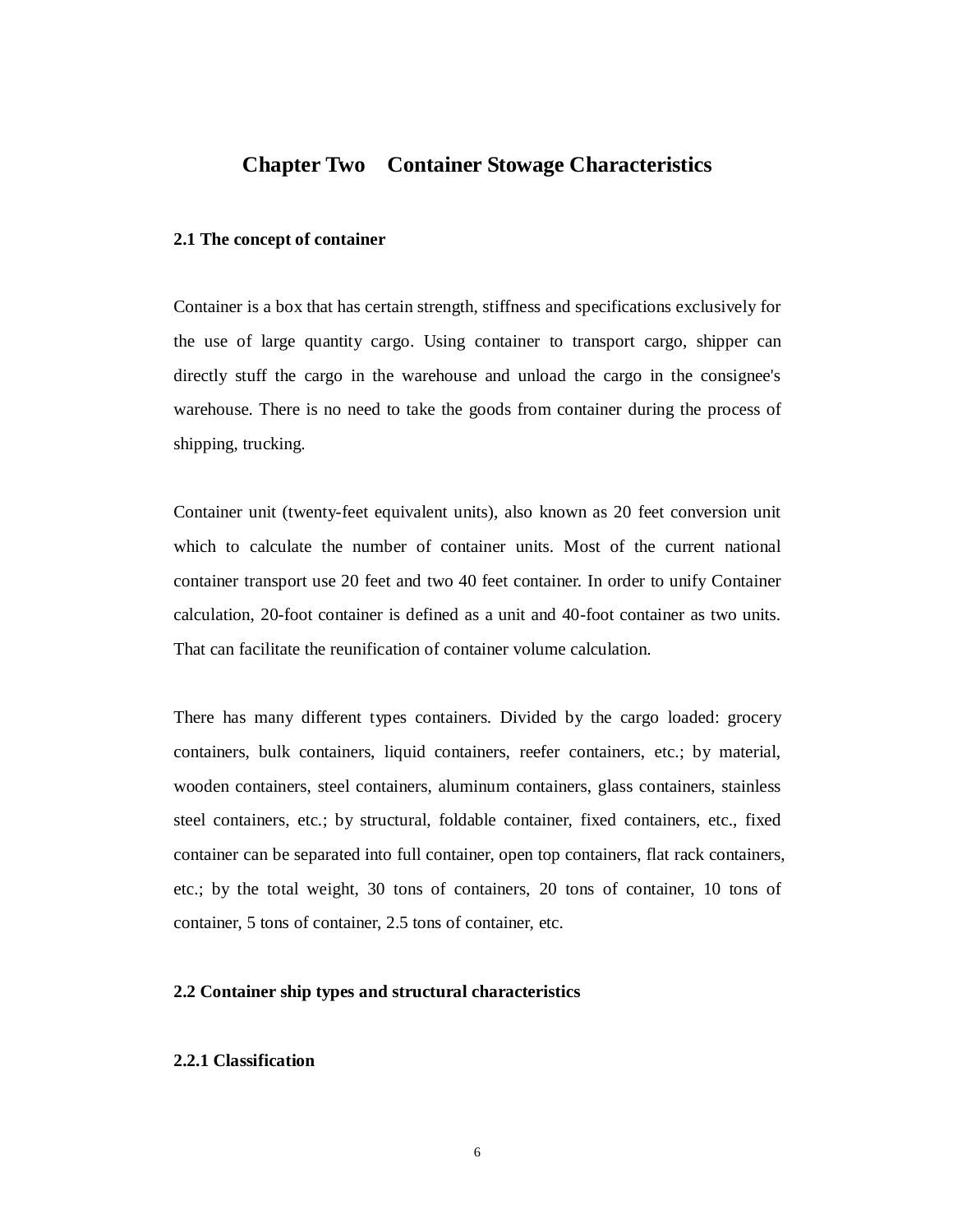Container ship is a new type of shipping unit developed from the late 50s of last century. The current container ships are: LoLo type, Ro-Ro type, floating container ship and other several categories. Each category can be divided as follows:

(1) LoLo Container ship include: dual-purpose container ships, semi container ships and full container ships;

(2) Ro-Ro Container ships include: multi-deck Ro-Ro, Ro-Ro / lifting dual-use vessel; (3) floating container ships include: general barges, Regency-style barges and catamaran barges.

Currently, the majority type of container ship is hoisting container ship. Most of these ships do not have handling equipment, they use container crane to complete loading and unloading operations

# **2.2.2 Structural Features**

#### (1) single flat deck

International standard container design requires to achieve the strength of withstanding eight full containers layers. The current design of large container ship can stack 10 layers, so it is not necessary to set the multi-layer in the inner of container ships to reduce the load from the upper boxes. In addition to the cabin load, there also need a considerable amount of containers stowed on deck, usually 3 to 5 layers, deck is designed as flat side deck without girder and arch, so as easy to stack containers.

#### (2) large hatch

In order to enable the container stowed in the cabin straight up straight down directly without horizontal movement. Container ships with large hatch have the same width of the hole. The width of ship hatch is up to 70% to 90% of the ship width and its both sides is ballast tank.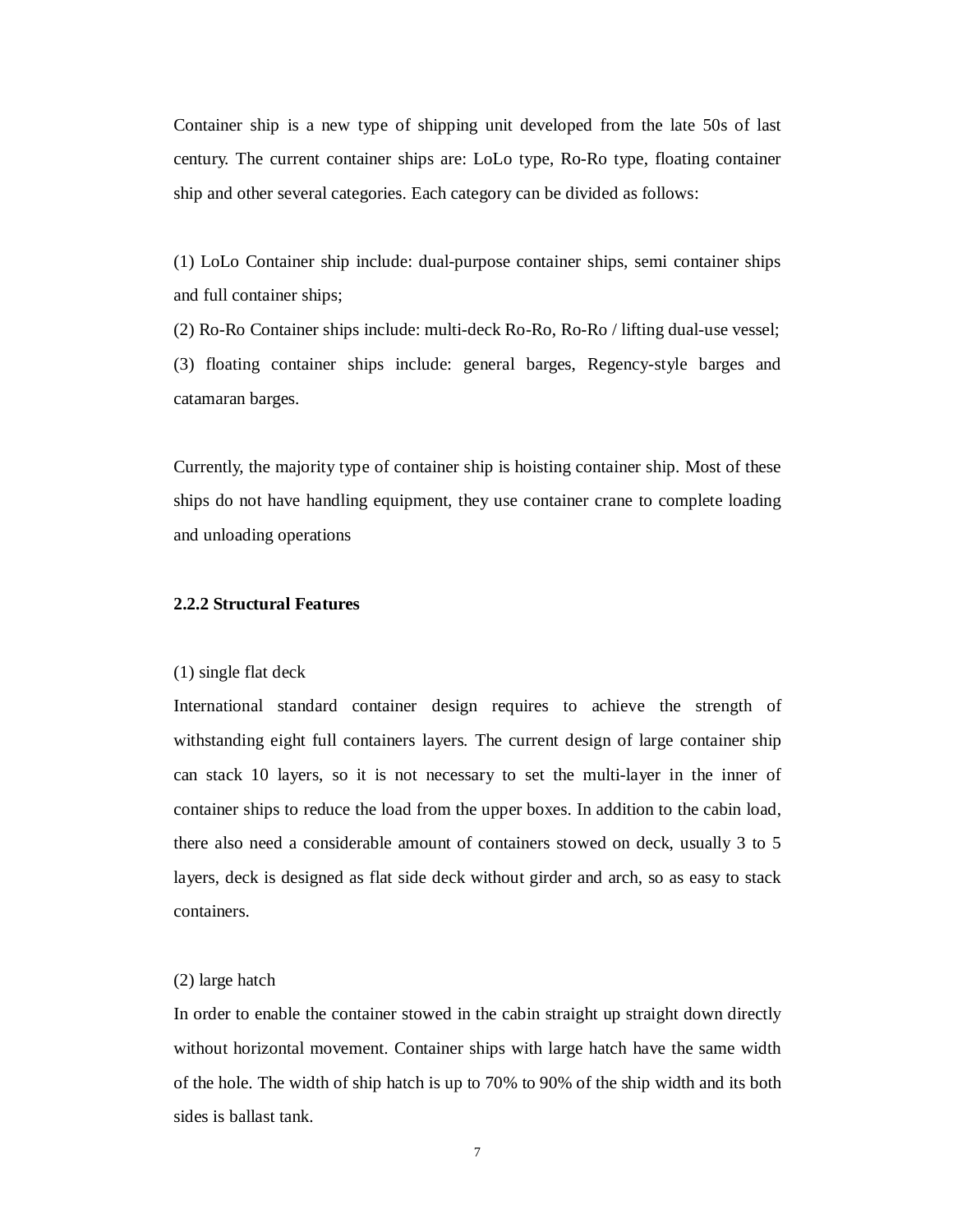#### (3) double-shell ship

To make up the adverse effects on hull structural strength from the single-deck design. Container ships usually have double wall, double bottom transverse bulkheads of double hull body structure, in order to enhance the ship longitudinal strength, transverse strength and torsional strength. This structure also provides a large capacity for ship ballast compartment to adjust gravity height when loading a large number of containers.

#### (4) tail model

Container ships' cabin is set in the rear of the ship, the middle part of the ship forms the place where can stow containers so as to improve the utilization of the ship's space.

#### **2.3 Ship coordinate system and container location in the ship**

In order to accurately represent the location of each container in the ship, each container location in the ship should be expressed harmonized with international code number. Currently container ship box-digit code number is set by ISO/TC104 Committee. With the premise of longitudinal containers on board, each box position is represented with six digits.

First two digit is row number (Bay No., From bow to stern, the slot loading 20ft containers on the turn is 01,03,05 ... ... odd number, 40ft containers, take two spaces of 20ft containers, are used with even number), the next two digits stands for column number (Column No., container column stowage position in the ship . There are two labeling methods: one is mark containers from the port side to the right side: 01,02 ... ... the other is from around middle to each side. portside is set by single number, compiled from the midline to the left is: 01,03,05 ... ..., from the midline to the right is.: 02,04,06 ... ..., if containers stored in a midline, 00 is used to indicate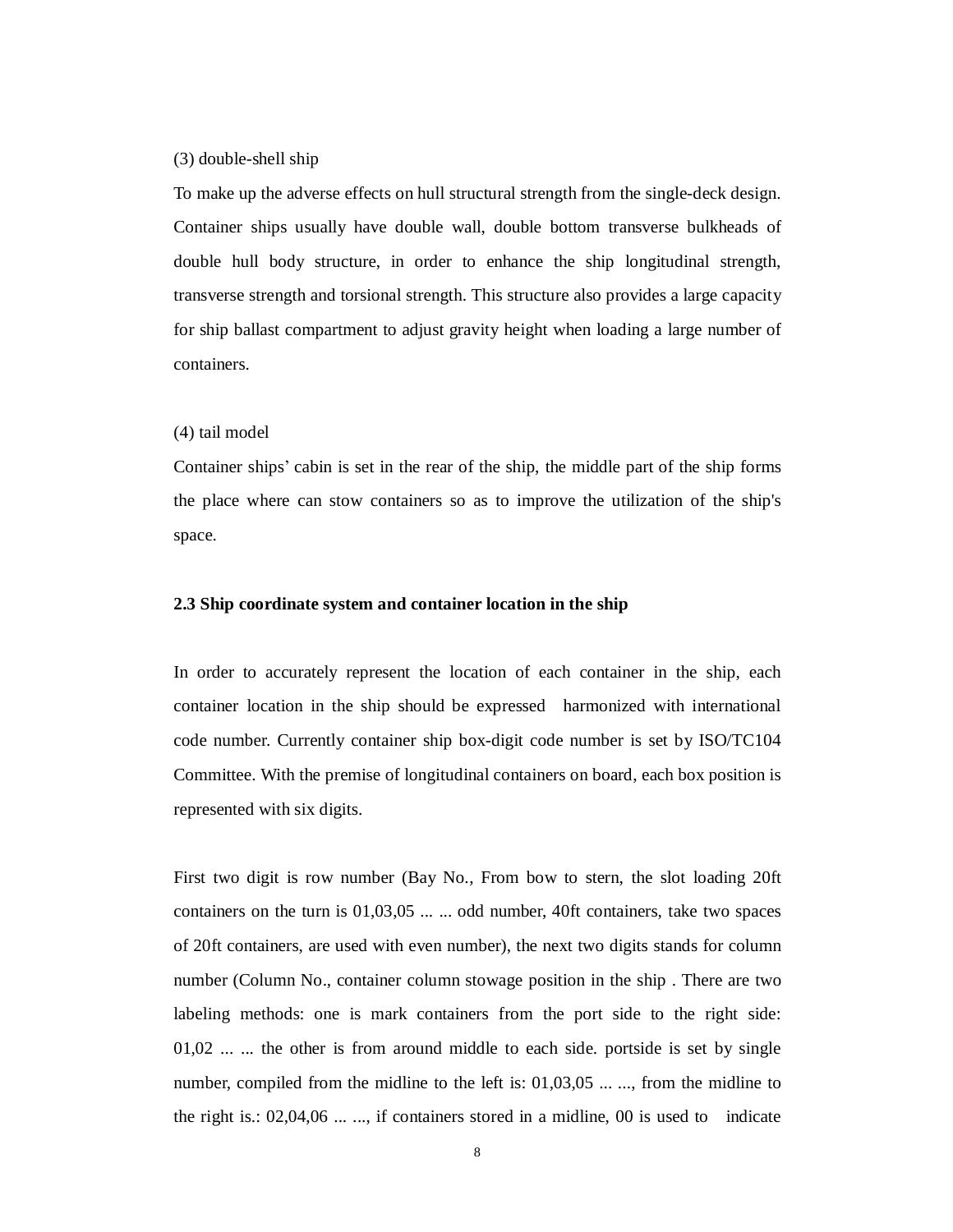the column)

The last two digits suggests layer number (Tier No., Numbering divides into deck number and cabin number. Deck numbers are complied from top to bottom and use "D" word in front of the numbers. Cabin numbers are the same but put "H" word before the numbers.

In order to load containers on board, a standard positioning method should be used, ISO09711-1: 1990 indicates each container on board with three-dimensional positioning, that is Bay, Row and Tier numbers are set to locate containers, usually six digits, as follows:

# **2.4 The process and principles of container ship stowage**

#### **2.4.1 Manual stowage process**

Container ship manual loading processing is divided into four steps:

(1) Box Collection. After terminal receives distribution notice from other logistics company, export containers stowing yard begins to be cleaned up and then export yard plan will be made. When containers sent to the terminal, the operation control room will specify a location in the yard. Each box is shipped with a packing list

(2) Verification and Classification. Container Stowage is requested for a range of accurate and complete data, so after all containers loaded into the yard, packing lists and export documents should be checked for the port of destination, container size, container type and so on. Containers will be verified according to the port of destination of each container, size and weight.

(3) Make ship stowage plans and shipping order. Planners will decide a pre-loading solution according to the goods, pre-loading principles and ship data, then map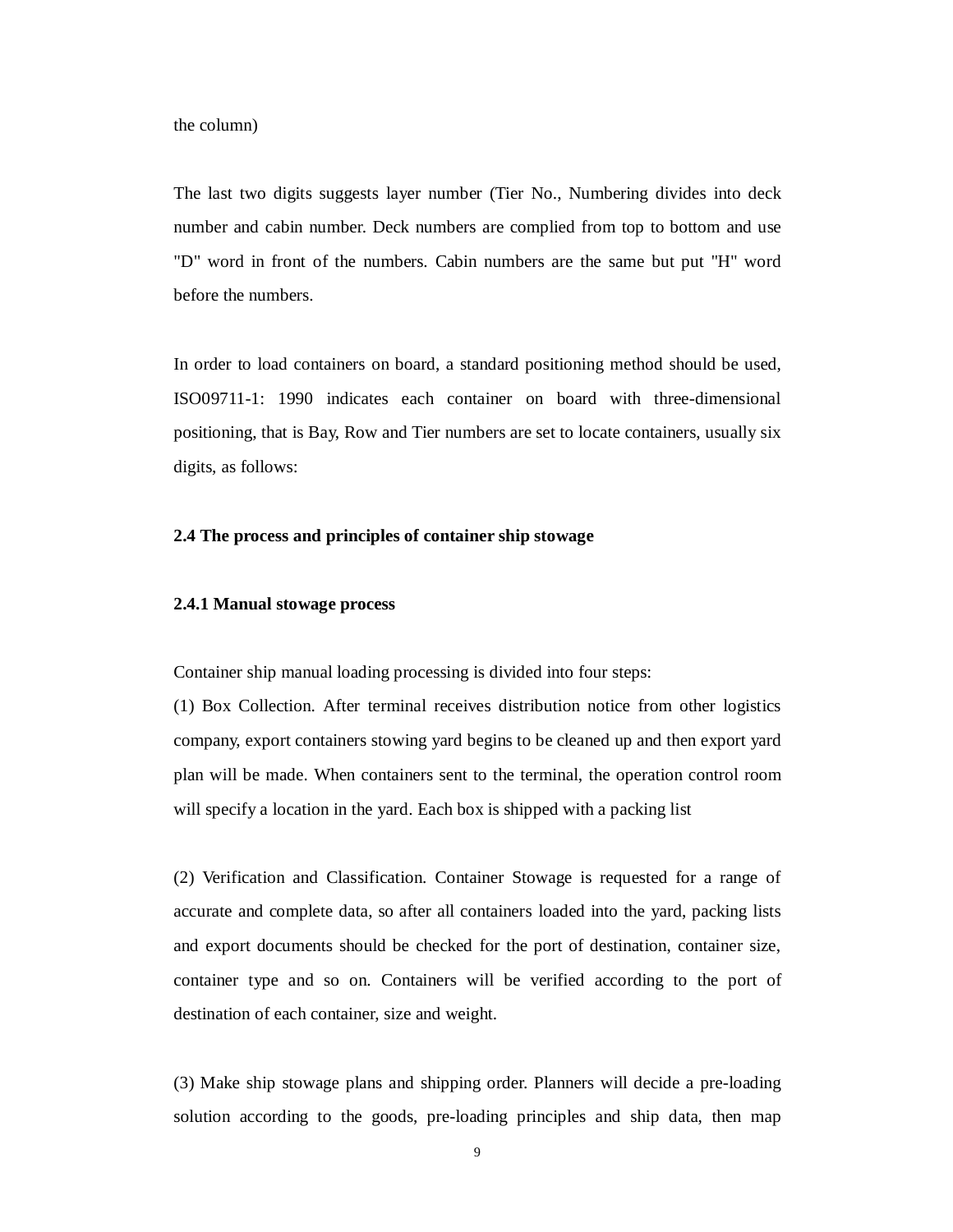pre-stowage plan. After that, develop actual stowage plan and shipping schedule based on the flow of goods, pre-loading plan, stowage principles and different types of terminal equipments.

(4) After actual stowage plan confirmed, terminal will start loading and unloading operation followed by the actual stowage plan.

#### **2.4.2 Principles of container stowage**

Broad definition of container ship stowage (including pre-loading, loading) is a complex and comprehensive problem and needs to meet the shipping transport requirements, that is safe navigation of ships, containers, the quality of cargo during the sea transport and cost-effective operation, container terminal handling technology and operation method also should be considered. This can improve the efficiency of the whole terminal system so that terminals can be reasonable, orderly, and efficiently organized. Detailed analysis as follows

#### Ensure good ship stability

Stability is a characteristic refers to the ship tilted by the external force (such as wind, surge), when the external force disappears ship will automatically return to its original equilibrium position. Stability is an important measure of safety navigation, especially under the condition when large number of containers loaded on the deck, ship gravity will make hither and that will cause decrease of ship stability. In all, making stowage plan must take full consideration of ship stability and meet the container ships stability requirements.

#### Maintain proper draft of ship.

Draft is the difference between ship bow and ship stern, proper trim can make ship navigation with good performance, save fuel, make full use of engine power. It should be noted in the loading of container volumes and weight of vertical allocation in order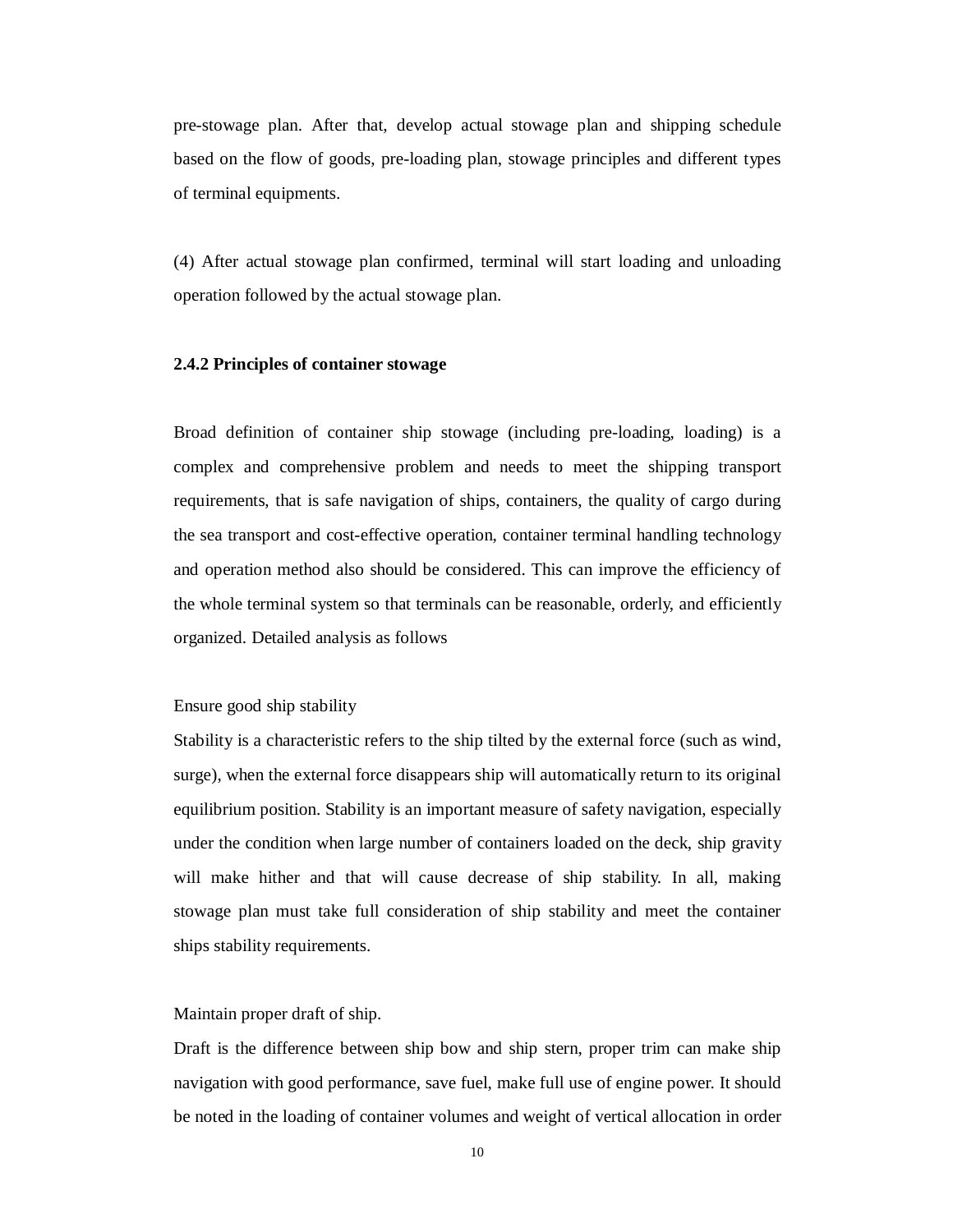to meet the vessel's draft requirements. Different ports and terminals need different draft requirements when loading containers.

#### Meet hull strength requirements.

First, the accumulation of cargo weight allows no more than the ship loading capacities. Cabin and deck of container ship is designed to the requirements of loading capacities. When making container stowage plan, total weight of each column can not exceed its allowable load accumulation, or it would affect the structural strength of the ship, endangering the safety of navigation. This must pay much attention to the overweight box. Second, we should prevent the hull in the arch.

#### Full use of the ship loading capacity

There has two main indicators to measure the loading capacity of container ships: slot utilization and loading weight utilization. These two indicators will directly influence the operation of the economic benefits of shipping companies. Ships loaded with full space but not full weight or full weight but not full space conditions often occur. A balance should be found in these two conditions to follow the principle of maximum benefit.

#### Avoid restow

Container liner operators usually call at more than one port and containers are loaded and unloaded in each port. Therefore, much consideration should be taken on reduce the phenomenon that first discharge port containers block the next port containers, so as to decrease the possibility of restow box and lowering handling rate. Avoiding each discharge port boxes gather together can use as much as possible with the quay cranes to operate at the same time, thus can improve overall handling efficiency and reduce ship harbor time in one port. Generally it requires 2 BAY apart for two cranes working together, so when a large amount of boxes will be discharged in one port, if all the boxes are more than one subdivision, they should be at least separated by 2 BAY configuration, so that 2 sets of crane can work and ensure efficient handling and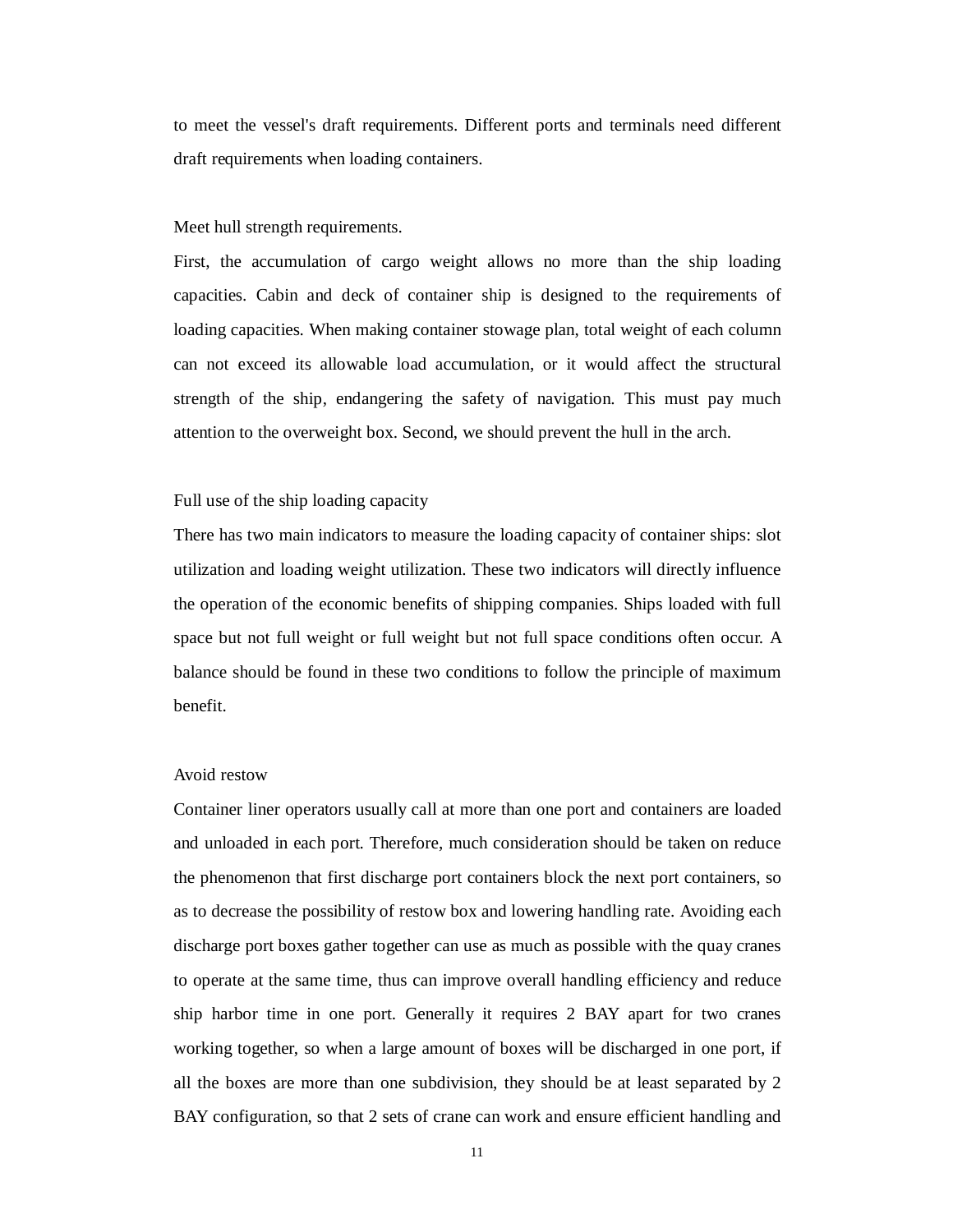#### shipment.

#### Avoid "one-sided" stowage.

The so-called "one-sided" stowage refers to allocate a number of boxes in one side of the ship. "One-sided" stowage does harmful for both loading or unloading, especially in the discharging port, it will result in ship heeling in the short period of time which makes it difficult in loading and unloading and operation speed. Therefore making stowage plan must avoid "one-sided" stowage and separate boxes into two sides of the ship symmetrically. Because of the structural characteristics size or weight of special containers(such as open top, flat rack, etc.), stowage plan should meet the specific needs of special containers, such as reefer containers must be stowed in a refrigerator areas; dangerous goods containers must meet the requirements of mutual spacing with other general boxes and ship restrictions on dangerous goods requirements; boxes must be loaded at ultra-high location in the cabin or the top level on the deck and so on. These special containers slot matching, lashing, storage and other considerations must satisfy with "IMDG" , "Cargo Securing Manual" other special provisions of ports.

#### Rules of collecting containers in the yard

Different handling technology and operation machines in container terminal causes different container collection rules. In making loading plans, the rules of the terminal should be taken into account box to prevent frequent restow and shipment delay.

#### Consistent with single-vessel operating requirements

Single-vessel operating plan is a detailed mission statement of single ship handling, including berthing time, commencement and completion time, total loading/unloading container volume, crane number, mechanical equipment and the tasks and progress of working classes, etc. the overall single-vessel operating plan requirements must be considered in container stowage. Among these, the most important is the number of operation cranes worked in the ship at the same time. The largest container ship's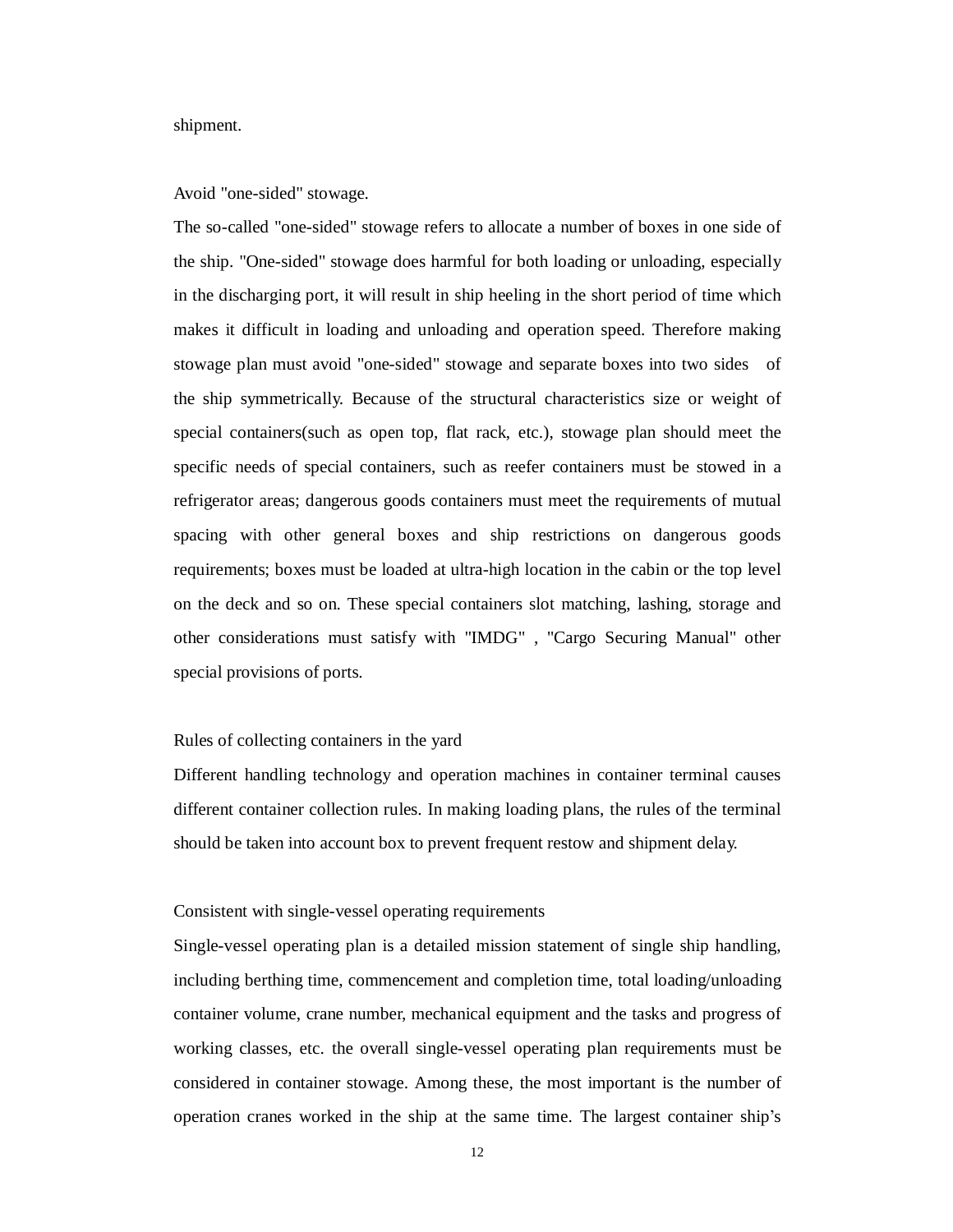capacity volume is more than 10,000 TEU, BAY number is more than 70. reasonably arrange containers into each BAY according to the ship berth location and export container place in the yard for avoiding the operating cross and seeking the shortest distance of transportation, especially in multi-channel operations. Stowage planner should carefully arrange discharge boxes of each port, so as to avoid conflicts of containers operating in the yard, all types of machinery and the conflicts in the truck transport. All the operation should be arranged continuously in an orderly manner.

Ensure that the machine is reasonable, and orderly move. Container stowage should be considered as far as possible to use the alongside cranes, reduce restow box in the yard and make the shortest routes of moving machines in order to ensure the reasonable and order machine moving, improve operational efficiency. The most important thing is not let machines move back and forth frequently.

These principles is the basis for development of pre-stowage plan, but some of the above principles may be contradictory. So comprehensive analysis and balance should be reached considering the importance of each principle and to find relatively good stowage plans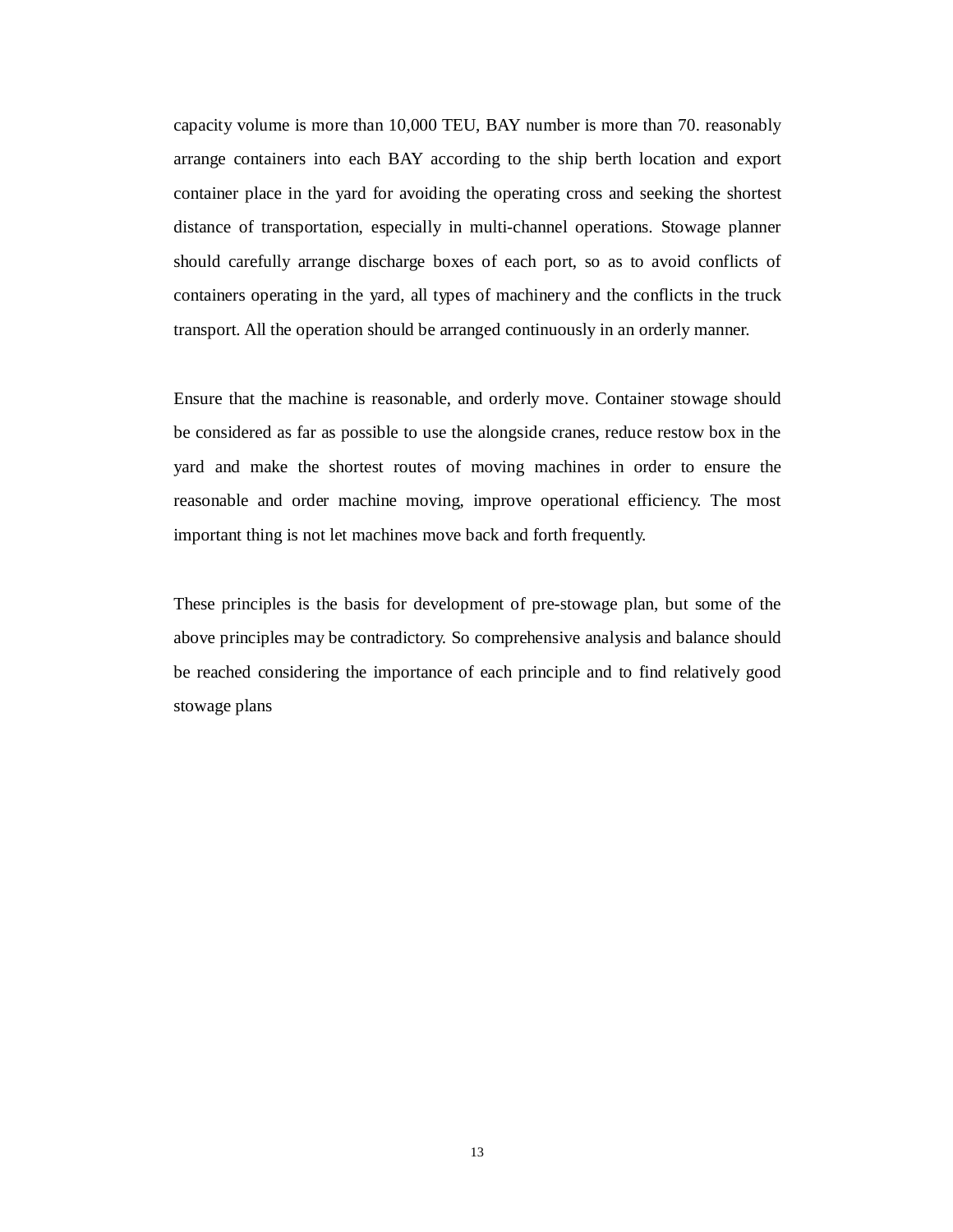# **Chapter Three Principles and Calculation of Container Stowage**

In the work of container ship stowage, it involves the performance of ships, cargo type, shipping routes, weather, storms and other complex conditions which must meet the container ship's stability, strength, trim and make full use of container ship loading capacity requirements and meantime ensure the quality of container cargo transportation, reduce the loss of cargo quantity and quality and ensure the safety of containers on the deck and convenience of cargo loading and unloading in the port. Container ship loading has many similarities with other ships, but there also has many differences which determine its load requirements and general requirements are both similar and different with others.

# **3.1 Full use of the packing capacity of container ships**

# **3.1.1 The packing container ship capacity indicators**

When there has many containers loaded/discharged in one port, checking whether the packing capacity of container ships correspondent with number of booking listed containers plays an important role in the preparation of pre-stowage plan. Characterization of packing capacity of container ships indicators include:

# (1) 20ft capacity

20ft capacity means the maximum number of 20ft container carrier in container ship. In order to improve the space utilization of container ships, 20ft slot is often designed in the place where there will change greatly of ship structure. Such slots can only be placed with 20ft box.

(2) 40ft capacity (FEU)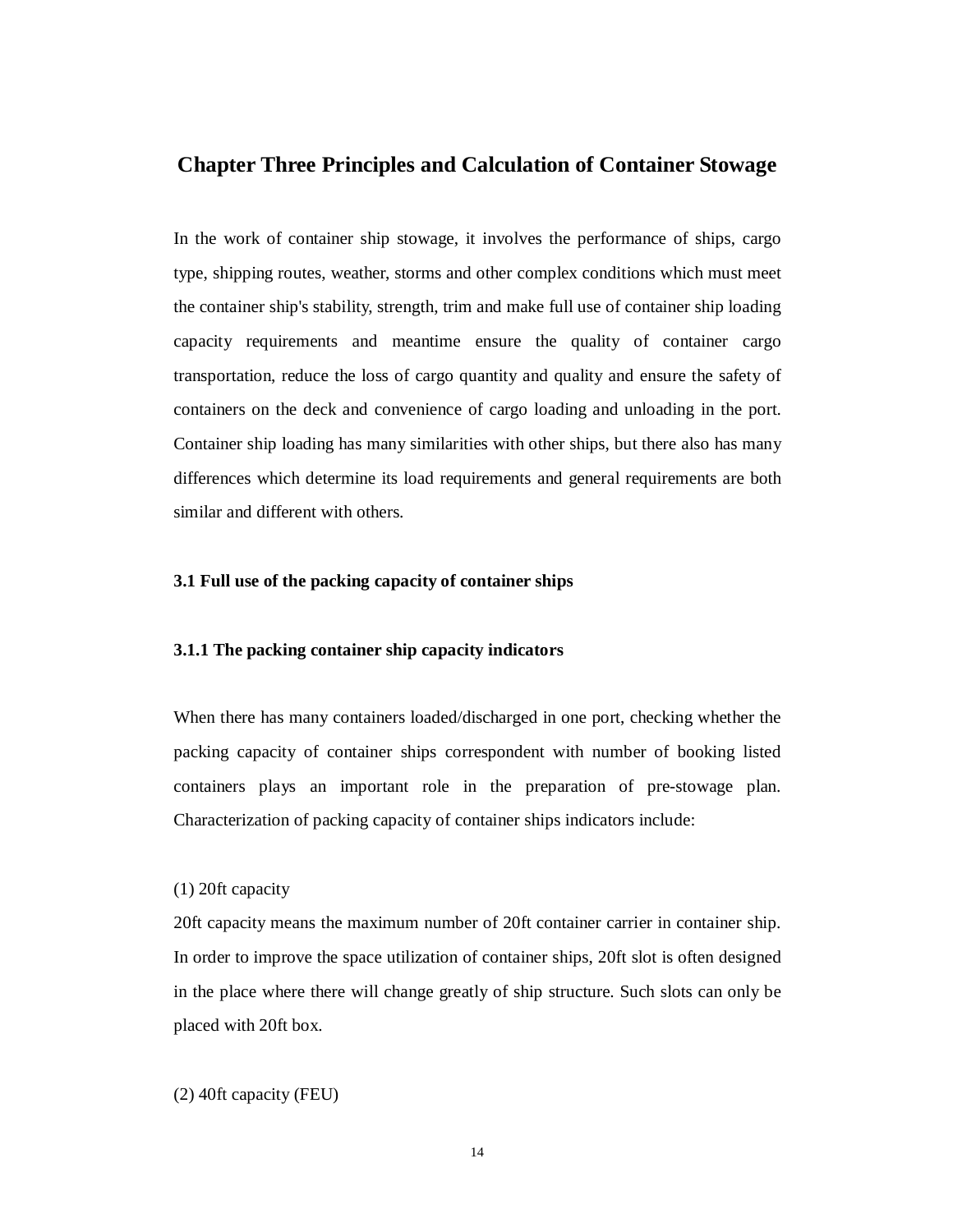40ft capacity means the maximum number of 40ft container carrier in container ship. Some slot of container ships are designed only for 40ft containers, such as the aft deck is often designed with vertical span of 40ft loading base. The slot can only be loaded with 40ft container. This can not calculate into the maximum capacity of 20ft containers.

#### (3) special container capacity

The maximum number of carriage of dangerous containers, refrigerated containers and other non-standard containers.

Capacity of carrying hazardous cargo box is limited. Some of the space is not allowed any dangerous box loaded, while others are designed only for several types of dangerous cargoes listed in "IMDG". Therefore, selection for large container ship cabin stowage is limited to the dangerous cargo containers.

## (4) Panama Canal limitation

Panama Canal authorities declared any ship go through the canal shall not be stowed in the level which the cargo blocks the sight of observation in the deck. Most container ships have some slots which are higher than the observation sight. So these slots should not be occupied when going through Panama Canal which means it will reduce the capacity of container ship.

#### **3.1.2 Method of make full use of container ship capacity**

#### (1) take advantage of container ship capacity

Take full advantage of container slot capacity among which the most important is choosing the suitable total weight of the cargo. When container's weight is close to the average standard, it is easy to calculate the number of containers can carried in the ship. The greater the mean weight of containers, the smaller the number of containers carried when fully loaded. Choosing the right number of light and heavy containers is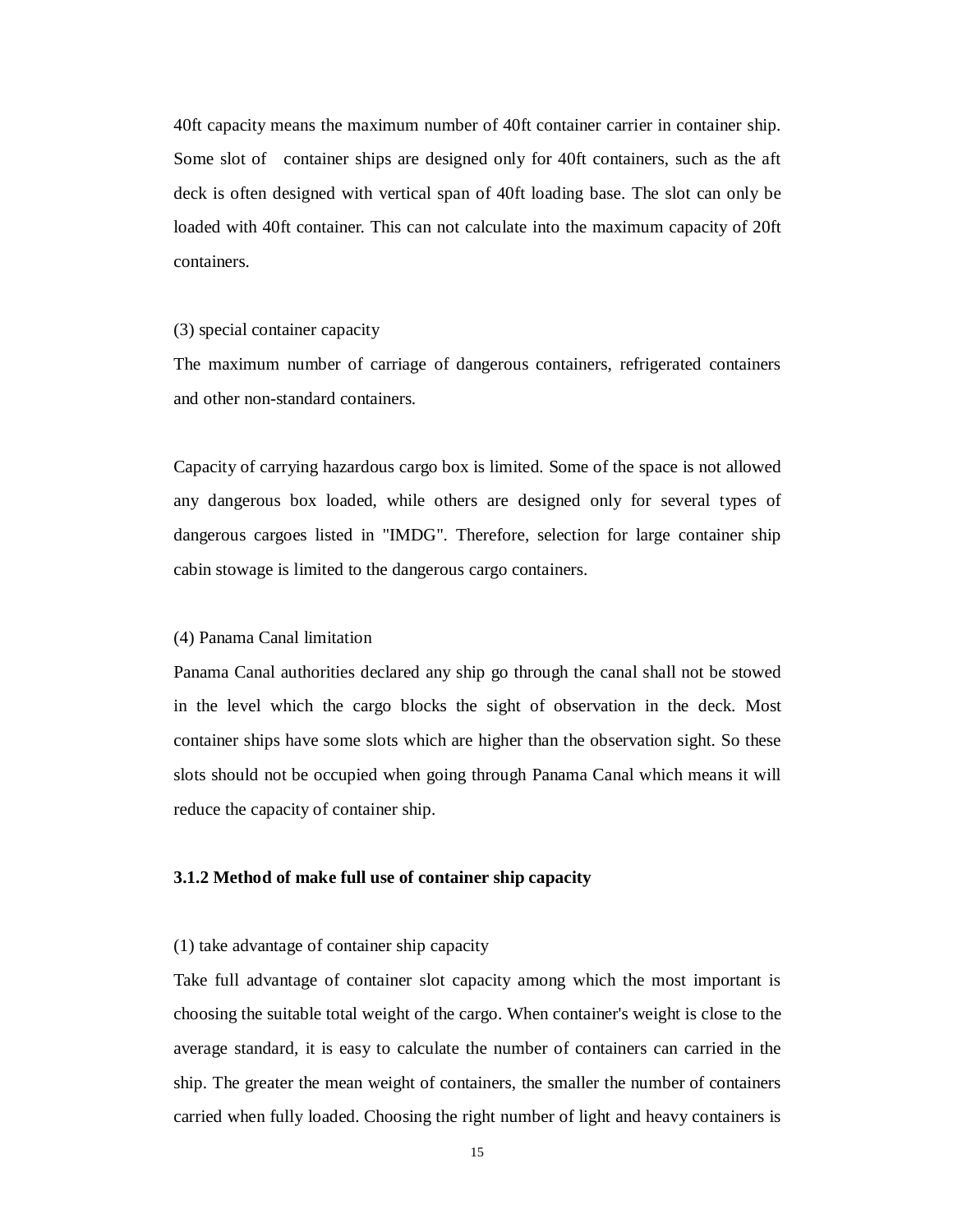the key element of making full use of container ships. There have some points should be noted as follows:

(A) Doing pre-stowage plan should make consistency between 20ft, 40ft containers box number listed in the booking sheet and 20ft, 40ft containers number loaded on the ship, in order to improve the slot utilization of the ship.

(B) To improve the carrying capacity of ship and reduce or avoid the restow container operations, the slot selection should try to maintain independent according to different container discharge port or put containers of the same port gathered in the same slot vertically.

(C) In condition of adequate loading containers, it should minimize the loss of box spaces when allocating special containers. For example, when conditions permitted, over height containers can be put in the top of the deck instead of the cabin, that can reduce the loss of the slot space.

#### (2) Full use of net loading weight of container ships

When the total weight of container ship is very heavy or carrier draft is limited, checking the total booking container weight and the total net weight of container ship is quite important. The formula calculating the net weight is:

 $NDW = DW - \sum GW - BW - C$ 

In the above formula, GW——the weight of spare parts in the ship, BW——retained weight of ballast water to ensure the ship's stability. Constant C is usually larger, including all non-fixed equipment weight.

When container ship is close to full loading capacity, the ship gravity is often high. At this moment, in order to obtain proper stability a large number of ballast water is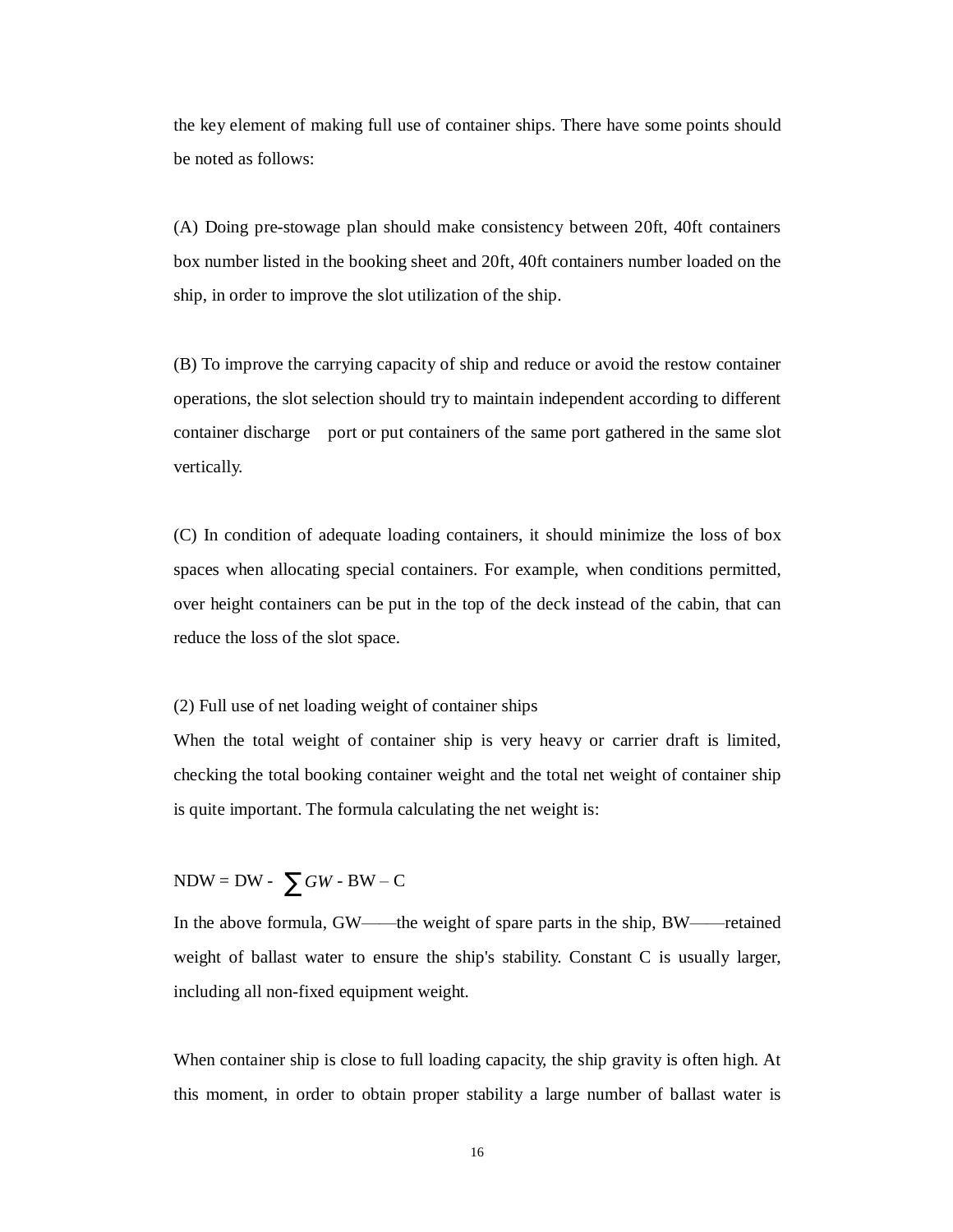needed to enter into the ballast tanks. Container ship stability characteristic decides the need for ballast water used, the more fully loaded container ship, the worse its stability, the greater the amount of ballast water required, which makes it impossible to generate economic benefits loading the ballast water transported from one port to another, resulting in waste of capacity and energy. Therefore, we should find the optimal ship stowage plans to minimize the amount of ballast and raise the ship's container carrying capacity and reduce the ship navigation resistance in the premise of ensuring security conditions of personnel, ships and cargo. Therefore, we must make efforts to improve the quality of container ship stowage plan and reasonably determine the allocation proportion of different discharging containers with different weight on the deck and in the cabin, reduce the quantity of ballast water required for lowering gravity of the ship. All of these are main measures to make full use of container load capacity.

### **3.2 Reduce the number of restow box**

The efficiency of container ship transport depends largely on the container handling efficiency in the port. On average, about 60% of shipping time is in the port<sup>1</sup>, ship berthing time depends on the number of handling container, port operational efficiency and handling equipment operating efficiency and the distance between container ship and loaded containers in the yard. All these factors will have impact on the operation speed. While the restow box an important element which always affects transport efficiency and cost. In general, restow box is inevitable, but how to decrease restow box has become a concern in the container terminal. Therefore, reducing restow box is very essential in order to meet the container loading speed and fast loading and unloading requirements, ensure the safety of the ship.

## **3.2.1 Restow container**

1

<sup>1</sup> Steenken D, Stefan V, Rober S. Container terminal operation and operations research: a classification and literature review. OR Spectrum, 2004, 36: 3-49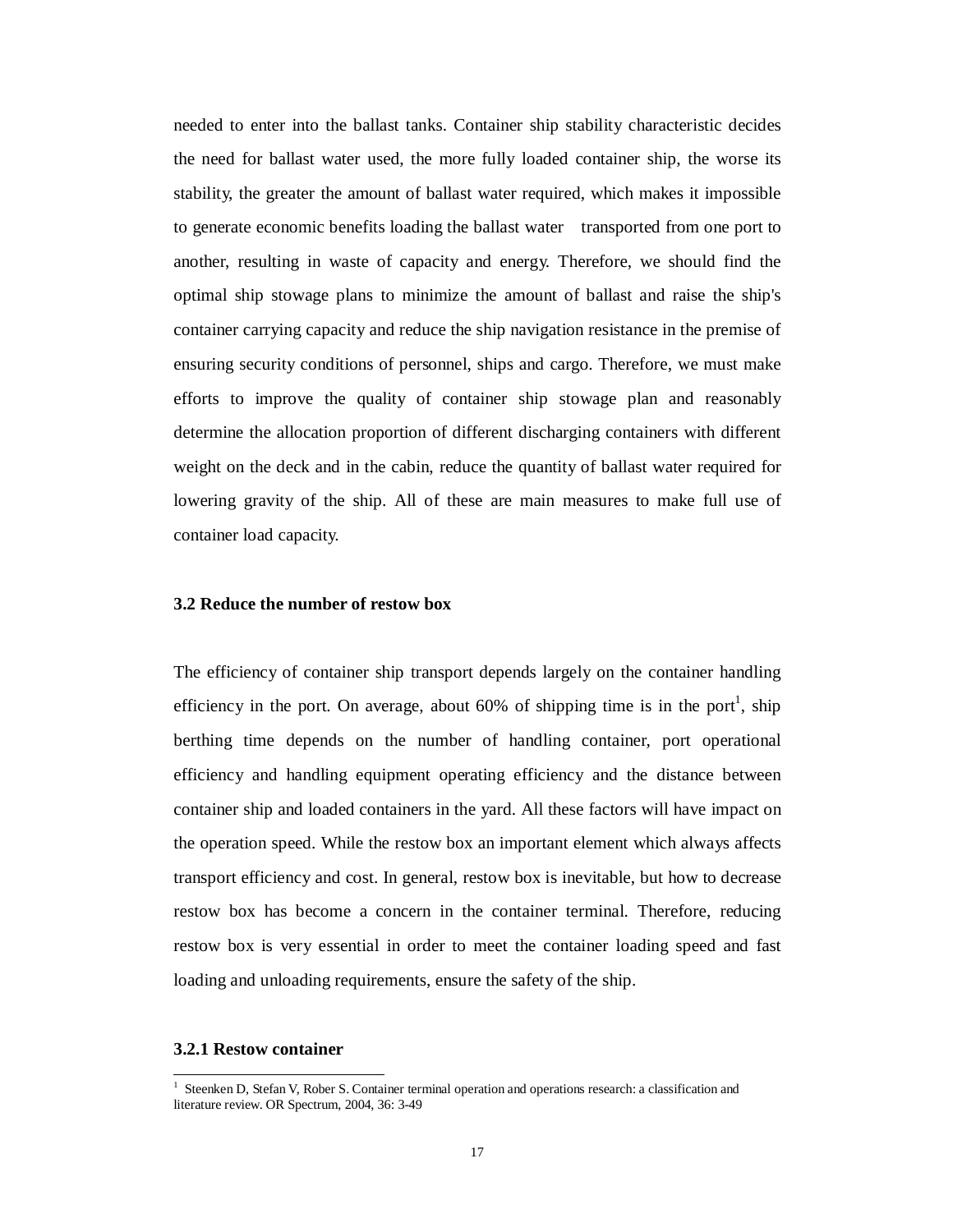The cause of restow box causes has something to do with container ship structure, berthing port number and the ship's stability. Container loading unit is a container, characteristic of which is only vertically hung in and hung out. Therefore, the containers can only access from the top in vertical stacking. If some latter discharging containers are loaded upon the former containers, the latter containers must be unloaded first and then load again. This is called restow container.

Handling restow box will increase container operation costs, extend the time for the ship in port. If restow box is under the deck, the handling price will be even greater. Because containers on the deck should first be removed and then open the hatch to get to the unloaded boxes. The following example will illustrate this problem.

## **3.2.2 Cause of restow container**

In terminal operations, restow container is always occurred in loading and unloading operation, this is mainly caused by the following three factors

1. As the quantity of loading containers and berth port become bigger. It is difficult to seek an optimal solution during operation process.

2. Experienced stowage planner will be actively exchange some container locatio in order to minimize the number of restow containers in the following ports.

3. In order to meet the needs of ship's draft and intensity demands, restow containers are inevitable during the voyage. But well done container stowage plan can reduce the number of inverted boxes. This is one the main problems when doing the container stowage plan..

#### **3.3 Meet the requirements of container ship stability**

18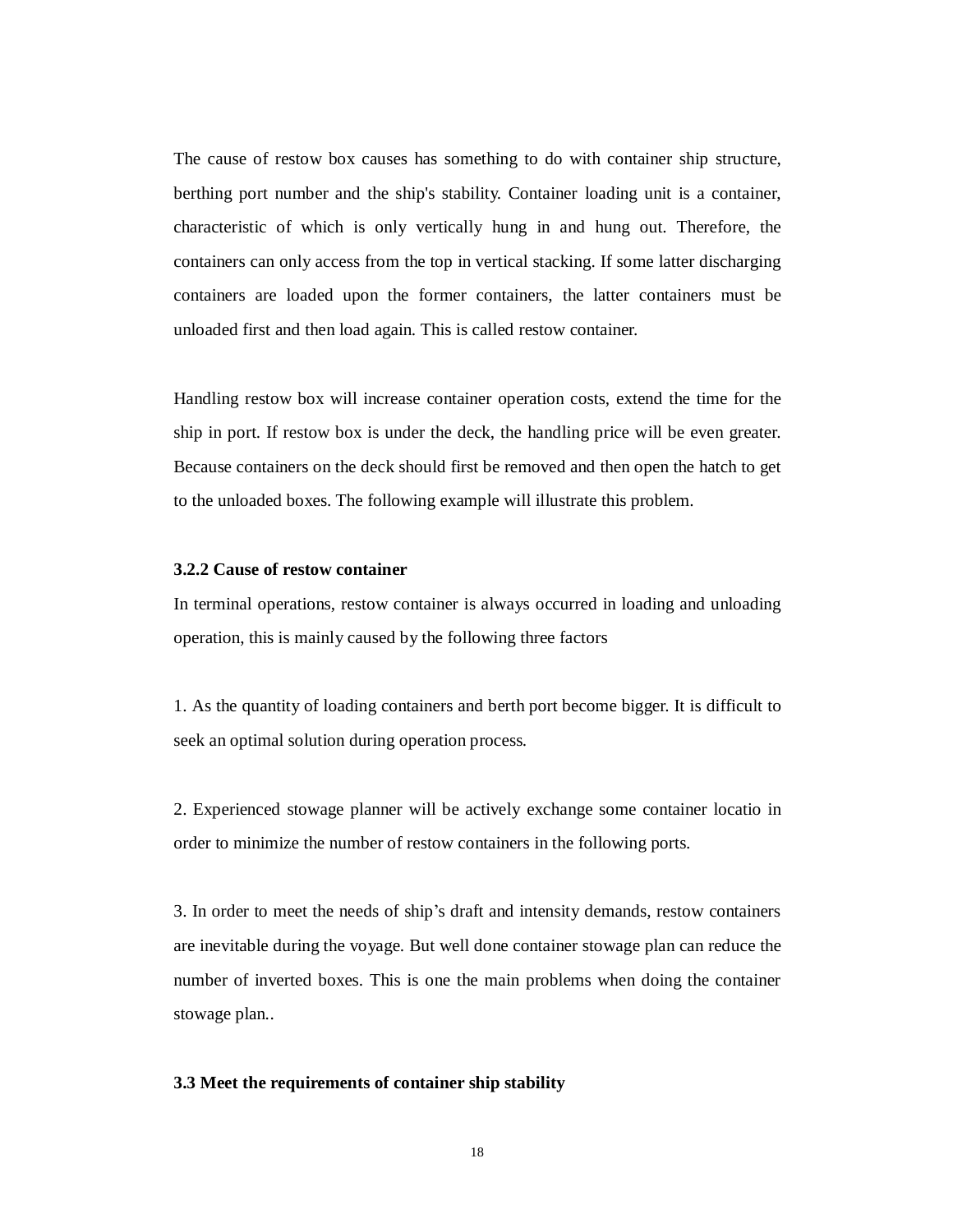#### **3.3.1 Stability**

Stability definition: stability is a characteristic of ship when ship tiltes from the outside force, as the force disappears, ship will automatically reach the original balance. Stability classification: longitudinal stability and static stability divided by tilting direction. The role of external torque by the nature of a static stability and dynamic stability. Divided by the size of angle, static stability and stability can be divided into three large angle stability. On the stability problem of this study only considers the static stability of ships, including the ship's initial stability, large angle stability and dynamic stability. Actual loading of ships under the stability should also be balanced to meet the standard requirements of these three.

#### **3.3.2 Container ship stability**

Capsule-shaped container ship structure makes it decrease in ship's capacity utilization. To improve the packing capacity, 1/3 to 1/2 container slots of container ships are arranged on the deck. For example, the largest capacity of one container ship is 1800TEU, where the deck capacity is 862TEU, the cabin is 938TEU. This will cause the high level of container ship gravity when ship is fully loaded and the rise in ship area by wind above the waterline. These will result in adverse ship stability and a high center of average containers gravity height, even higher than the fully loaded container ship horizontal height. Therefore, the container ship stability requirements are more stringent than that of general cargo vessel. In the bulk ship, in order to enhance the net loading weight, ballast water should be emptied as much as possible, while container ships aims to load more containers should set a large number of ballast tanks. Ballast tanks can reduce gravity height and meet the requirements of ship stability to obtain seaworthiness. In addition, container ships should keep with enough stability, but it is not appropriate to maintain a high degree of initial stability, so as to avoid sharp swings of the ship in the storm. That will bring about negative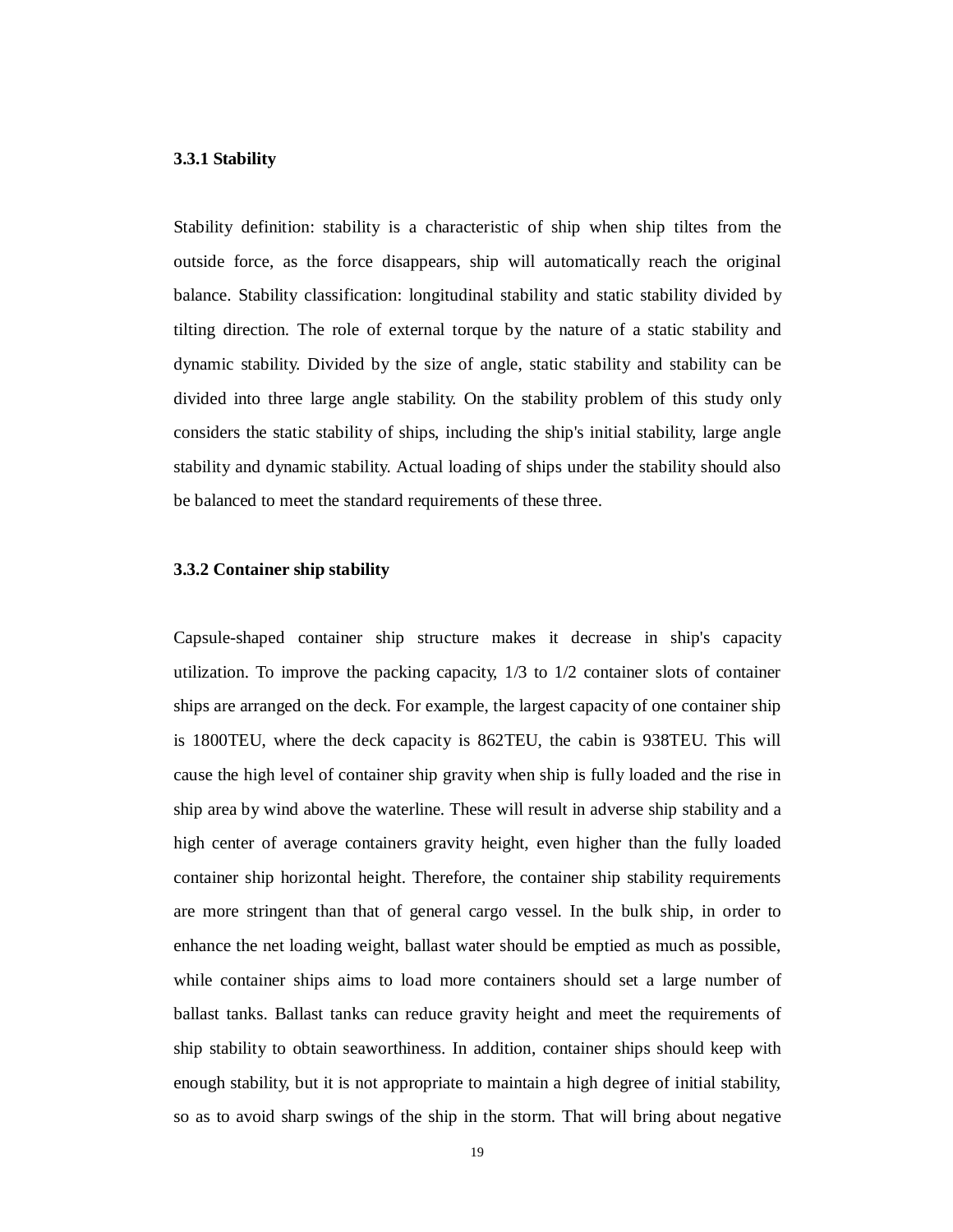effects on solid equipment for larger inertia of containers.

In practice, ensuring the stability of moderate load is usually based on experience and relevant information. According to ship stability requirements, we can estimate the maximum allowable loading weight and the ship distribution weight of containers on deck and in cabin. To achieve this, related information should be accumulated in the actual production data. General approach is based on the specific circumstances of the ship and past load data, firstly estimate the approximate formula, and then re-calculate the actual stability. Ship stability calculations on the data is an important basis. Tka an example of 3400TEU container ship, a ship loaded full slot requirements: the average weight of container in the cabin is 12 ton/ TEU; the average weight of container on deck below black is 8 ton/TEU; while the weight on deck above black box is 2.5 ton/TEU or 3ton/TEU empty box. This layout is suitable for the requirements of lowering goods gravity height. Under these conditions, in addition to meet the needs of fuel, fresh water for full set sail and it will be loaded into the corresponding need of ballast water, it can achieve full load, full slot, but also satisfy the moderate stability, strength, trim requirements .

## **3.3.3 Ship stability calculation**

Ship's stability includes static stability and dynamic stability, static stability is usually divided into the initial stability and large angle stability.

1. Initial stability calculation

When ship is micro-tilting, the stability is referred to as initial stability (the ship's tilt angle is less than  $10^\circ - 15^\circ$ ). All the ship's small angle stability can be measured on initial stability. The initial ship stability equation is as follows:

 $M_r = 9.81 \cdot \Delta \cdot GM \cdot \sin q$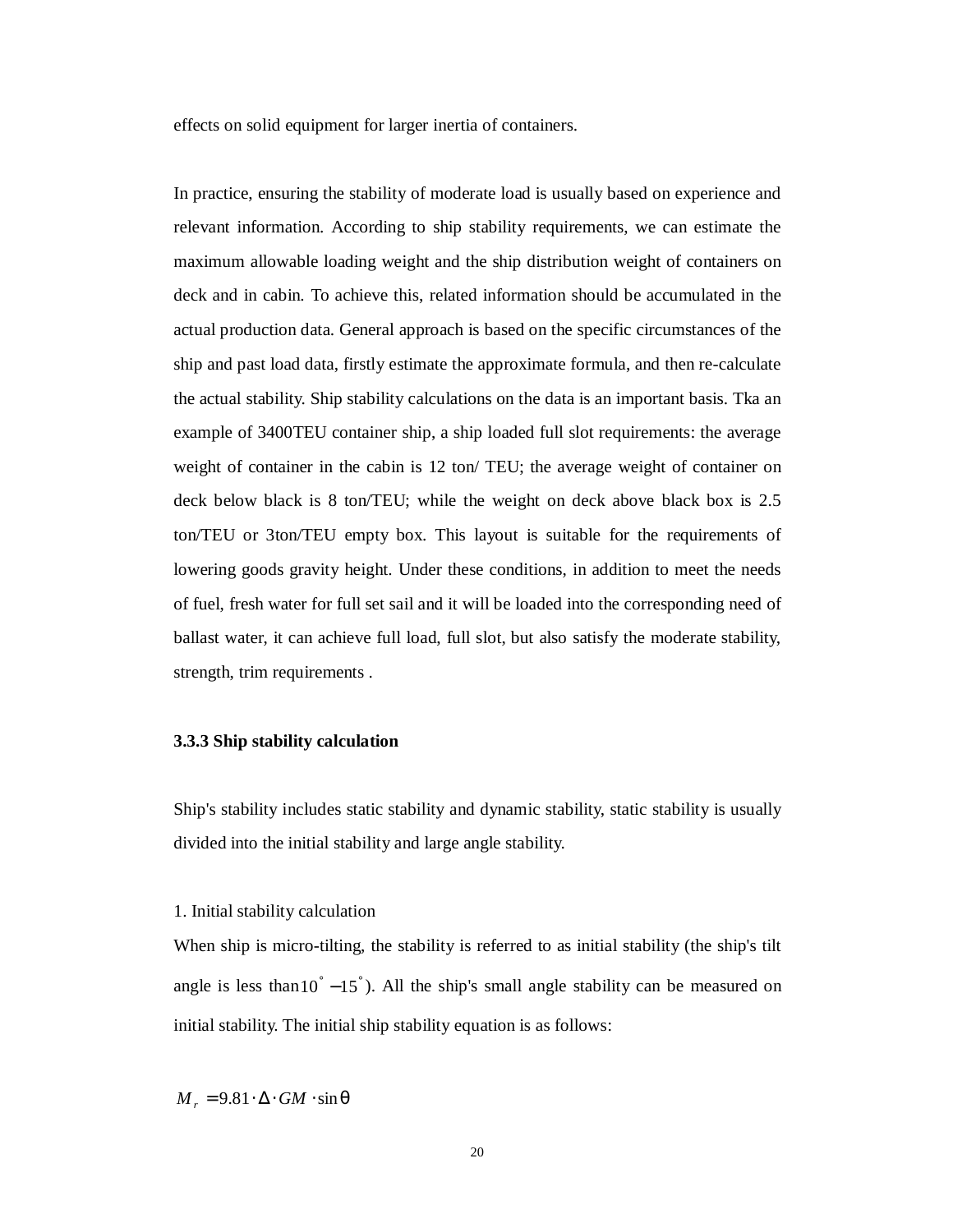$M_r$  ——Righting moment ( $kN \cdot m$ )

Δ——Displacement (t)

*GM* ——Initial stability height (m)

*q* ——ship titling angle

From this, initial stability is proportional to GM. For positive righting moment, that is ship has the ability to restore the initial balance, GM must be positive. Initial GM height can calculated by the following formula:

$$
GM = KM - KG - dGM
$$

*KM* ——Ship metacentric height away from the baseline (m), it can look up from ship hydrostatic curves according to the mean draft or displacement of the ship;

 $KG$ ——The ship center of gravity away from the baseline height  $(m)$ ;

 $dGM$  *f* ——The correction value of initial stability height (m)

*KG* can be calculated as follows

$$
KG = \frac{\sum P_i \cdot Z_i}{\Delta}
$$

 $P_i$ ——The item i loading weight of the total ship weight (t)

 $Z_i$  ——Load gravity of  $P_i$  away from the baseline height (m);

 $dGM$ <sub>*f*</sub> can be calculated as follows:

$$
dGM_{f} = \frac{\sum r_{i} \cdot i_{xi}}{\Delta}
$$

 $r_i$  ——Liquid density of number i liquid tank  $(t/m^3)$ 

 $i_{xi}$  ——Heel axis of moment of inertia from liquid free surface area of number i cabin  $(m<sup>4</sup>)$ , this value has something to do with the shape of the horizontal section of liquid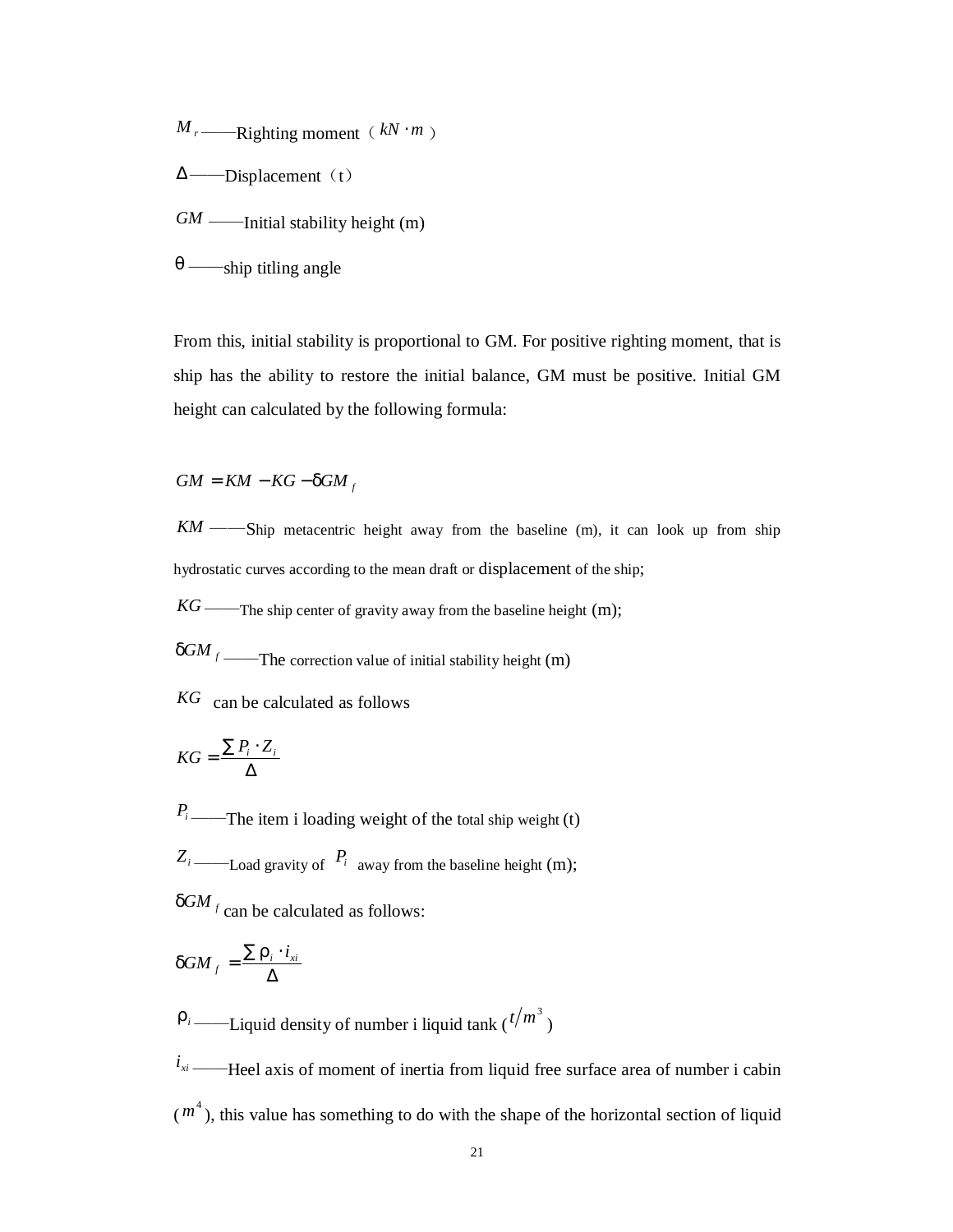#### compartment

#### 2. Large Angle Stability Calculation

Large angle stability refers to static stability whose angle is greater than  $10\degree$  –  $15\degree$ . In case of large angle tilted, the shape of the underwater section of the ship changed obviously, the moment of inertia in the heel axis values change as the ship tilted to face the waterline before and after, stability radius also changes and static stability is no longer fixed, therefore. So initial stability GM can not be used as indication of large angle stability, but righting lever or righting moment instead.

 $M_r = 9.81 \cdot \Delta \cdot GZ$ 

 $= 9.81 \cdot \Delta \cdot (KN - KH)$ 

*GZ* ——Righting lever (m)

*KH* ——Weight stability arm (m)

*KN* ——Shape stability arm (m), can look up in the cross stability curve based on displacement and the horizontal angle

From the above formula, different tidal values correspond to different GZ value. according to the function  $GZ = KN - KG \cdot \sin q$ , one can draw a smooth curve, called the static stability lever curve. This curve can be said in a loading state of the ship, the horizontal angles of any moment of its recovery (or arm) and its trend.

Static stability curve has the following characteristics to indicate important parameters of several ship stability:

(1) static equilibrium position and the static angle

Assumed external force gradually push on the ship, when external torque equals to righting moment and no further increase, the ship is in static equilibrium. At this time heeling angle is called static angle*q<sup>s</sup>* .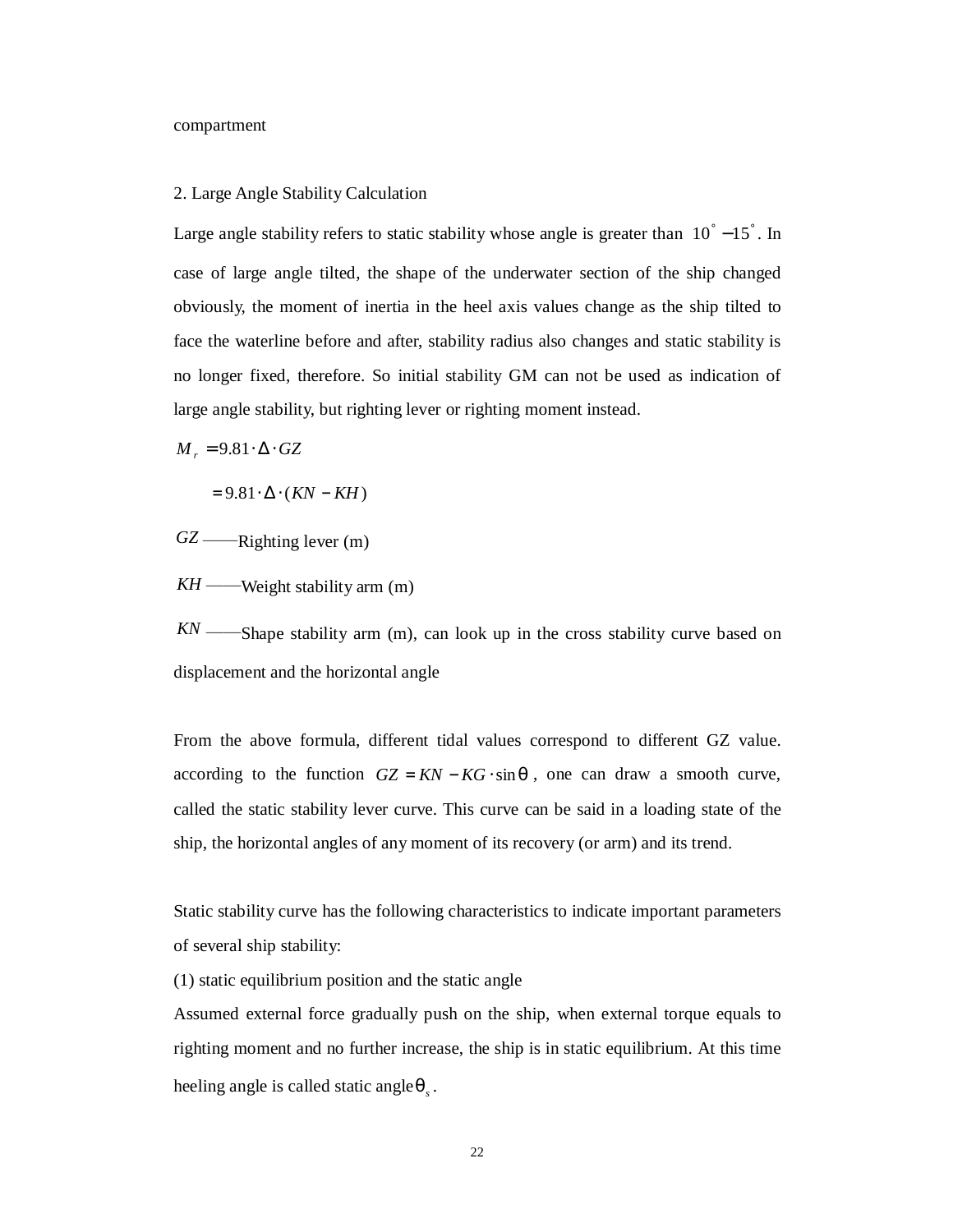(2) Righting lever  $|GZ|_{q=30^\circ}$  corresponds to heeling angle  $|30^\circ|$ 

The maximum angle during Ships during the sea voyage is usually not exceeding  $30^{\circ}$ caused by the static moments,  $GZ|_{q=30}$  can be used to characterize large angle static stability.

(3) The maximum righting lever corresponding to the heeling angle  $q_{\text{Smax}}$ 

The highest point of the horizontal abscissa value of static stability curve is  $q_{\text{S max}}$ , it also known as the limit of static angle. To guarantee the safety of ships, this value is usually large.

# (4) Angle of vanishing stability  $q<sub>v</sub>$

When the righting moment is 0, this is the corresponding heeling angle, the static stability curve of which is over the highest point. As the heeling angle over  $q<sub>v</sub>$ , the ship's righting moment is negative, ship will continue to tilt until the ship capsized. The range between  $0^{\circ}$  and  $q_v$  is called ship's stability range.

# (5) Angle of entrance from deck edge *qim*

There has an inflection point between the origin and the highest point in static stability curve, the point corresponding to the angle of heel is angle of entrance from deck edge..  $q_{im}$  will slow down after the stability curve increase.

 $GZ|_{q=30^\circ}$ ,  $q_{s\,\text{max}}$ ,  $q_v$  these three indicators are used as a measure of the ship's large angle static stability.

#### 3. Dynamic stability calculation

Ship's dynamic stability refers to the stability calculated by angle of inclination speed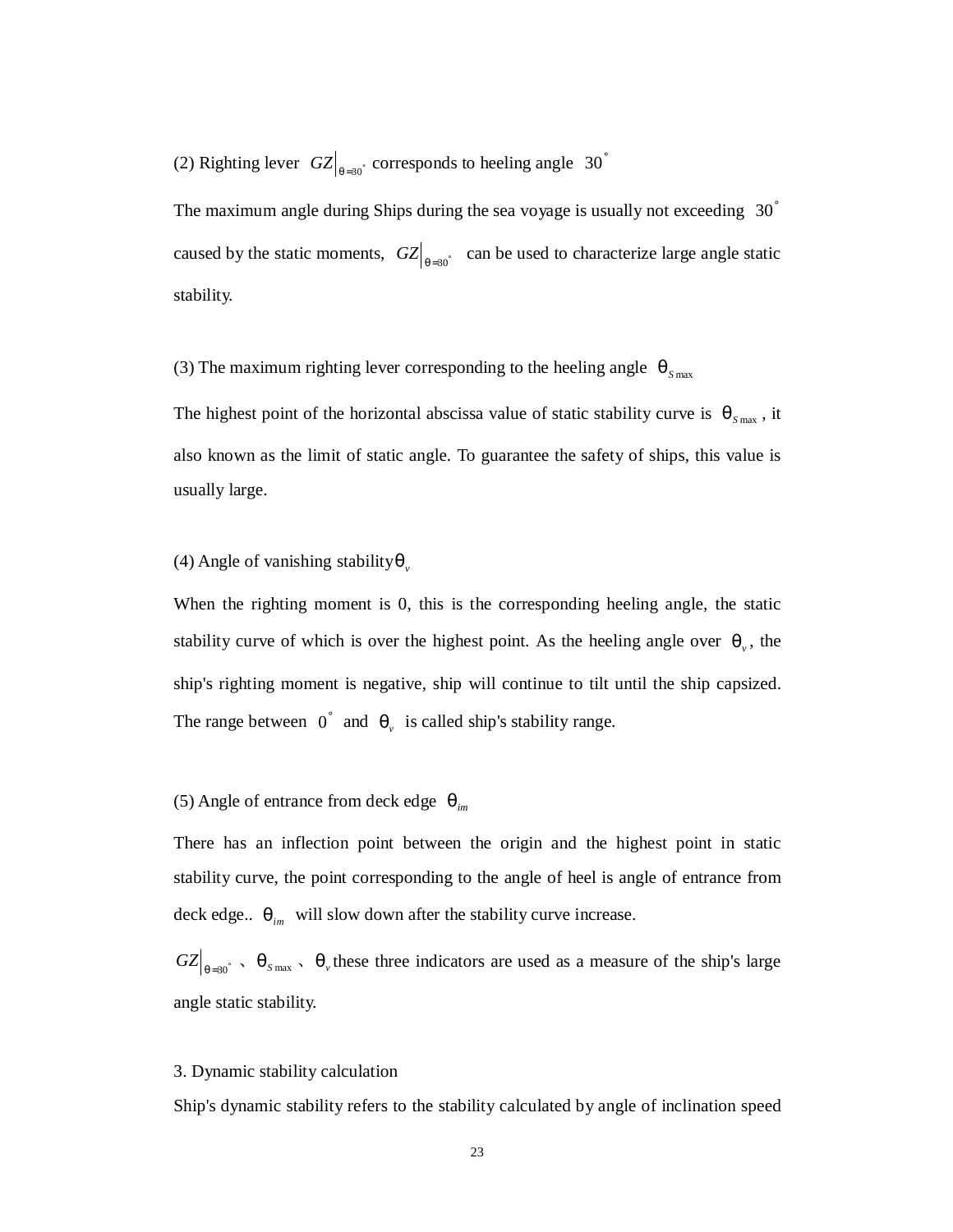and acceleration when ship is forced by dynamic external force. Stability criteria K is used as a measure of dynamic stability indicators. K value is defined as follows:

$$
K = \frac{M_q}{M_f} = \frac{\Delta \cdot l_q}{\Delta \cdot l_f} = \frac{l_q}{l_f} \qquad (K \ge 1)
$$

*<sup>M</sup> <sup>q</sup>* ——The minimum overturning moment considering the combined effects of wind and waves

 $M_f$  ——Wind heeling moment *q <sup>l</sup>* ——The minimum overturning arm

 $l_f$  ——Wind heeling arm

 $M_q$  ( $l_q$ ) calculation can obtained by mapping the dynamic stability curve. The final results required K value should not be less than 1, which shows that wind heeling moment on board the ship can not be greater than the minimum overturning moment.

# **3.3.4 Checking ship's stability**

According to "IMO suitable for all types of ships on the integrity of stability regulations A.749 (18)" stability criteria of container ship whose length is more than I00m is regulated in the following:

l) The area of righting lever curve between  $0° - 30°$  horizontal angle should be not less than 0.009 / C m • rad

2) The enclosed area of the lower of  $0° - 40°$  horizontal angle and entrance angle  $q_f$ in righting lever curve should not be less than 0.016/Cm • rad;

3) The enclosed area of the lower of  $30^\circ - 40^\circ$  horizontal angle and entrance angle  $q_f$  in righting lever curve should not be less than 0.006/Cm • rad;

4) Righting lever of horizontal angle  $30^{\circ}$  should be greater than or equal to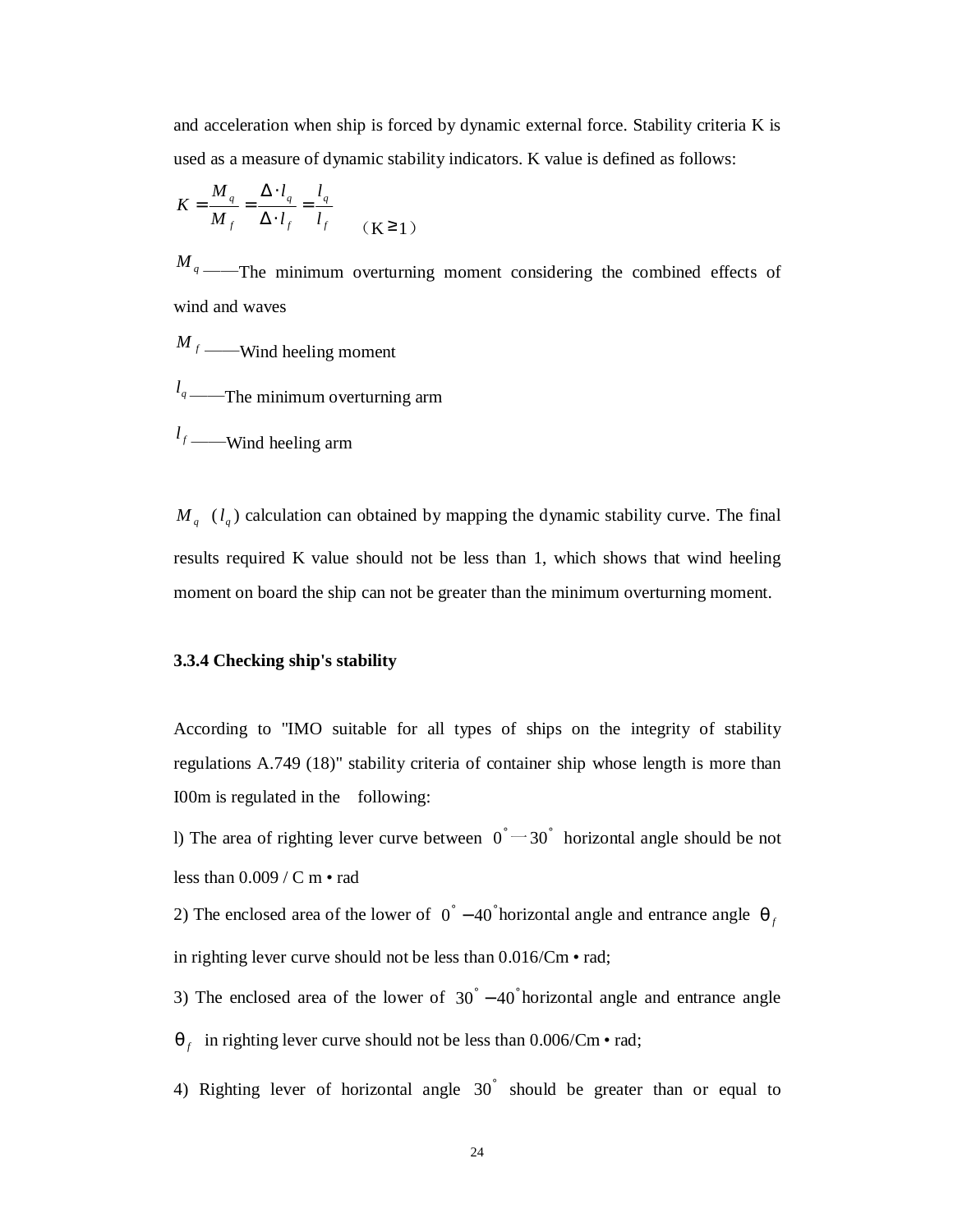0.033/Cm • rad;

5) The maximum righting lever should be greater than or equal to 0.042/Cm • rad; 6) The enclosed area between horizontal angle  $0^{\degree}$  and entrance angle  $q_f$  of righting lever curve should not be less than 0.029/Cm • rad.

## **3.4 Ship trim**

Floating is an ability to float in the water or maintain a balanced position in certain loading conditions of the ship. It is one of the basic performance of the ship. Ship floating on the hydrostatic equilibrium is called floating state.

Floating state can be indicated with trim under balanced waterline of the ship. Trim the ship is the difference between the head draft of the ship and tail draft, with the symbol t to represent. When head draft equals tail draft, trim is called average draft, that means the ship is in the upright state.

# **3.4.1 Trim calculation**

When ship's trim angle is small, trim the formula is as follows:

$$
t = \frac{\Delta \times (x_g - x_b)}{100 \times MTC}
$$

 $x_g$  ——distance between gravity and the center of the ship (m)

 $x<sub>b</sub>$  ——distance between center of buoyancy and the center of the ship (m)

MTC——cm trim moment (9.81  $kN \bullet m/cm$ )

The first draft  $d_f$  and the last draft  $d_a$  can respectively calculated as follows.

$$
d_f = d_m + \left(0.5 - \frac{x_f}{L_{bp}}\right) \times t
$$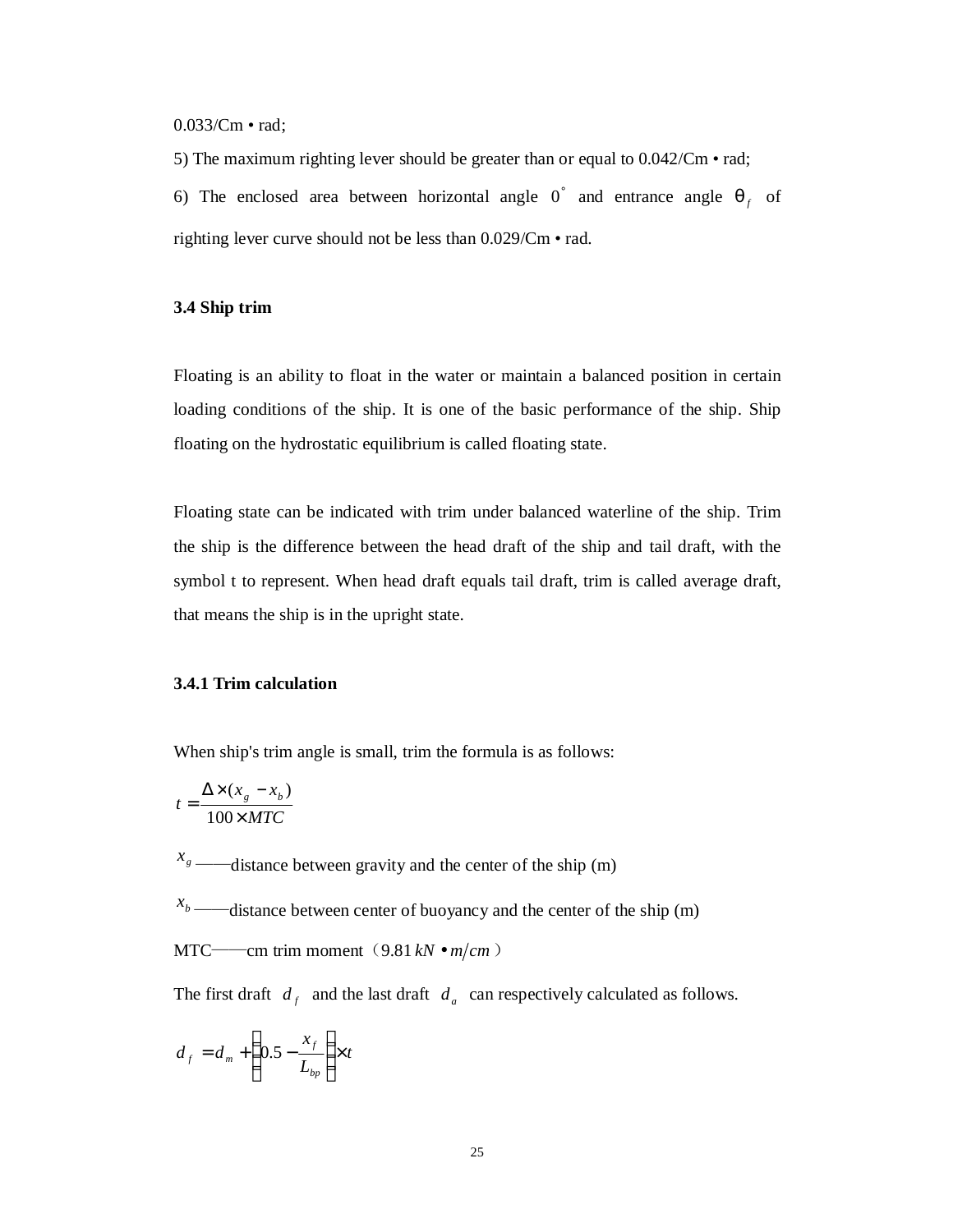$$
d_a = d_m - \left(0.5 + \frac{x_f}{L_{bp}}\right) \times t
$$
  

$$
d_m
$$
—mean draft  

$$
L_{bp}
$$
—distance of perpendicular line

 $f(x)$  ——distance between center of floating and the center of the ship

# **3.4.2 Trim adjustments**

1. Longitudinal movement of goods

Vertical movement of goods on board will have trim moment, the moment will allow the ship to change the trim. The change in amount is:

$$
dt = \frac{p \times (x_2 - x_1)}{100 \times MTC}
$$

P——cargo weight (t)

 $x_2$ ,  $x_1$ ——The beginning and the final goods longitudinal coordinates (m)

 $(x_2 - x_1)$  —— The distance between longitudinal movement of goods (m),

 $(x_2 - x_1) > 0$ , goods move to the bow;  $(x_2 - x_1) < 0$ , goods move to the stern.

New draft after cargo movement

$$
d_f = d_f + \left(0.5 - \frac{x_f}{L_{bp}}\right) \times dt
$$

$$
d_a = d_a - \left(0.5 + \frac{x_f}{L_{bp}}\right) \times dt
$$

 $d_f$ ,  $d_a$  ——ship first and final draft before cargo moves (m)

Application of the above formula should pay attention to the amount of movement of goods is not greater than 1/10 of the displacement

# 2. Trim when small amount of handling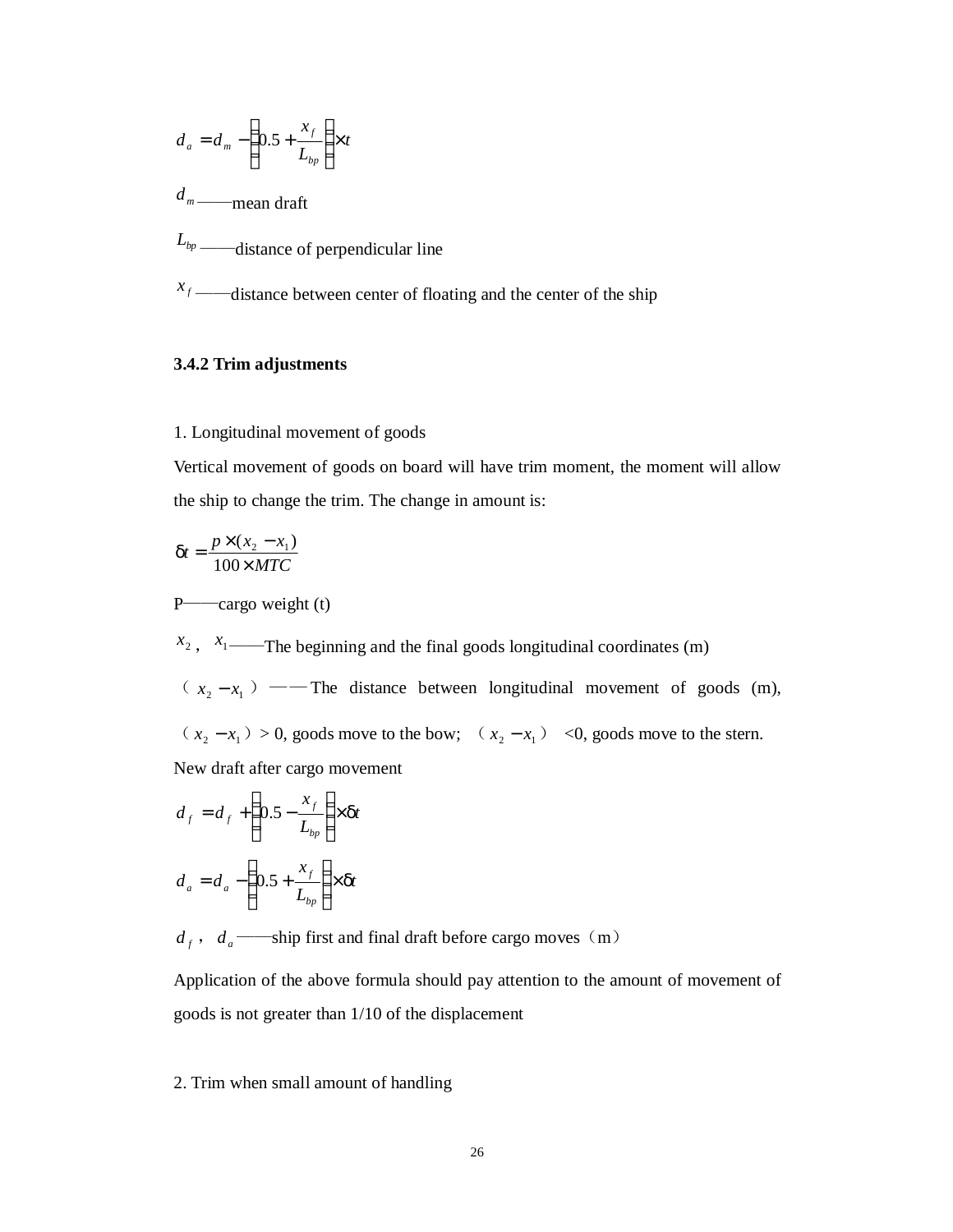Put small amount of cargo p loaded in the vertical position  $x_p$  on board, the ship will have a sink and trim. This process can be divided into two steps in theory, that is installed p on the floating center  $x_f$ , the ship will move down then moved down  $dd$ .

$$
dd = \frac{p}{100 \times TPC}
$$

P will be moved from  $x_f$  to  $x_p$ , the change in trim  $dt$  can be calculated as follows:

$$
dt = \frac{p \times (x_p - x_f)}{100 \times MTC}
$$

New first and final draft after cargo movement:

$$
d_f = d_f + \mathbf{d}d + \left(0.5 - \frac{x_f}{L_{bp}}\right) \times \mathbf{d}t
$$
  

$$
d_a = d_a + \mathbf{d}d - \left(0.5 + \frac{x_f}{L_{bp}}\right) \times \mathbf{d}t
$$

Application of the above formula should pay attention to the amount of movement of goods is not greater than 1/10 displacement.

## 3. Trim when large amount of handling

If handling large quantities cargo, gravity and displacement can be re-calculated, accessing the buoyancy center, floating center, every centimeter pitch torque and other parameters to calculate the ship's draft and trim.

# **3.5 Meet container ships strength requirement**

From the perspective of ship loading, the primarily part to ensure strength of the ship from damage is to ensure the ship's longitudinal strength and local strength without injury. But for container ships, in addition to longitudinal strength and local strength, we should also note torsion strength.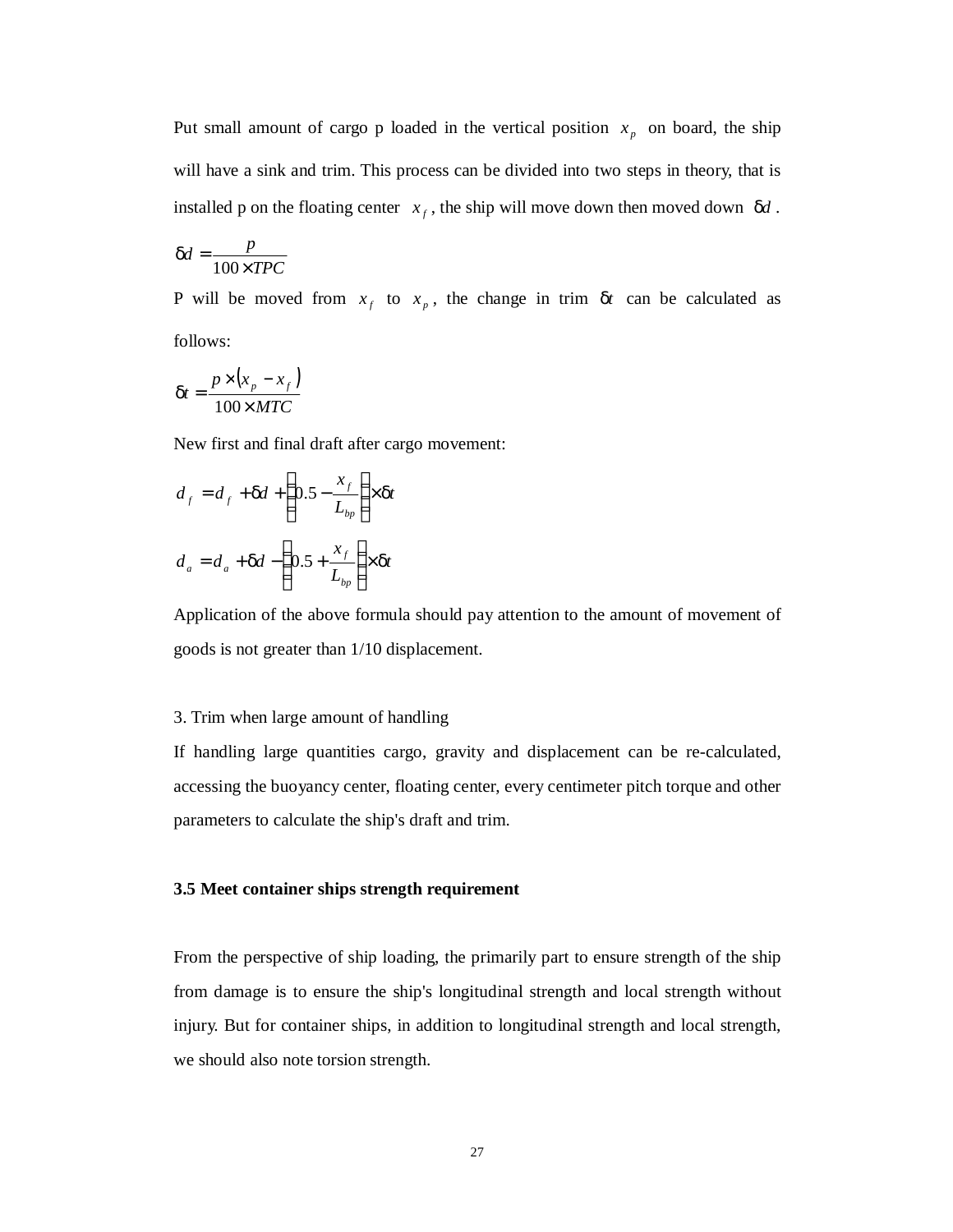## **3.5.1 Ensure longitudinal strength**

Longitudinal strength of the ship is a capability to avoid longitudinal deformation and damage in the longitudinal direction to resist bending and shear. Container ships of various loading conditions are in the state of arch, longitudinal strength is poor. According to this feature of container ships, when making stowage plan, we should seek to reduce arch moment. Heavier containers should be allocated into latter discharged containers into the middle of the ship, in order to prevent the weight of intermediate part in the ship too light.

#### **3.5.2 Ensure local strength**

Local strength is a capacity of deformation and damage when hull resist against external force. For ship operation, local strength must be controlled in the allowable range. Local loading weight of container ships can be suggested with safe load and container stacking capacity per unit area.

#### 1) Safe load per unit area

Safe load per unit area is the maximum load can withstand in the bilge, deck, terrace deck and hatch per unit area.

#### 2) Container stacking capacity

Container stacking load is the maximum weight 20ft or 40ft container base can bear in container ship's deck, hatch or bilge.

#### **3.5.3 Ensure torsional strength**

For container ships, torsional strength should also be taken into consideration when doing stowage plan. The approach to ensure torsional strength is to take on both sides of symmetrical coordination of container weight in the same line position.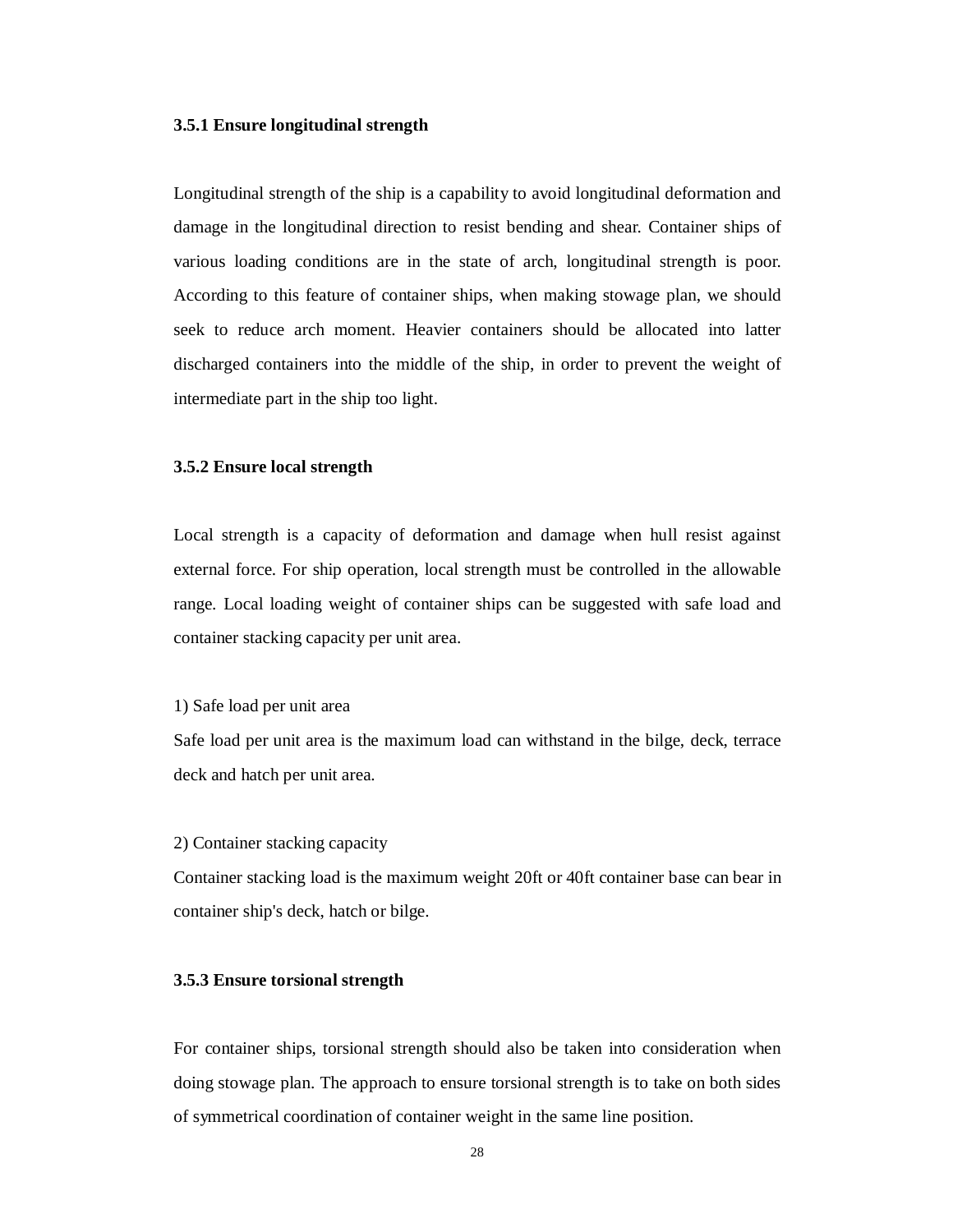# **Chapter Four Optimization Model of Container Stowage**

### **4.1 Constraints of container stowage**

# **4.1.1 Container-related constraints**

# (1) Constraints of container type and load position

Container type can be classified into 11 categories, In order to make it simple, containers can be divided into three categories, general containers, reefer containers and hazardous goods containers. Different types of containers are loaded on board in different positions, Such as reefer containers are loaded in a position of external power supply, dangerous goods containers should meet the safety requirements. Location for loading reefer containers on board is fixed, so the location of reefer containers is basically determined.

In "International Maritime Dangerous Goods Code", clear regulations are made for isolation of dangerous goods containers. So stowage of dangerous goods containers should meet the requirements of isolation. In addition, ship structure should be taken into account of restrictions, for example, some container ships do not have protective equipment for dangerous cargo container, therefore, the loading locations of these dangerous goods containers should be indicated by chief officer.

# (2) Constraints of container size

There are many dimensions of international standard containers, the majority of current national container, 20ft and 40ft containers. 40ft containers need two slot of 20ft containers, if the adjacent Bays of 20ft containers position have been loaded with 40ft containers, the adjacent bay can not load 20ft containers.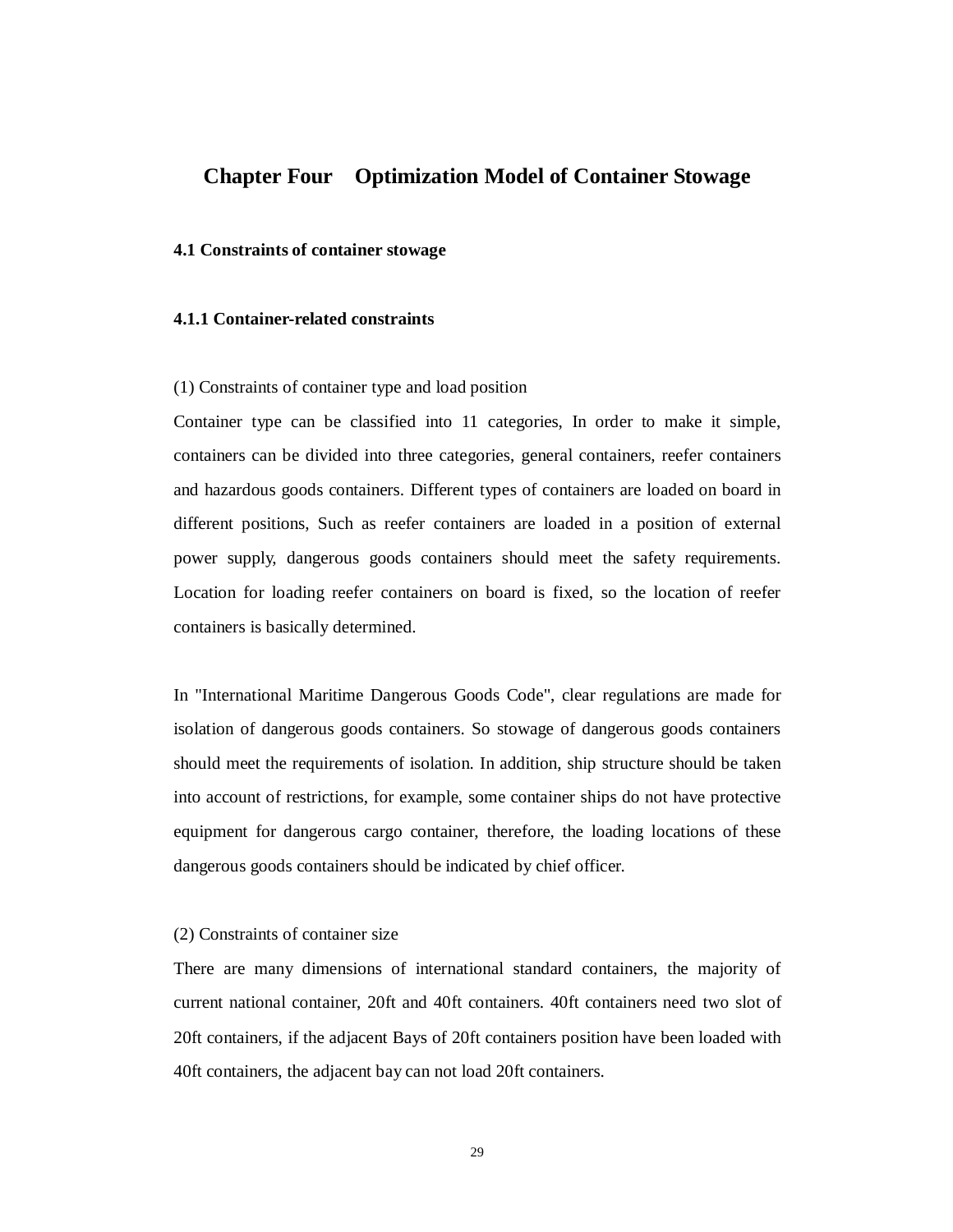#### (3) Constraints of discharging port

Container ship will call for many ports in the voyage. We should consider ports sequence in container stowage plan so as to prevent restow containers.

#### (4) Constraints of container weight

Weight of containesr varies greatly, the weight of empty container is only 2-3t, while the weight of heavy 20ft containers is up to 28t, and that of 40ft containers is up to 32t. Different weight containers are loaded on different positions of the ship, To ensure the stability of ships, heavy containers should be placed in the cabin or lower position, light containers should be placed on the deck or the upper position. Light and heavy containers should be put in reasonable positions and ensure ship stability requirements.

#### **4.1.2 Constraints of ship stability**

As the loading characteristics of container ships, container ship stability requirements are more stringent than general cargo vessel. GM and floating state are very important to the of the ship security operation and economic benefit. Here, we consider three indicators GM, heel and trim

# (1) GM

In any case, ship must ensure certain initial stability. Container ships are often in a state of lacking stability, In order to have better stability, container the total height of gravity must be low as far as possible. The bigger GM, the better stability, but the increase of GM will result in ship sway.

(2) Remain balanced on container the distribution of container weight

Heel is caused by uneven lateral distribution of container weight, in order to maintain horizontal floating state, the weight of containers must be distributed along the horizontal symmetry, that is about maintaining a balanced weight distribution.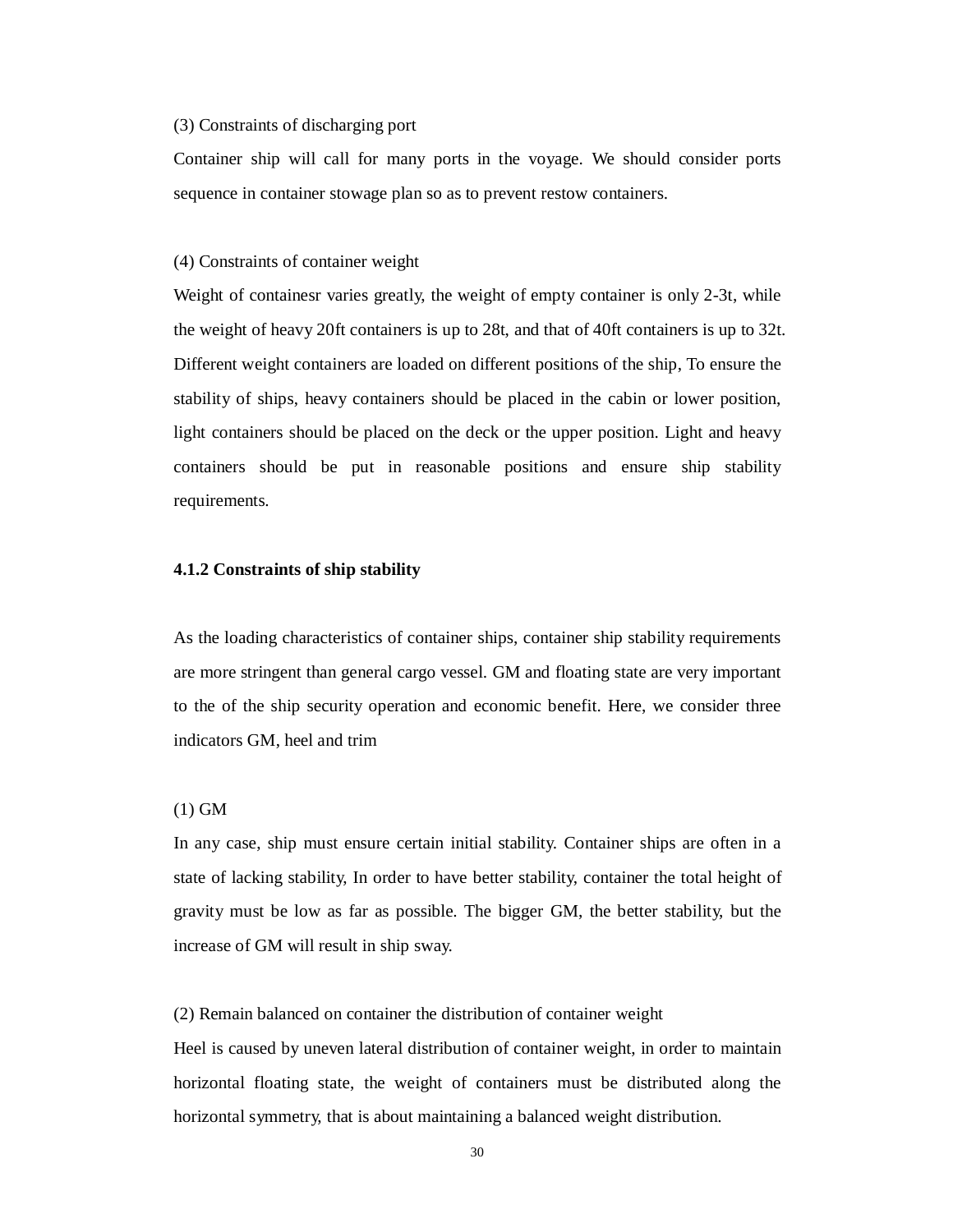(3) Moderate trim remains in container weight distribution

Trim is caused by uneven vertical distribution of cargo weight, trim is usually expressed in trim t.

## **4.1.3 Strength-related constraints**

#### (1) shear strength

Most container ship is tail models, buoyancy is relatively small near the tail part of the ship. Unreasonable stowage will result in have a greater shear in the vicinity, but this rarely happens.

# (2) Lateral strength and torsional strength

Horizontal framework of ship is able to support hull and deck, ship is usually equipped with ballast tanks. Under normal circumstances, lateral strength is adequate.

#### (3) longitudinal strength

Taking into account of the maximum load quantity of containers and fast loading requirements, container ships are designed with hatch system, such a large deck hatch damages vertical continuity, so its longitudinal strength is weak.

# **4.2 Container ship pre-stowage optimal Model and Analysis**

## **4.2.1 Model features**

In this model, the problem of pre- stowage of container ship is divided into two phases. In the first phase, goods in terminal or yard should be classified, and then loaded into each container, Using "staining packing" of the heuristic algorithm to load goods as little as possible; In the second phase, containers are allocated along the vertical configuration on board the ship. Here, the ship's Bay position can be regard as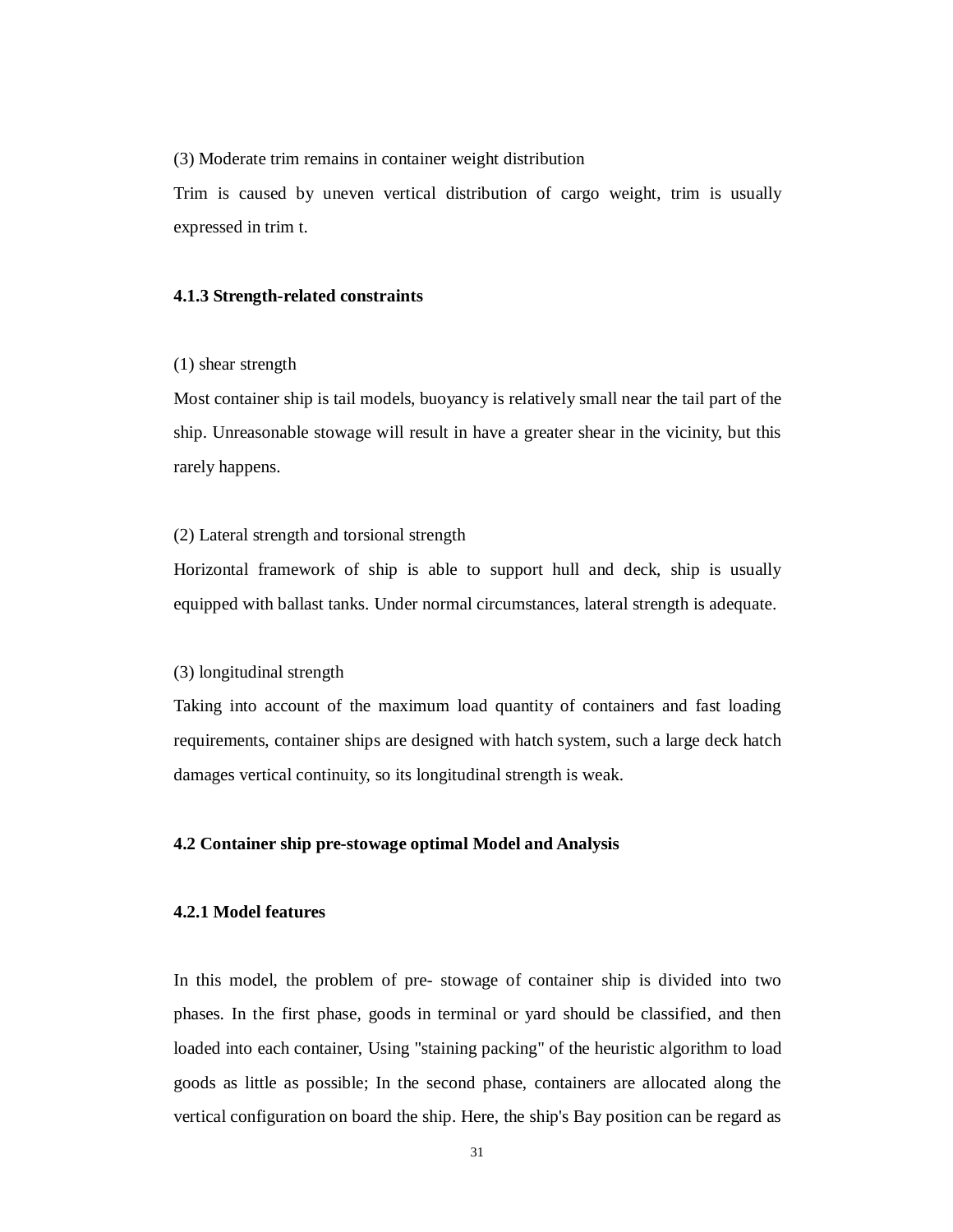a box with capacity  $C_i$ ,  $(i = 1, 2, ..., n)$ , similar group boxes loaded in one port can be regarded as the cargo will be loaded into the box  $s_j$  ( $s_j$  is the number of containers with similar box set) This model aims to operate the least amount of restow containers and uses optimized strategy to distribute each container into different Bays of the ship.

## **4.2.2 Basic concepts and definitions**

(1) definition of container stowage matrix, P is container stowage matrix:

$$
P = \begin{bmatrix} P_{12} & P_{13} & \Lambda & P_{1n} \\ P_{22} & P_{23} & \Lambda & P_{2n} \\ P_{n2} & P_{n3} & \Lambda & P_{n-1,n} \end{bmatrix} = \begin{bmatrix} P_{12} & P_{13} & \Lambda & P_{1n} \\ 0 & P_{23} & \Lambda & P_{2n} \\ 0 & 0 & \Lambda & P_{n-1,n} \end{bmatrix}
$$

Among them,  $P_{i,j}$  means the number of containers, its loading port is i (i = 1, 2, ..., n -1), discharging port is j (j = 2, 3, ..., n), when  $i \ge j$ ,  $P_{i,j} = 0$ , so container stowage matrix is an upper triangular matrix. Suppose in a particular voyage, the ship anchored four ports, the container stowage matrix is

$$
P = \begin{bmatrix} P_{12} & P_{13} & P_{14} \\ P_{22} & P_{23} & P_{24} \\ P_{32} & P_{33} & P_{34} \end{bmatrix} = \begin{bmatrix} 18 & 32 & 23 \\ 0 & 24 & 45 \\ 0 & 0 & 16 \end{bmatrix}
$$

Among them,  $P_{12} = 18$  shows the number of containers is 18, with first loading port and second discharging port.

# (2) Similar containers group

We call the following three conditions similar containers set.

(a) cargo compatibility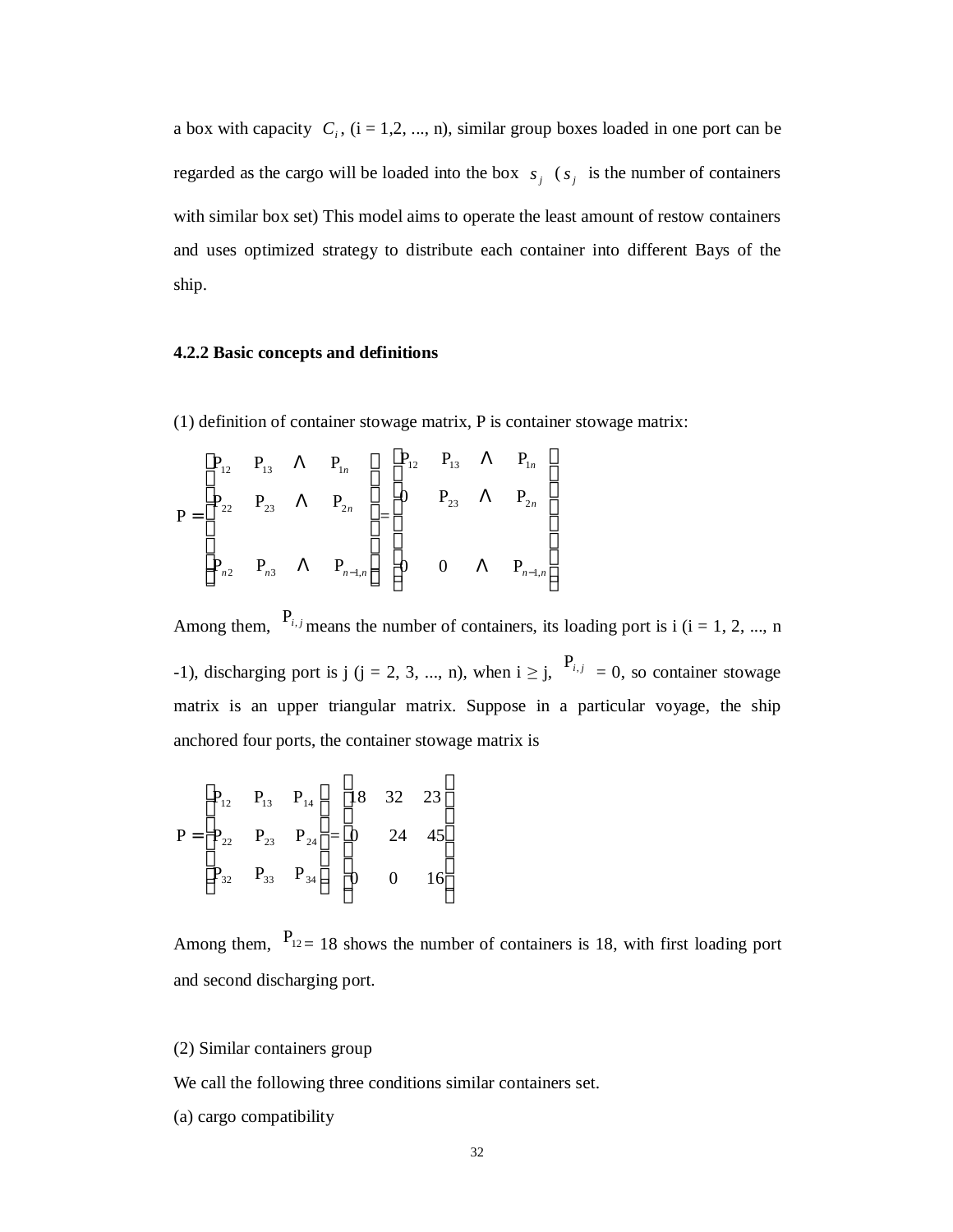- (b) same container size
- (c) the same loading and discharging port

The weight of the same container set can be different

## **4.2.3 Assumptions**

As container ship stowage involves many constraints, many factors will affect stowage results. This paper only consider some significant impacts on the stowage, Such as decrease the number of restow containers, taking into account the longitudinal strength of ships and draft requirements. Based on this, the following stowage gives some optimal model assumptions.

(1) Container ports information is known, including the number of handling containers in each port, container size, cargo type and weight of container.

(2) Ship calls for P ports, the first port is set as the initial port. In the first ports ,all slots are empty. Containers will be unloaded in each port and load other containers of following discharging port. All containers will be discharged in the final port.

(3) Assumes that all containers can be loaded in a voyage.

(4) Stowage planner directly specifies the location of reefer containers and hazardous goods containers;

(5) 40ft containers should be allocated first before 20ft containers, 20ft and 40ft containers can not be mixed;

## **4.2.4 Variables and parameters**

 $C_i$  (i=l, 2, …, n) is the number of slots in number i Bay

 $e_{pi}$  (I = 1, 2, …, n) is the empty slot number in iBay in port p (p = 2,3, …, P)

 $W_{pi}$ (i=1, 2, …, n) is the total container weight of iBay in port p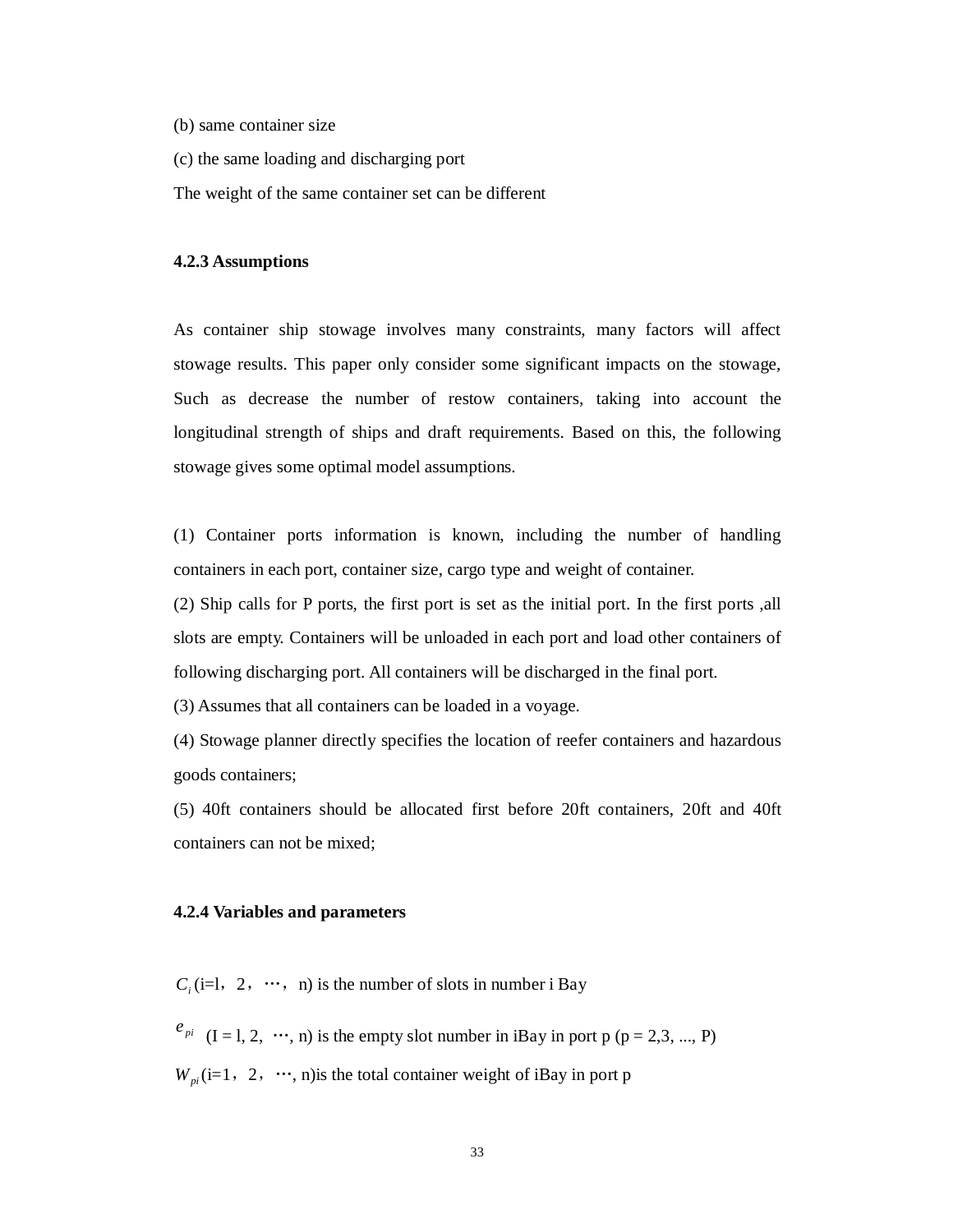$T_{pd}$  (p=1, 2, …, P, d=p+1, …, P) is the container number which loaded in port p and unloaded in port d

$$
x_{pi}=\begin{cases} 1\\0\end{cases}
$$

 $x_{pi}$  =1 means the same container set is located in iBay in port p.  $x_{pi}$  =0 means other conditions

 $y_{pij}$  is the set j of containers stowed in iBay in port p

$$
z_i = \begin{cases} 0 \\ y_{pij} \end{cases}
$$

 $z_i = 0$  means no restow containers,  $z_i = y_{pi}$  means the number of restow containers in iBay

# **4.2.5 Target function**

$$
\min f_1 = \sum_{p=1}^P \sum_{i=1}^n \sum_{j=1}^k x_{pi} z_i \qquad (4-1) \qquad \text{the less restow container, the better}
$$
\n
$$
\min f_1 = \sum_{p=1}^P \sum_{i=1}^n \sum_{j=1}^n x_{pi} \qquad (4-2) \qquad \text{the less Bay containers of each port occupy, the}
$$

better

# **4.2.6 Constraints**

$$
\sum_{i=1}^{n} x_{pij} \le 1; \quad j=1, 2, \dots, h \quad ; \quad p=1, 2, \dots, P \tag{4-3}
$$

$$
\sum_{i=1}^{n} e_{pi} \ge \sum_{d=p+1}^{p} T_{pd} \qquad p=1,2,...,P \; ; \; d=2,3,...,P \tag{4-4}
$$

$$
\sum_{p=1}^{P-1} \sum_{p=1}^{d} T_{pd} - \sum_{p=1}^{P-1} \sum_{i=d+1}^{P} T_{pd} \ge 0 \quad p=1,2,...,P \; ; \; d=2,3,...,P \tag{4-5}
$$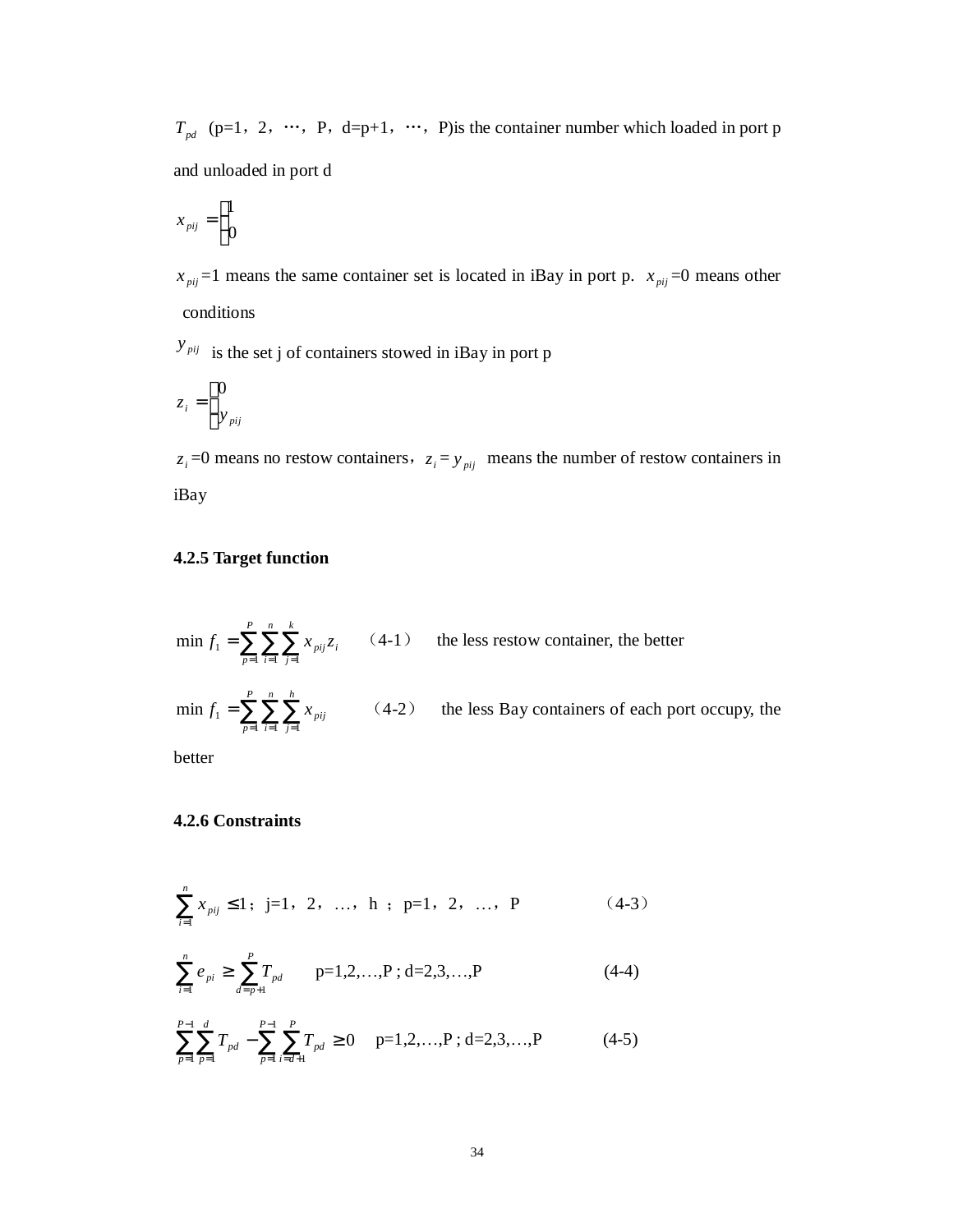$$
\sum_{i=1}^{n} \sum_{j=1}^{k} x_{pij} y_{pij} \le c_i \quad i=1,2,\ldots,n \; ; \; j=1,2,\ldots,k \; ; \; p=1,2,\ldots,P \qquad (4-6)
$$

$$
\frac{9.81 \times (W_h \cdot m + W_m \cdot x + \sum P_i \cdot \overline{x} - \Delta \cdot CL_{BP})}{2} \le M_s \tag{4-7}
$$

$$
t \le \frac{\sum_{i=1}^{n} W_{pi} \cdot LCB_i}{B \cdot L^2} \le 0 \qquad i=1,2,...,n \; ; \; p=1,2,...,P \tag{4-8}
$$

(4-3) indicates that each slot can only be occupied once in the current port. (4-4) is the limit to the number of slot, empty spaces should be larger than the port loading volume; (4-5) indicates the unloading boxes are greater than loading quantity; (4-6) indicates the number of containers in some Bay should not be more than the number of bits in the Bay; (4-7) and type (4-8) are the constraints for longitudinal strength and trim.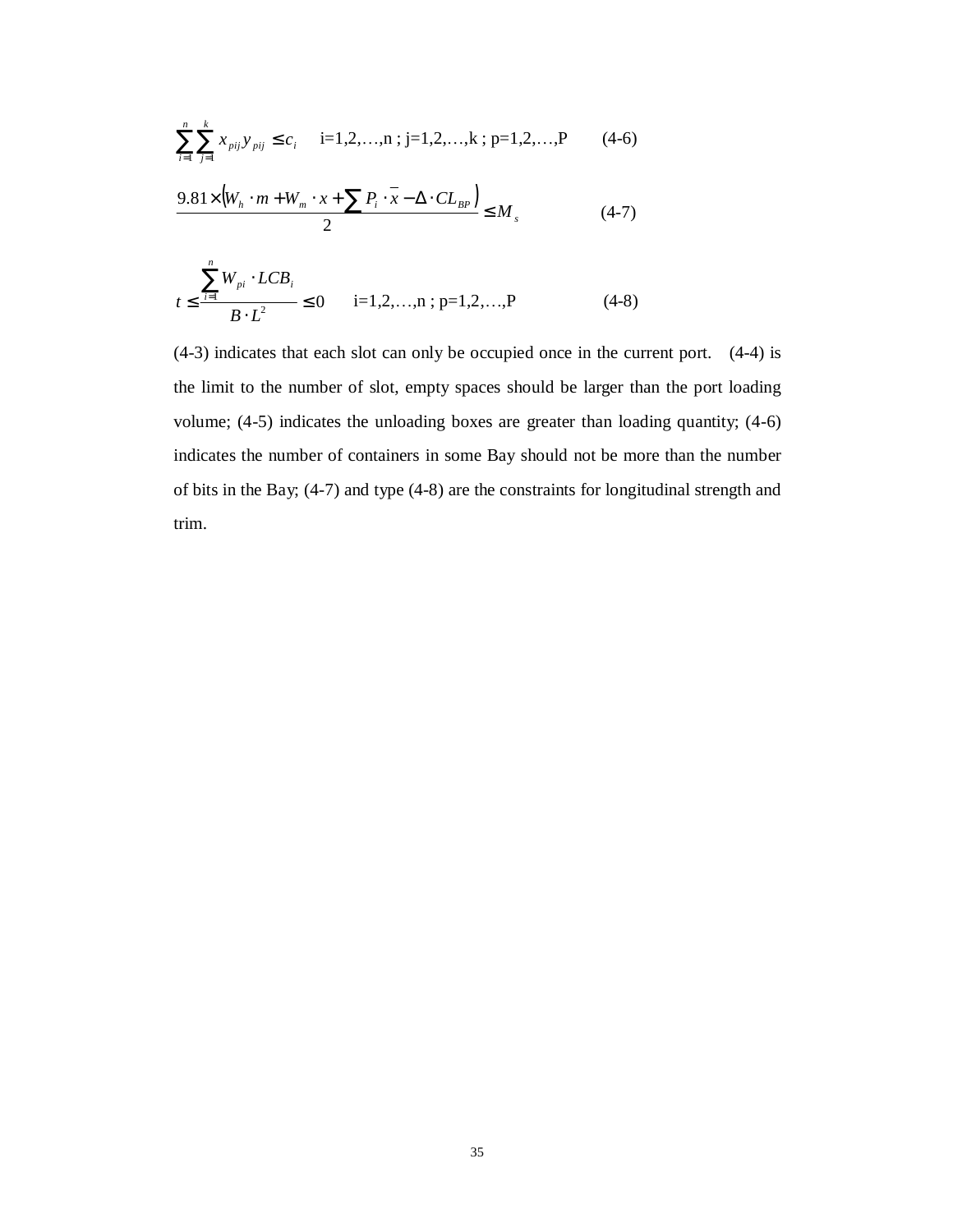# **4.2.7 Algorithm Strategy**



Char 4-1 Algorithm strategy process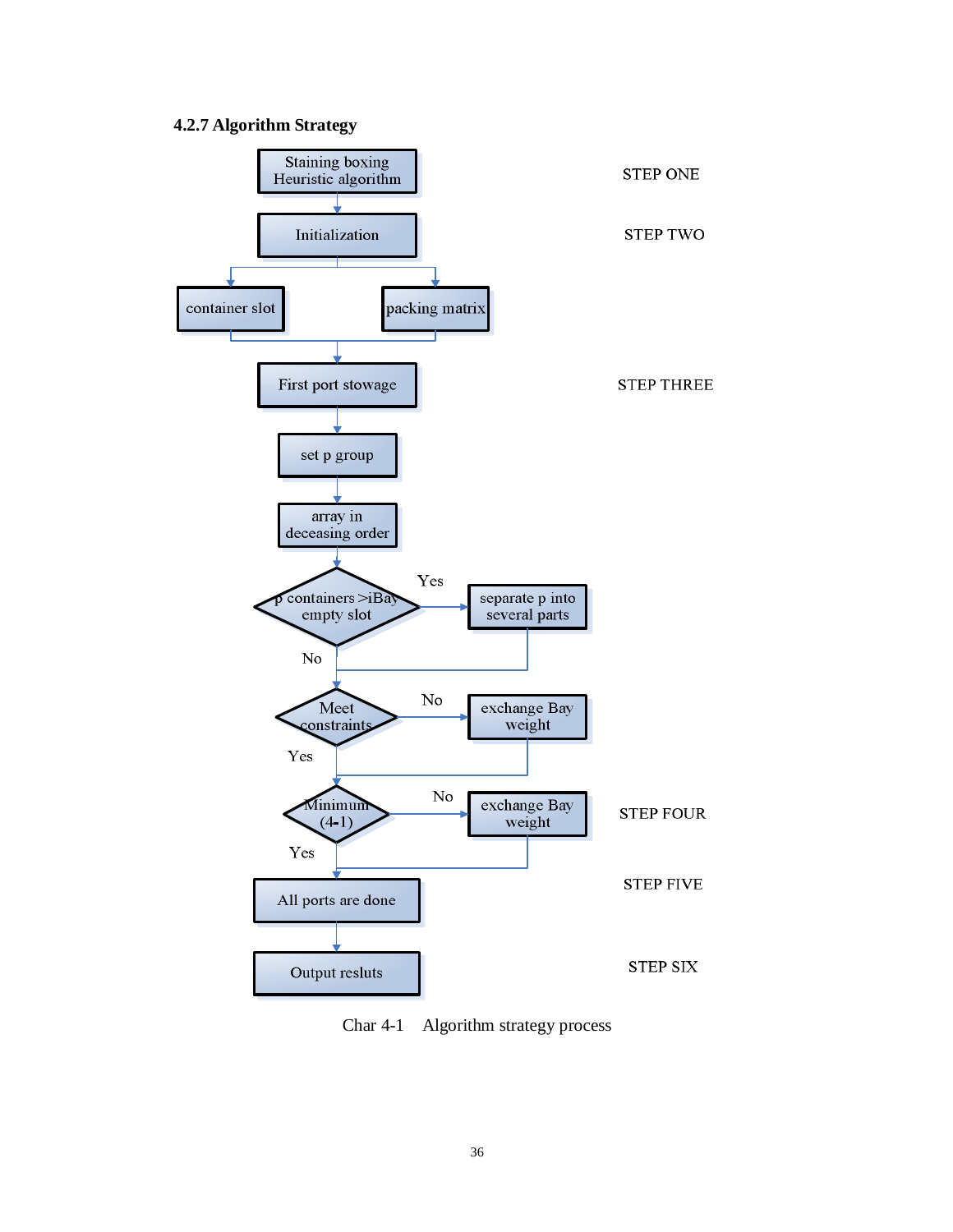Step one, use "stain packing" of the heuristic algorithm

Step two, Initialization of cargo space and packing matrix

(1) Initialize loading space, array space by Bay number from bow to stern, assign value to each Bay

(2) Create initial packing matrix  $P_{i,j}$ 

Step three, make stowage plan for the first container load port;

(1) Container according to destination, separate the same box set into p groups,  $p =$  $(1,2, \ldots, p)$ , p is the number of ports the ship anchored;

(2) Array p groups in decreasing order according to the port of destination, that is the farthest destination box set came in the first, the second farthest in the second, and so on; The furthest destination of similar box set should be installed first, and so on;

(3) Calling packing algorithms to load containers on the current port; If container number of one port is greater than all the empty spaces of one Bay, then these containers will be divided into two parts for loading until the left can be loaded up in one Bay;

(4) Check if it meets the vertical restraints. If not satisfy the constraint conditions, exchange container weight with the same size Bay until constraints are met;

Step four, the state of all containers unloaded in current port is the initial state of current port. Update the capacity and the number of boxes and, put the same type container box set in decreasing order by port and then call packing algorithms. Set (4-l) as evaluation function for loading. If (4-l) is not zero, that means the current Bay is not suitable for loading container of this port, then re-find other places. So the minimum value of (4-l) and meeting the constraints is the optimal loading position;

Step five, all current containers have completed loading, switch to step five; otherwise transfer to step four;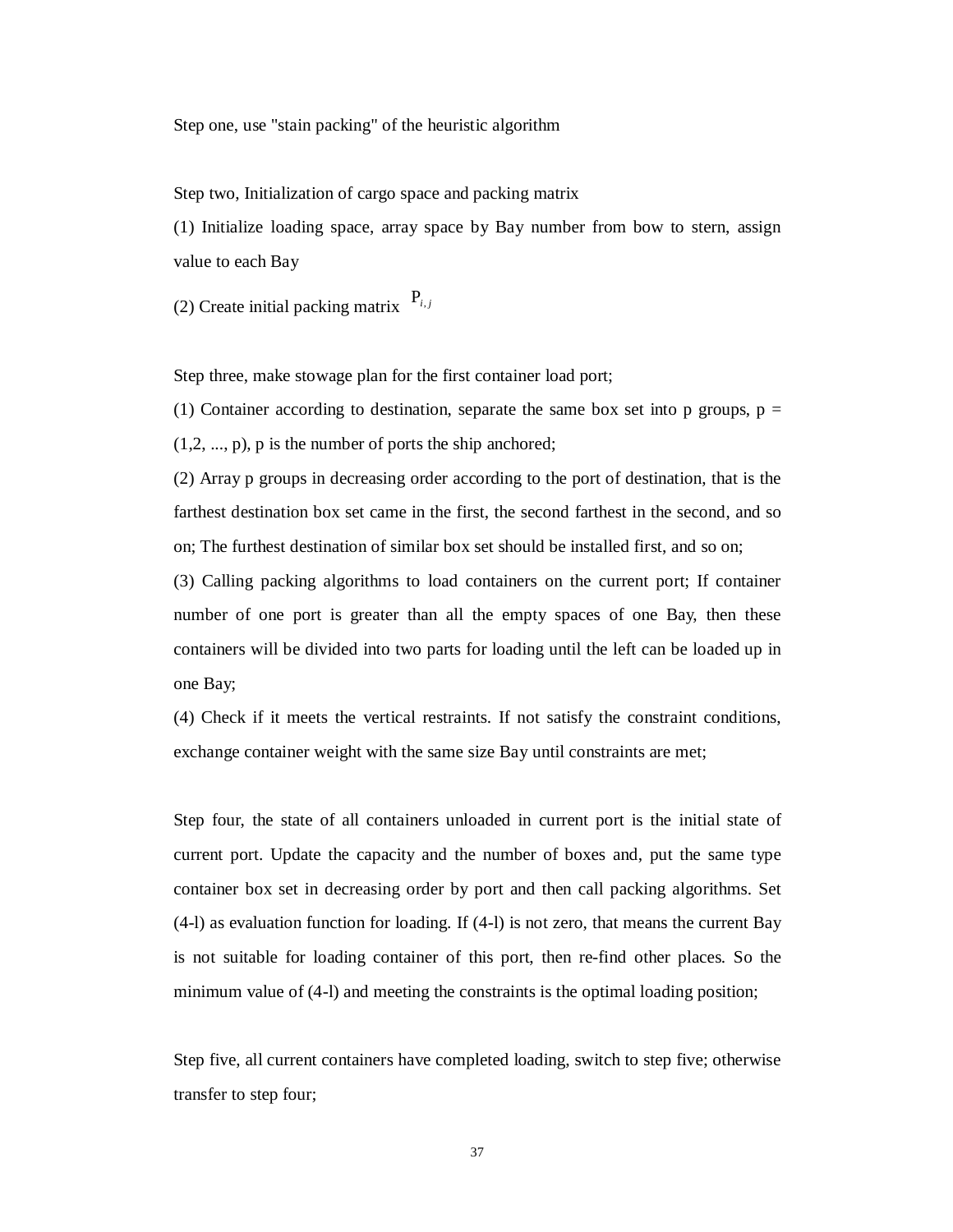Step six, output load results, the end.

# **4.3 Samples of stowage**

Take a small container ship as an example.

Major parameters are as follows (Table 4-1)

| Total length | Depth                | Width            | Displacement | Draft                | TEU            |
|--------------|----------------------|------------------|--------------|----------------------|----------------|
| 100.9 m      | $8.35 \; \mathrm{m}$ | $19.2 \;{\rm m}$ | 2988 t       | $2.65 \; \mathrm{m}$ | <b>510 TEU</b> |

|  |  | Table 4-1 Major parameters of ship |  |
|--|--|------------------------------------|--|
|--|--|------------------------------------|--|

Volumes of each Bay are listed in Table 4-2

Table 4-2 Volumes of each Bay

Ship starts from port A and calls for port B, C, D. 275 TEU will be loaded in the first port. Table 4-3 shows the loading and unloading conditions of the ship



Table 4-3 Loading and unloading TEU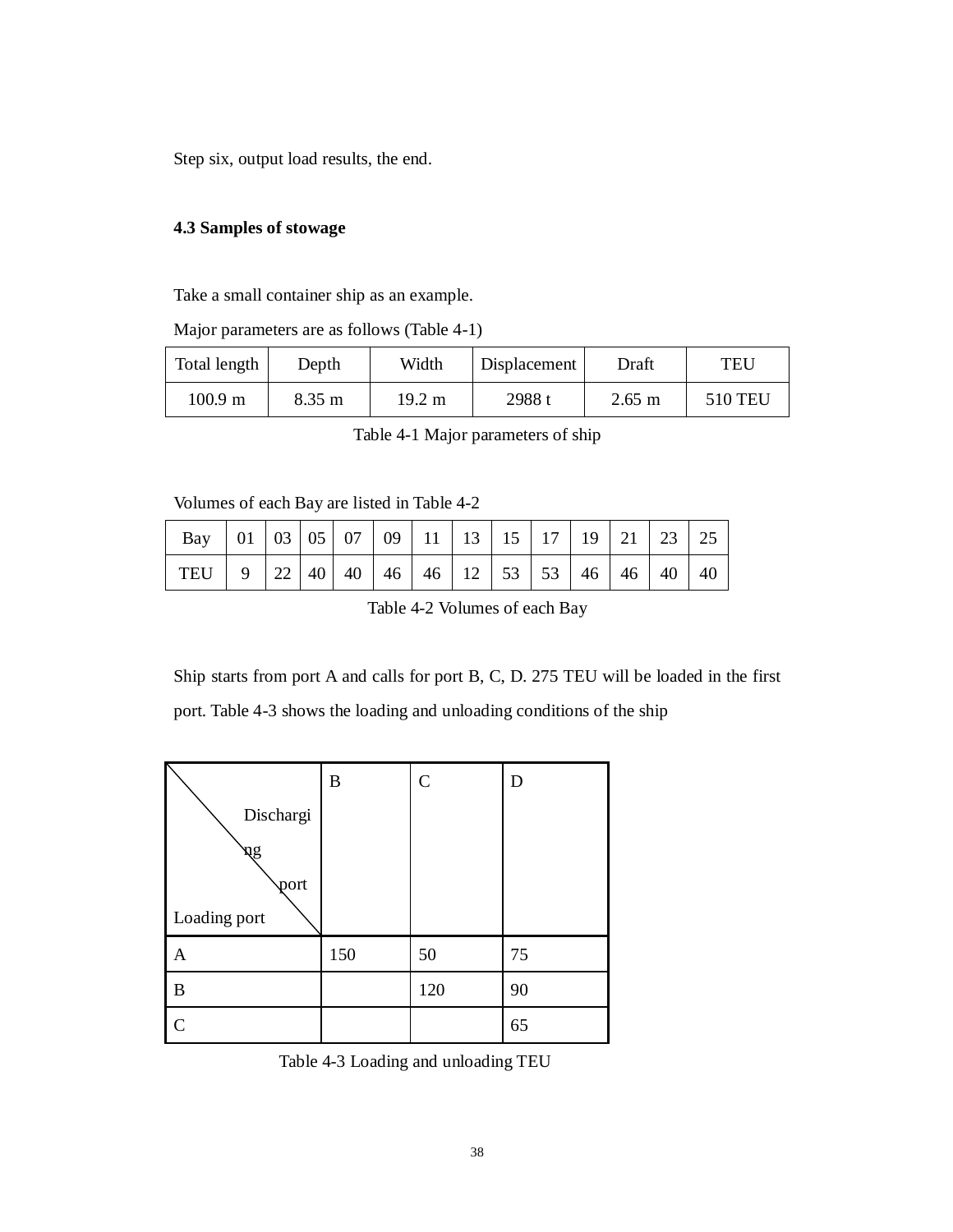(1) Initialize loading space, see Char 4-2 (the number in the picture means empty space)



Char 4-2 The initial slot condition of ship

(2) According to Table 4-3, all routes packing matrix can be seen in the below

|      | 150 | 50  | 75 |  |
|------|-----|-----|----|--|
| $P=$ | 0   | 120 | 90 |  |
|      | 0   | 0   | 65 |  |

(3) Similar box sets are separated into 3 groups by port and set them in decreasing order based on port order. Port D containers will be loaded first and so on.

(4) Using packing algorithm to load port A containers, the result is Char 4-3



Char 4-3 Slot condition after loading in port A

(5) Ship received port B, Char 4-4 is the status when containers of port B are unloaded.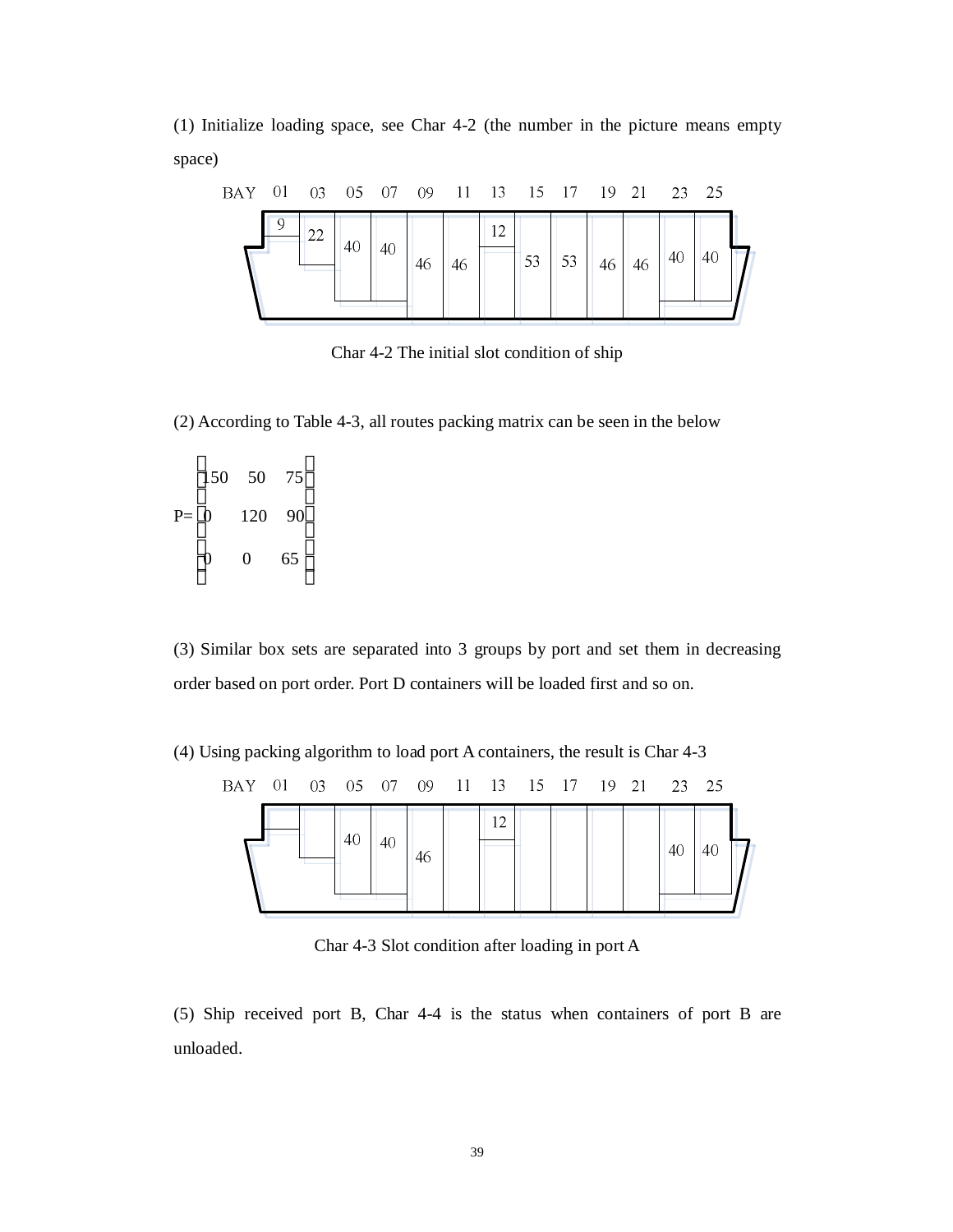

Char 4-4 Slot condition after unloading in port B

(6) Char 4-5 is the status after cargo are loaded in port B



Char 4-5 Slot condition after loading in port B

(7) Char 4-6 is the status after cargo are unloaded in port C



Char 4-6 Slot condition after unloading in port C

(8) Char 4-7 is the status after cargo are loaded in port C



Char 4-7 Slot condition after loading in port C

(9) Finally, ship reaches port D, all the cargo are discharged.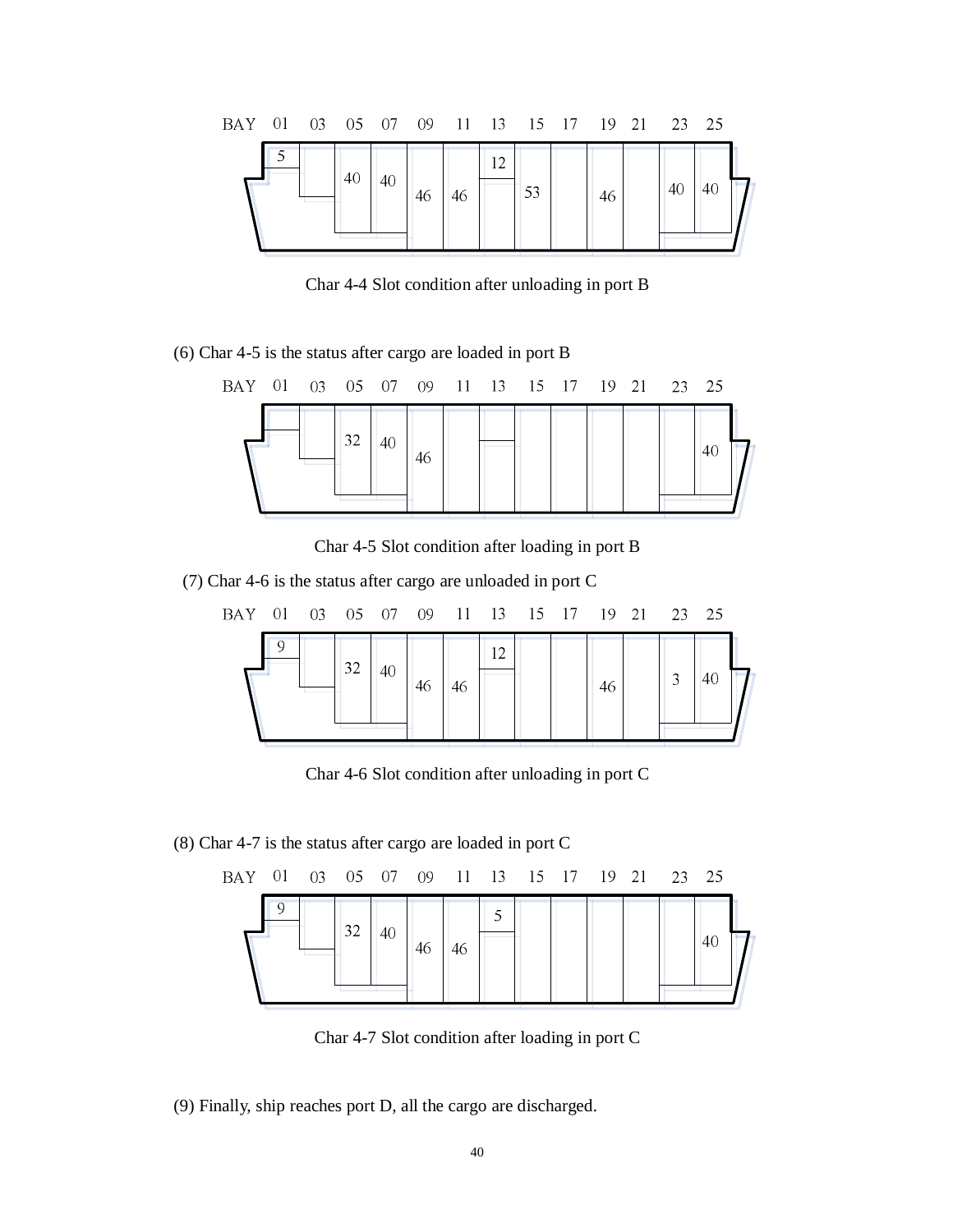| Bay           | 01                      | 03 | 05 | 07 | 09                      | 11 | 13 | 15 | 17 | 19 | 21 | 23 | 25 |
|---------------|-------------------------|----|----|----|-------------------------|----|----|----|----|----|----|----|----|
| Port          |                         |    |    |    |                         |    |    |    |    |    |    |    |    |
| A load        | 9                       | 22 |    |    |                         | 46 |    | 53 | 53 | 46 | 46 |    |    |
| B unload      | $\overline{\mathbf{4}}$ | 22 |    |    |                         |    |    |    | 53 |    | 46 |    |    |
| <b>B</b> load | 9                       | 22 | 8  |    |                         | 46 | 12 | 53 | 53 | 46 | 46 | 40 |    |
| C unload      |                         | 22 |    |    |                         |    |    | 53 | 53 |    |    | 37 |    |
| C load        |                         | 22 |    |    | $\overline{\mathbf{4}}$ |    | 12 | 53 | 53 |    | 46 | 40 |    |

According to the loading algorithm, the optimized stowage results are in table 4-4

Table 4-4 Optimized stowage results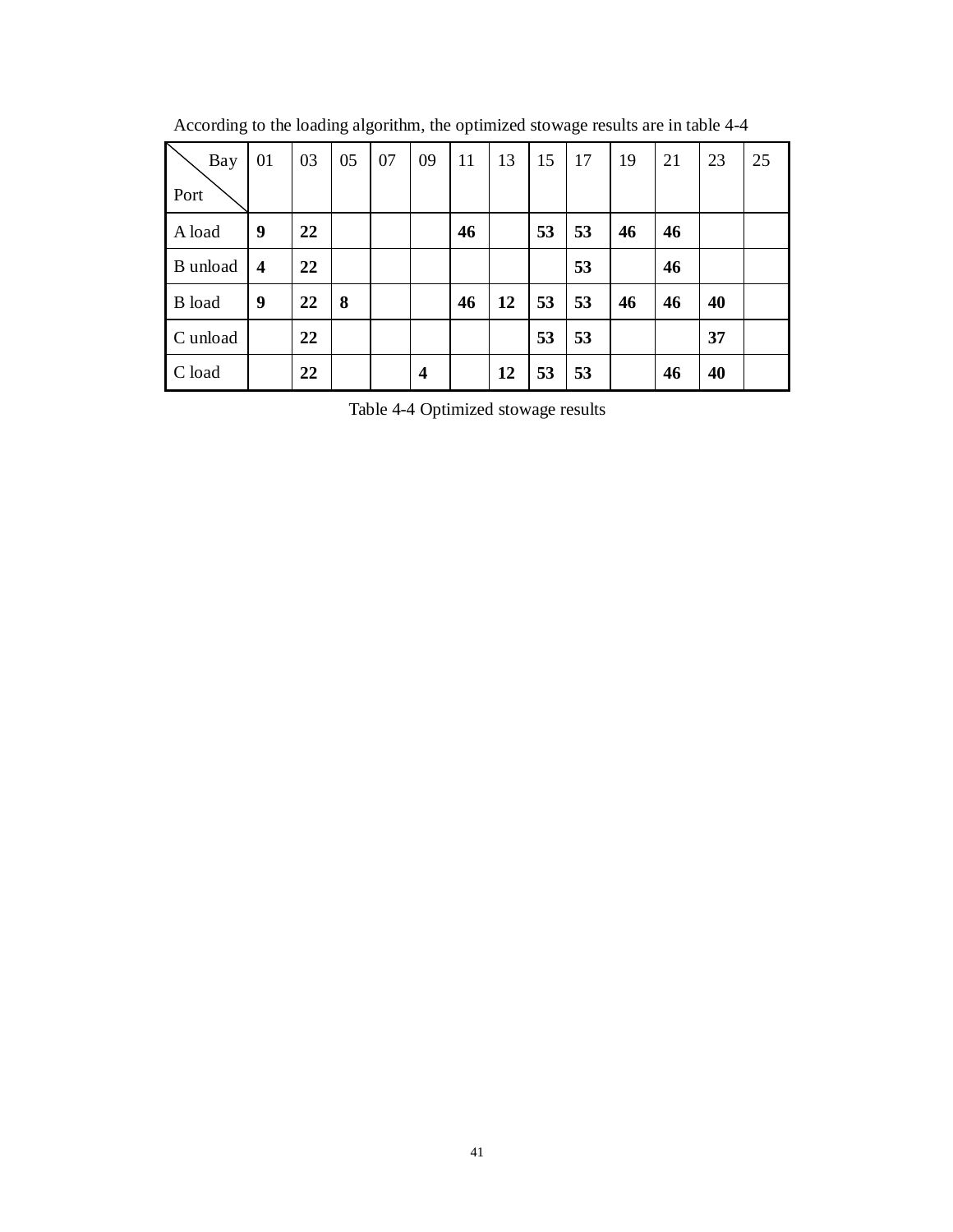# **Chapter Five Conclusion**

Container ship stowage problem has high academic value, but also has broad applications. However, due to the actual variety of container stowage conditions, not only ship stability, strength and trim indicators should be considered, but also the maximization of slot utilization and reduction in restow containers. It is difficult to make a full, reasonable container stowage. In order to make it simple, this paper simplifies the problem and makes detail description of restow containers in pre-stowage plan.

Main research work of this article as follows:

Established an optimization model for container ships pre-stowage with minimum number of inverted containers, largest slot utilization and meeting longitudinal strength and draft conditions.

Because of the time limitation, this paper only consider a small number of optimization constraints for pre-stowage optimization model, actually there have some impacts on container stowage, such as how to deal with ballast water and space utilization, isolation of dangerous cargo containers. For container ship stowage system, as network technology and artificial intelligence are now rapidly developing, we can use internet-based system and agent technology for remote container loading and develop an intelligent stowage system.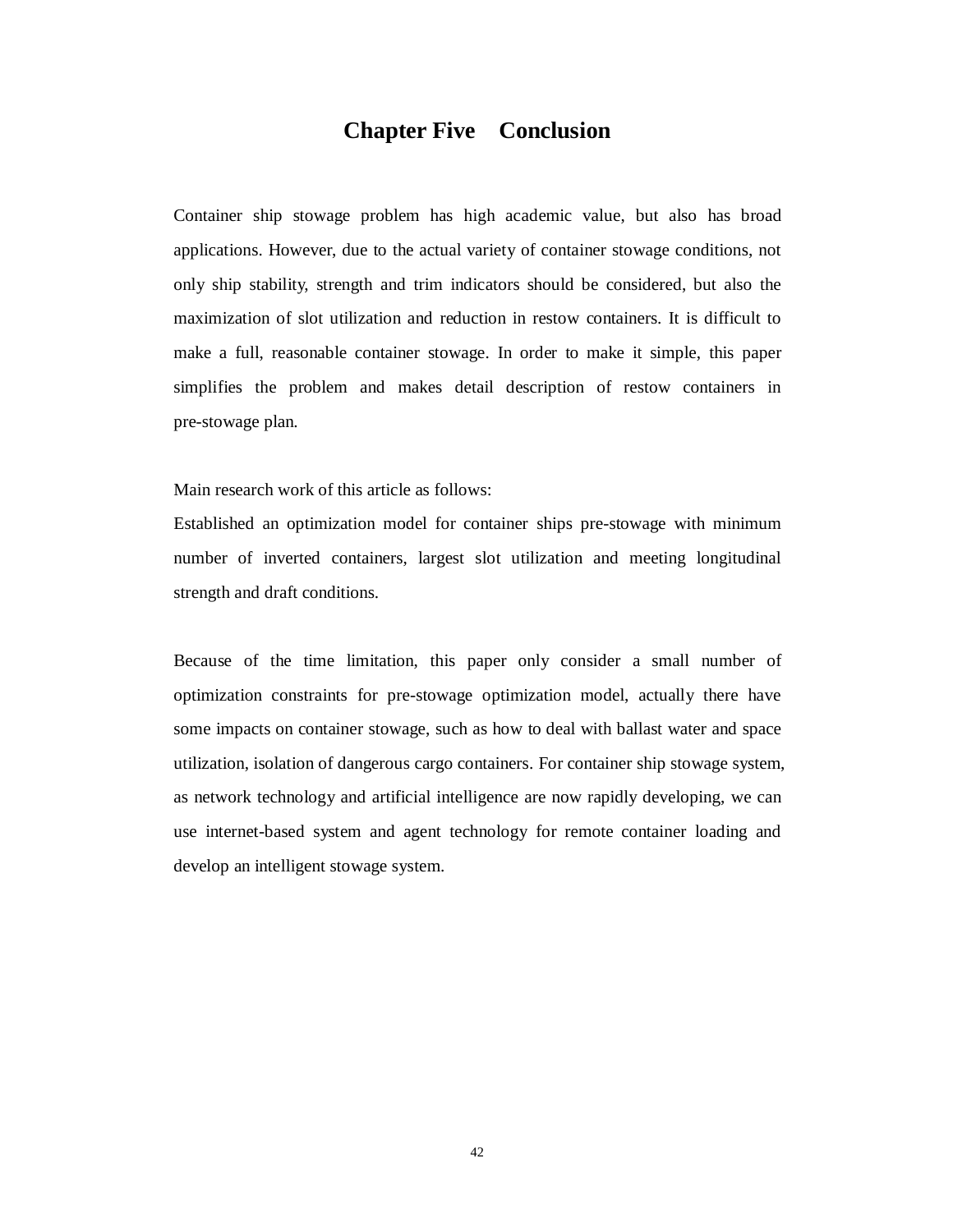# **Reference**

J.Jesus, S.Hanafi, F. (2003) Semet The Coniainer Assignment Problem: Models and Solution Methods. Seientific Program

Bortflet, Andreas, Gehering, Hermsnn (2001) Hybrid genetic algorithm for the container loading problem Knowledge. Based Systems

Wilson I D, Roach P A, Ware J A (2001) Coniainer Stowage pre-planning: using search to generate solutions. Journal of Knowledge Based Systems, 14(3), 137-145

Avriel M, Penn M, Shirer N (2000) Container ship towage problem complexity and connection to the coloring of circle graphs Discrete Applied Mathematics. 271-279

Samuel E. Kemp, Paul A. Roach, Andrew J. Ware, Jan D. Wilson (2004) Aritificial intelligence for automatic container stowage planning optimization. HANSA Schiffahrt Schiffbau Hafen. Jagrgang, 22-26

Kang J G, Kim Y D. (2002) Stowage planning in maritime container transportation. Journal of the Operational Research Society. 53(4), 415-426

Kap Hwan Kim, Young-Man Park.(2004) A Crane Scheduling Method for Port Container Terminals. European Journal of Opeartional Research Part E. 752-768

W.C.Ng, K.L.Mak. (2005) Yard Crane Scheduling in Port Container Terminals. Applied Mathematical Modeling

Chuqian Zhanga, Jiyin Liua, Yat-wah Wan, Katta G. Murtyb and Richard J. Linn (2003) Storage space allocation in container terminals. Transportation Research Part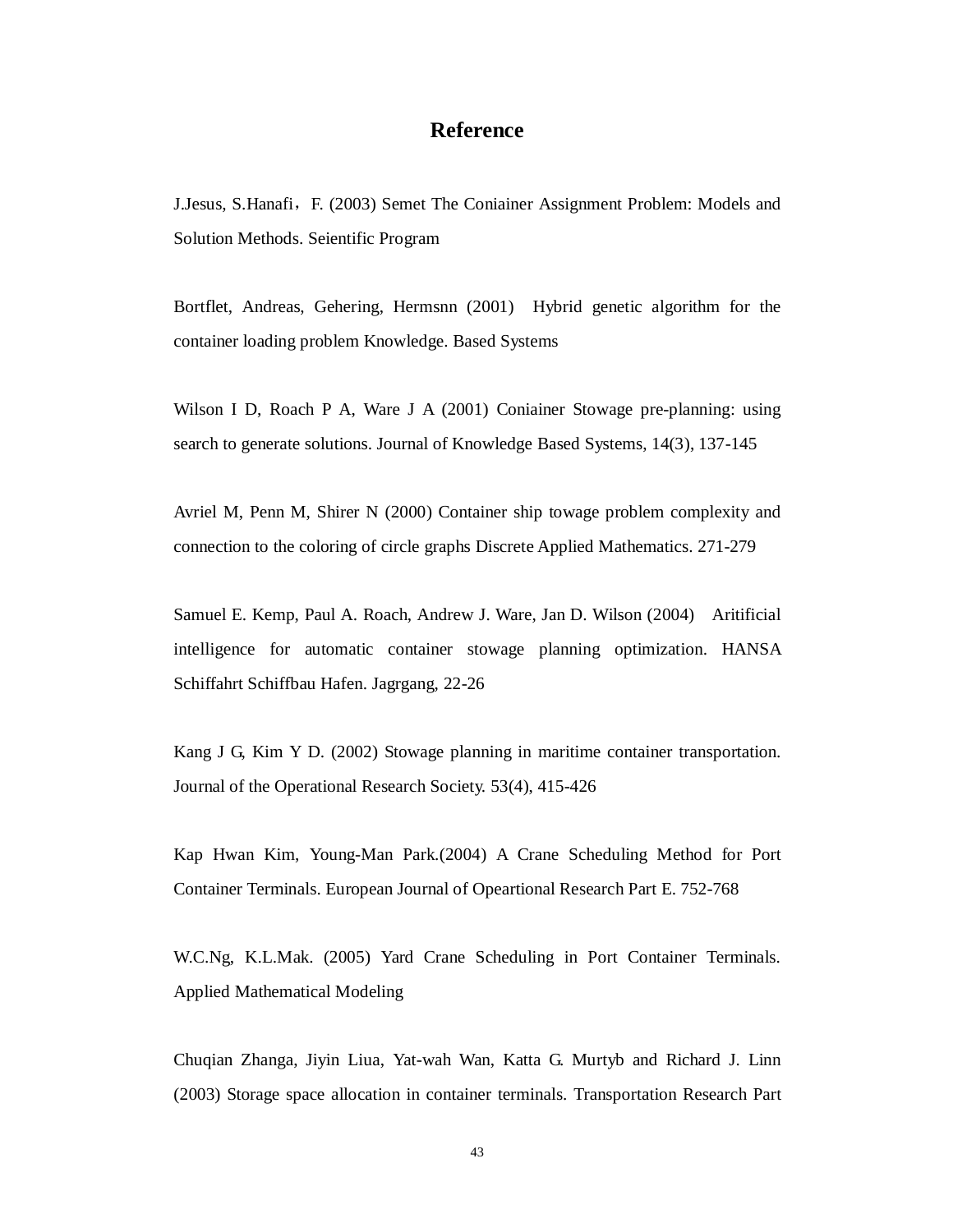B: Methodological 883-903

Retrieved March 10, 2010 from:

http://58.40.126.49:2203/science? ob=ArticleURL&\_udi=B6V99-485P6GC-1&\_user  $=2932517\&$  coverDate=12%2F31%2F2003&\_alid=1369899122&\_rdoc=26&\_fmt=h igh&\_orig=search&\_cdi=5893&\_sort=r&\_docanchor=&view=c&\_ct=311&\_acct=C0  $0.00059226\&\text{version}=1\&\text{urlVersion}=0\&\text{userid}=2932517\&\text{md5}=b010b9450\text{ff}5e45c$ edbe0a69b728cad7

Qingcheng Zeng, Zhongzhen Yang (2009) Integrating simulation and optimization to schedule loading operations in container terminals Computers & Operations Research Retrieved April 21, 2010 from:

[http://58.40.126.49:2203/science?\\_ob=ArticleURL&\\_udi=B6VC5-4STYV3H-1&\\_us](http://58.40.126.49:2203/science?_ob=ArticleURL&_udi=B6VC5-4STYV3H-1&_us) er=2932517&\_coverDate=06%2F30%2F2009&\_alid=1369899122&\_rdoc=28&\_fmt  $\equiv$ high& orig=search& cdi=5945& sort=r& docanchor=&view=c& ct=311& acct= C000059226&\_version=1&\_urlVersion=0&\_userid=2932517&md5=6148c096c208bf 475b58fbe29a54f87b

Mehmet Gumus, Philip Kaminsky, Erik Tiemroth, Mehmet Ayik.(2008) A Multi-stage Decomposition Heuristic for the Container Stowage Problem Retrieved April 15, 2010 from:

<http://www.ieor.berkeley.edu/~kaminsky/Reprints/MSOM08.pdf>

Malcolm Yoke Hean Low, Xiantao Xiao, Fan Liu, Shell Ying Huang, Wen Jing Hs, Zhengping Li (2007) An Automated Stowage Planning System for Large Containerships

Retrieved May 3, 2010 from:

<http://web.mysites.ntu.edu.sg/yhlow/public/Shared%20Documents/papers/iproms09-s> towage.pdf

Akio Imai, Kazuya Sasaki, Etsuko Nishimura, Stratos Papadimitriou (2006)